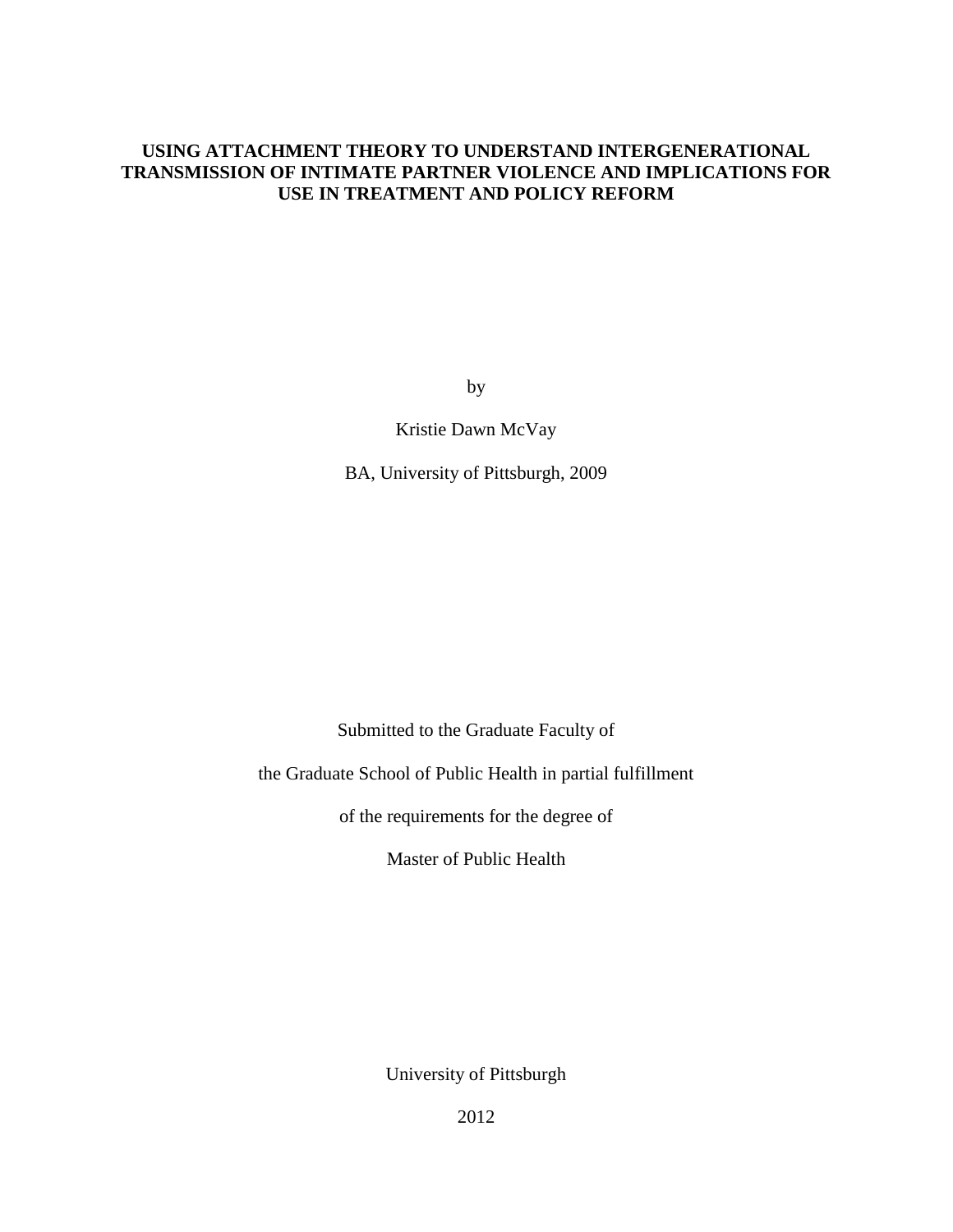# UNIVERSITY OF PITTSBURGH

Graduate School of Public Health

This thesis was presented

by

Kristie Dawn McVay

It was defended on

July 27, 2012

and approved by

## **Committee Member:**

Jessica G. Burke, PhD Assistant Professor Behavioral and Community Health Sciences Graduate School of Public Health University of Pittsburgh

# **Committee Member:**

Müge Finkel, PhD Assistant Professor Human Security Graduate School of Public and International Affairs University of Pittsburgh

#### **Thesis Director:**

Martha Ann Terry, PhD Assistant Professor Director, Master of Public Health Program Behavioral and Community Health Sciences Graduate School of Public Health University of Pittsburgh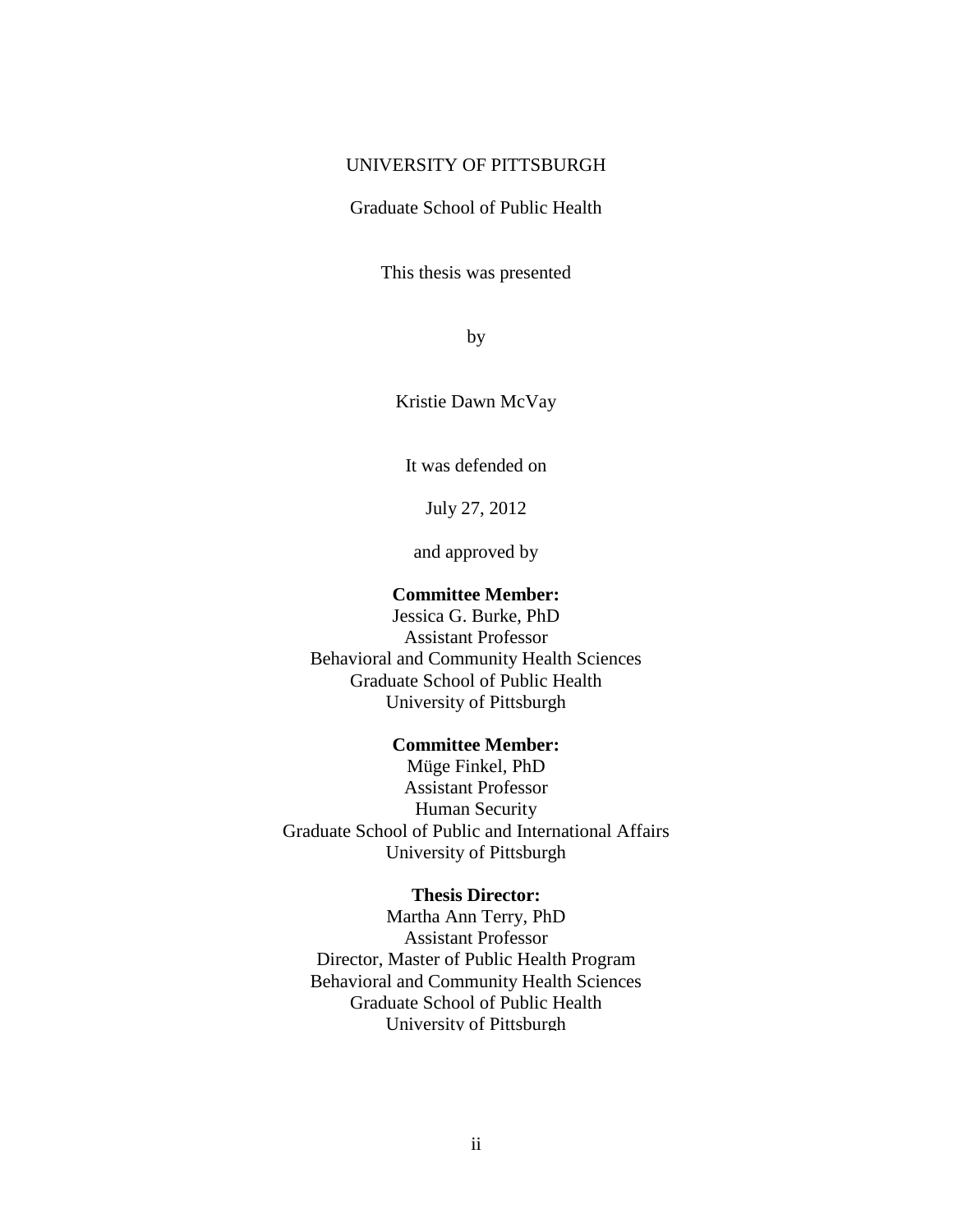Copyright © by Kristie Dawn McVay

2012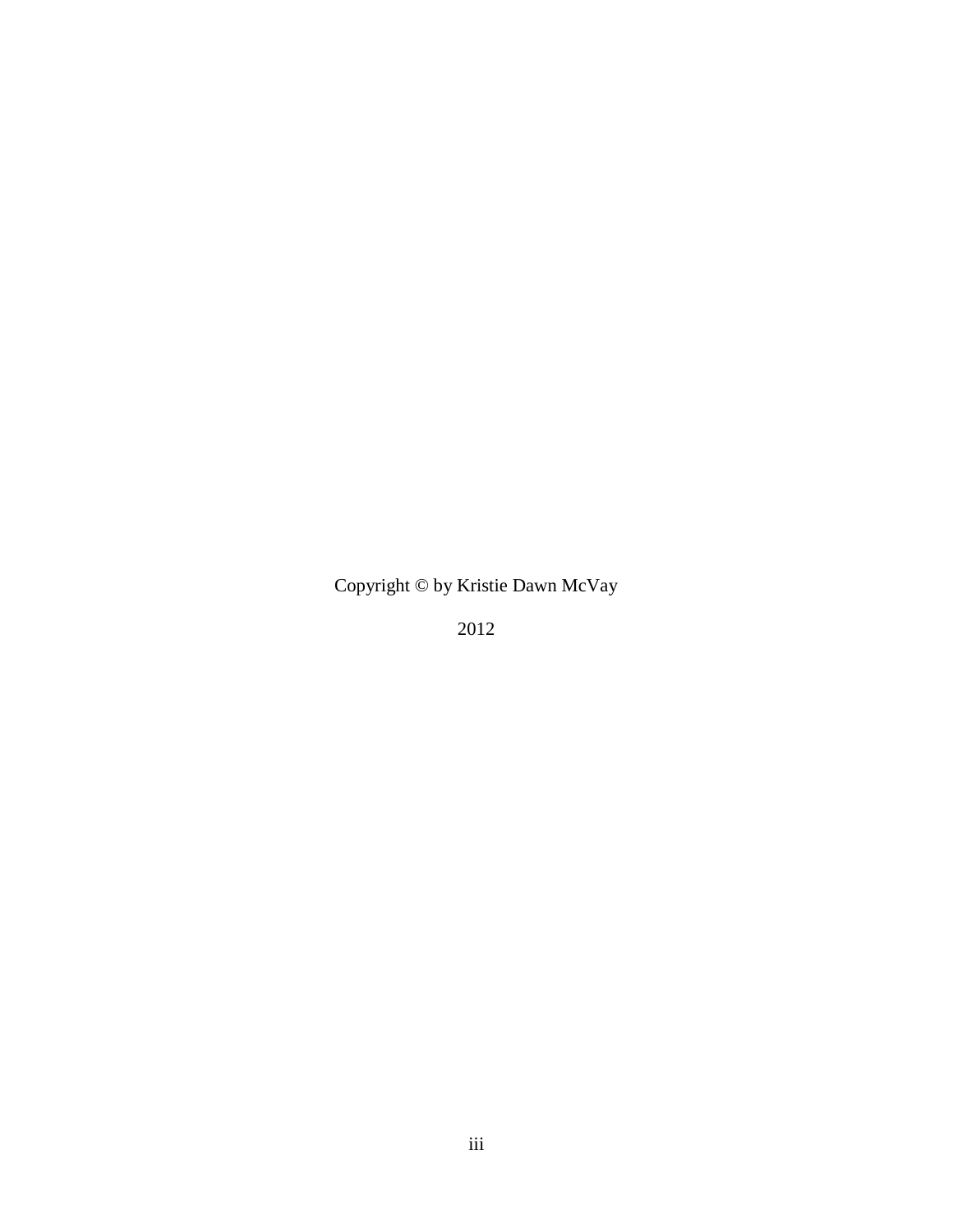# **USING ATTACHMENT THEORY TO UNDERSTAND INTERGENERATIONAL TRANSMISSION OF INTIMATE PARTNER VIOLENCE AND IMPLICATIONS FOR USE IN TREATMENT AND POLICY REFORM**

Kristie Dawn McVay, MPH

University of Pittsburgh, 2012

**Background:** Intimate partner violence is experienced by at least 1.3 million women each year, who make up 85 percent of victims. One in every four women will experience intimate partner violence in her lifetime. Many programs are available that offer limited services to victims and perpetrators alike. These programs have been proven to be ineffective and are deficient in evidence-based practice and outcome evaluation, yet they continue to be funded each year. **Objective:** To identify current evidence-based practice and outcome evaluation research on intimate partner violence as a result of attachment style and the use of attachment theory in therapeutic treatment programming and policy-making. **Methods:** A literature search was conducted to identify articles that have described intimate partner violence, how intergenerational transmission works and the theories behind it, and how attachment theory lends itself to the understanding of intergenerational transmission and perpetuation of intimate partner violence. **Results:** An association was found between the intergenerational transmission of intimate partner violence and individual or partner attachment styles. Witnessing intimate partner violence in combination with the influence of insecure parental attachment bonds creates an individual who often develops anxious adult romantic attachment patterns leading to a greater propensity to enter into a violent intimate relationship. **Conclusions:** This problem is of great public health significance due to the amount of women affected each year by intimate partner violence in the United States. There is a great need for implementation of attachment theory in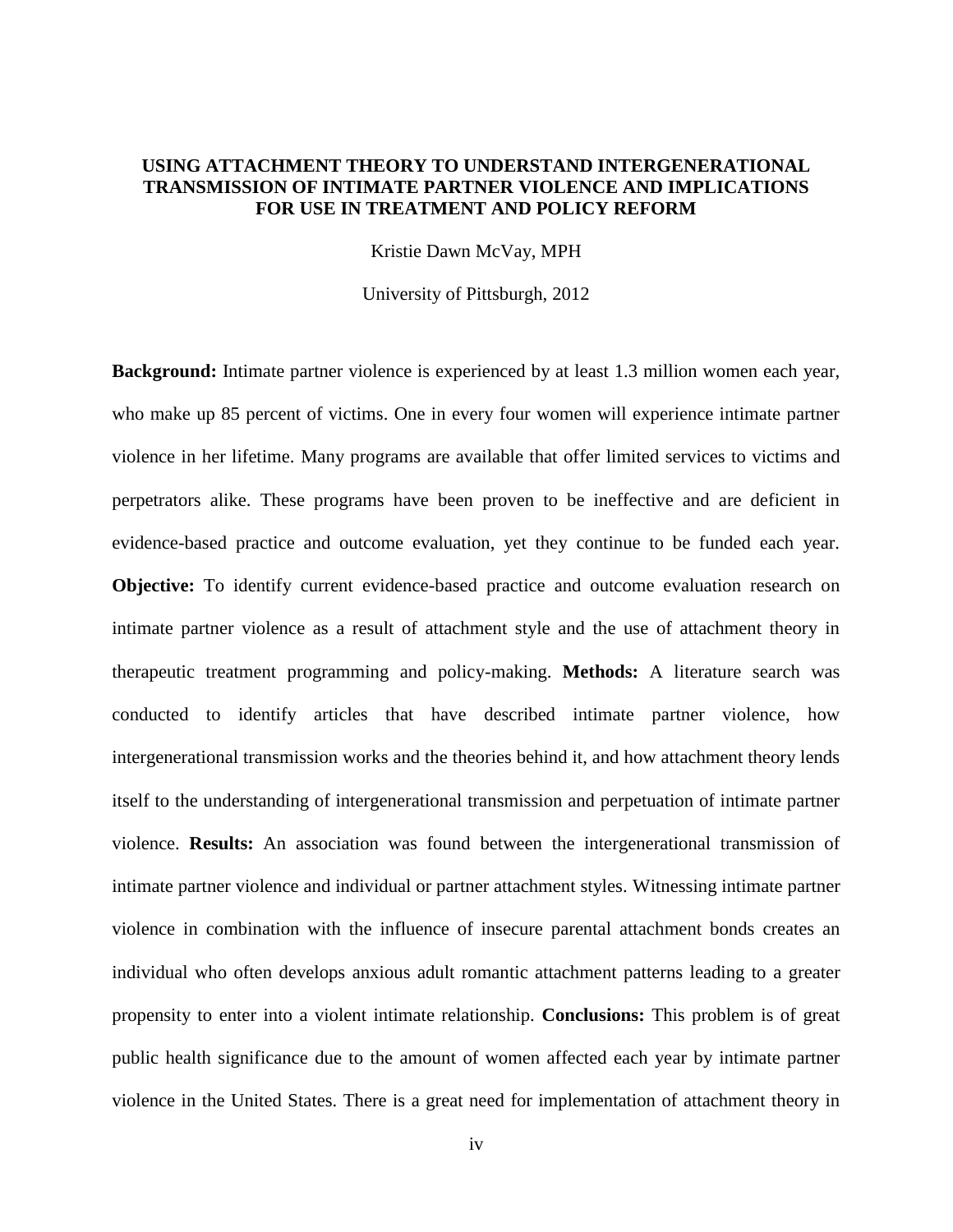treatment provisions for victims and perpetrators of IPV. Current treatments are not effective and policies surrounding IPV lack effective restorative and rehabilitative therapies, while relying too heavily on retributive justice. More multifaceted treatment is needed that can be tailored to a specific couple's needs. In addition, policies are essential to guide these treatment recommendations and decrease IPV in the United States.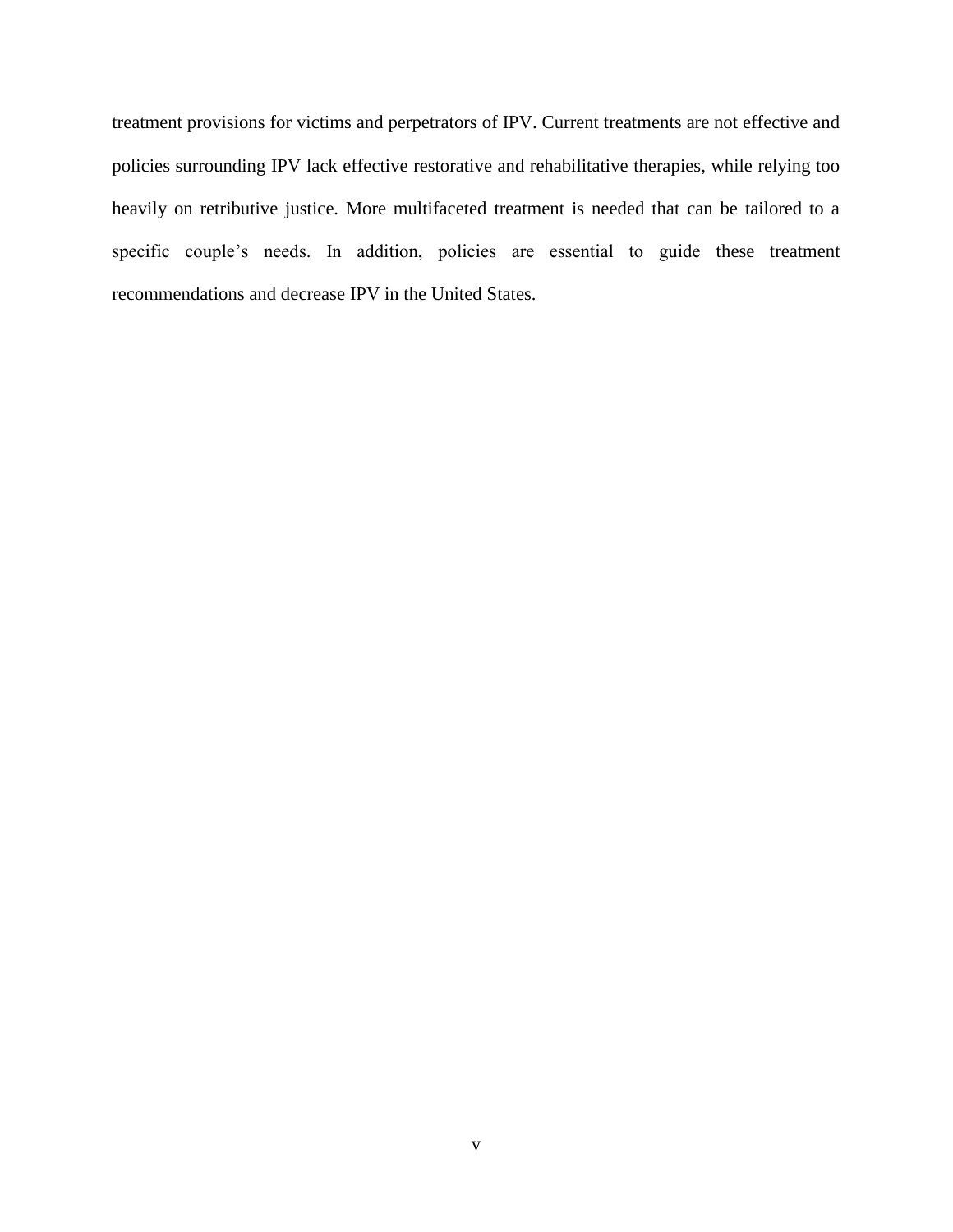# **TABLE OF CONTENTS**

| 1.0 |     |       |  |  |  |
|-----|-----|-------|--|--|--|
| 2.0 |     |       |  |  |  |
|     | 2.1 |       |  |  |  |
|     | 2.2 |       |  |  |  |
|     |     | 2.2.1 |  |  |  |
|     |     | 2.2.2 |  |  |  |
|     |     | 2.2.3 |  |  |  |
|     |     | 2.2.4 |  |  |  |
|     | 2.3 |       |  |  |  |
|     |     | 2.3.1 |  |  |  |
|     |     | 2.3.2 |  |  |  |
|     | 2.4 |       |  |  |  |
|     | 2.5 |       |  |  |  |
|     |     | 2.5.1 |  |  |  |
|     |     | 2.5.2 |  |  |  |
|     | 2.6 |       |  |  |  |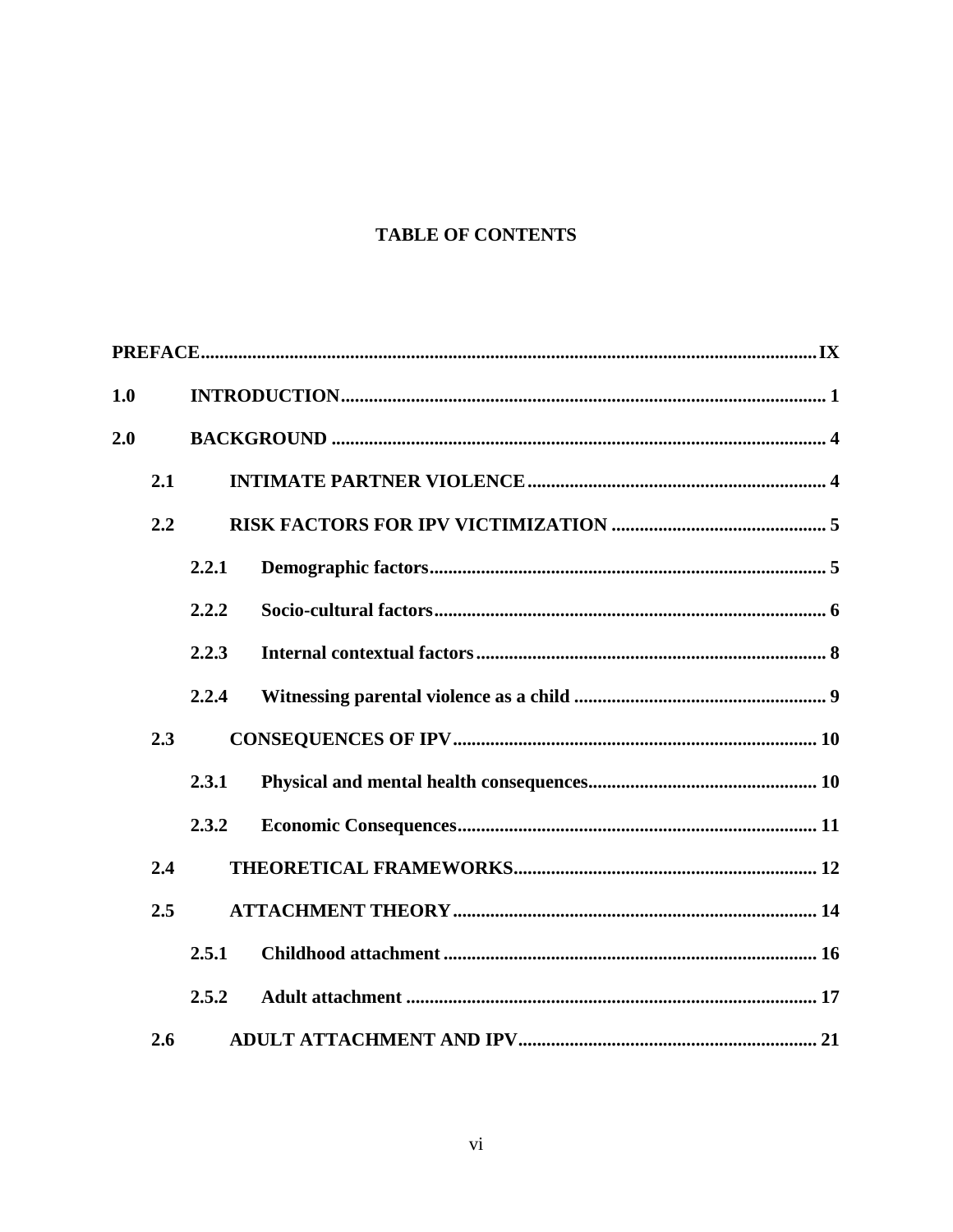| 3.0 |     |       |                                                                |  |  |  |
|-----|-----|-------|----------------------------------------------------------------|--|--|--|
|     | 3.1 |       |                                                                |  |  |  |
|     | 3.2 |       |                                                                |  |  |  |
|     | 3.3 |       |                                                                |  |  |  |
| 4.0 |     |       |                                                                |  |  |  |
|     | 4.1 |       |                                                                |  |  |  |
|     |     | 4.1.1 |                                                                |  |  |  |
|     |     | 4.1.2 | Study 2: Henderson, Bartholomew, and Dutton (1997)  30         |  |  |  |
|     |     | 4.1.3 | Study 3: Doumas, Pearson, Elgin, and McKinley (2008)  33       |  |  |  |
|     |     | 4.1.4 |                                                                |  |  |  |
|     |     | 4.1.5 |                                                                |  |  |  |
|     |     | 4.1.6 | Study 6: Allison, Bartholomew, Mayseless, and Dutton (2008) 38 |  |  |  |
| 5.0 |     |       |                                                                |  |  |  |
|     | 5.1 |       |                                                                |  |  |  |
|     | 5.2 |       |                                                                |  |  |  |
|     | 5.3 |       |                                                                |  |  |  |
| 6.0 |     |       |                                                                |  |  |  |
|     |     |       |                                                                |  |  |  |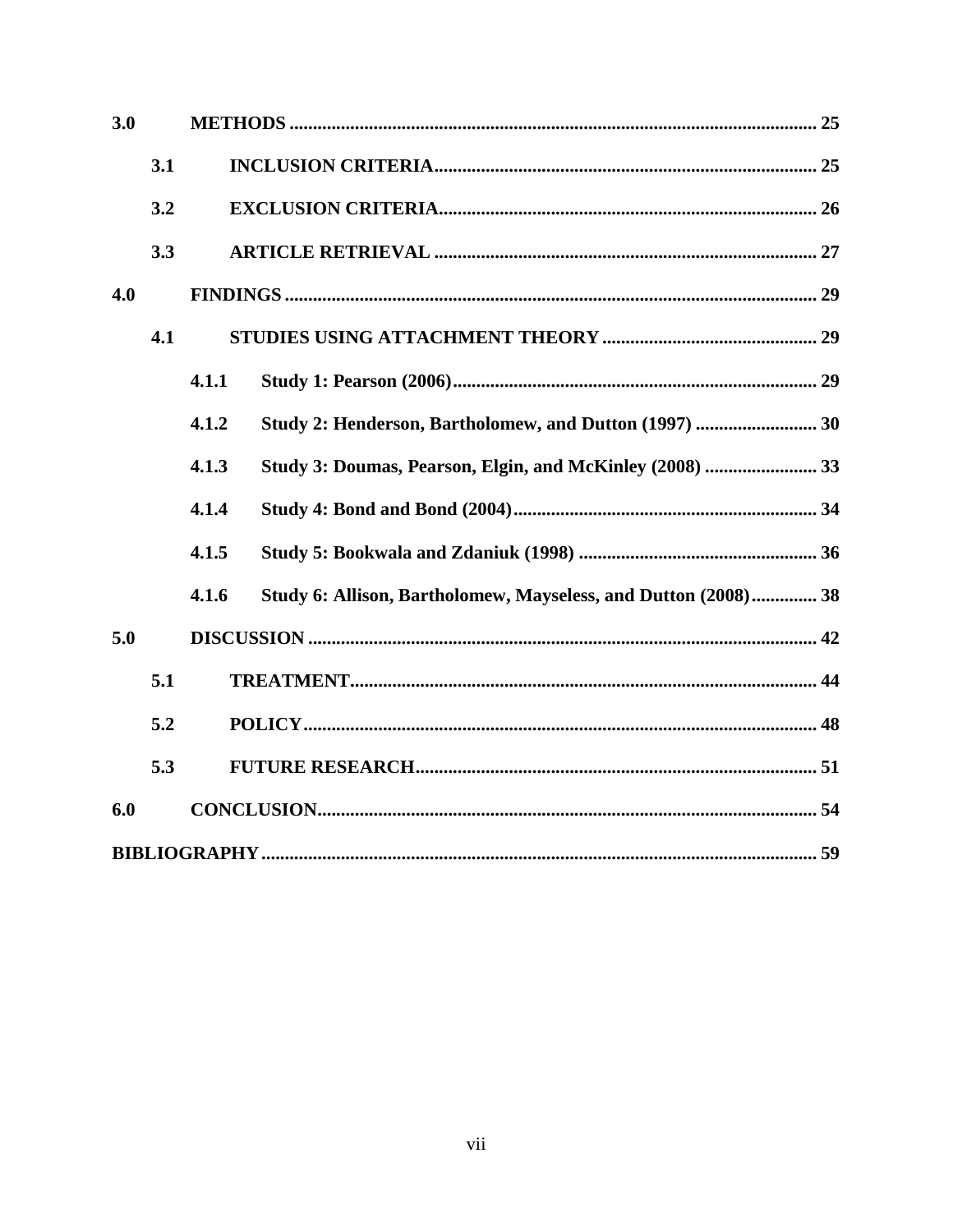# **LIST OF TABLES**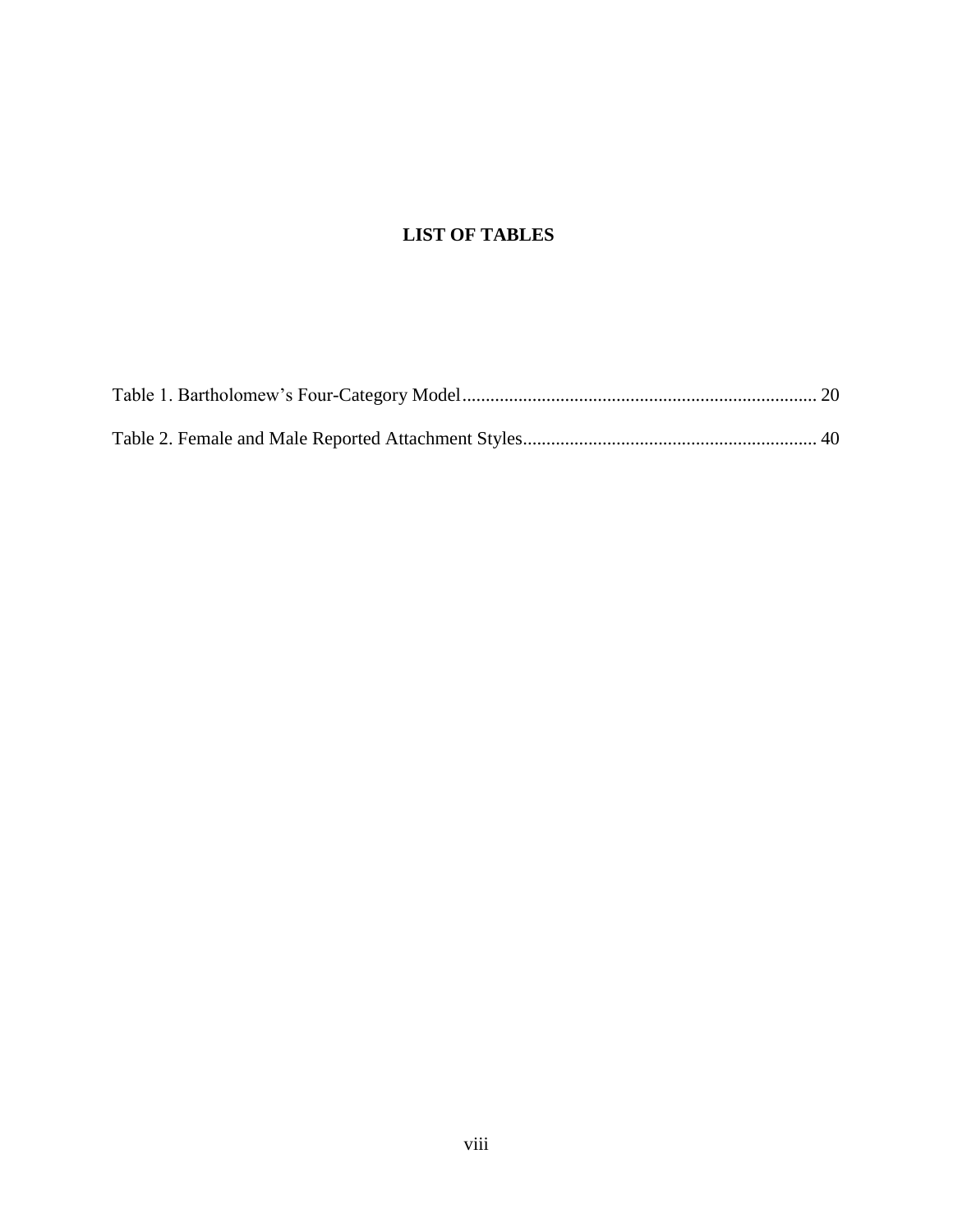## **PREFACE**

<span id="page-8-0"></span>*5 Trust in the LORD with all thine heart; and lean not unto thine own understanding. 6 In all thy ways acknowledge Him, and He shall direct thy paths. -Proverbs 3:5-6 (KJV)*

First, I give all honor to God for His divine favor throughout these last few years. I have truly been blessed beyond compare and am thankful He has directed my paths.

I am eternally grateful to my mother, Lois, for her unwavering support of my studies and always telling me to be true to myself. Thank you mom for raising me on your own and teaching me how to be a strong woman, while reminding me to always follow my heart.

Thank you to my family for their continual support, love, and prayers. I dedicate this to Gig, Pop, and Anne Marie, for their endless adoration and wise direction; they each helped to make me who I am today.

I would like to extend a special thank you to those at Center for Victims, formerly Womansplace. I am forever thankful for the training and direction I have received from all staff, and I hope to be fighting this battle with all of you until it ends.

I would like to give my sincerest gratitude to Dr. Martha Terry, Dr. Jessica Burke, and Dr. Müge Finkel and acknowledge their assistance and expertise. I would also like to thank Dr. Martha Terry for giving me true and knowledgeable guidance both professionally and personally. You have been a wonderful inspiration to me, both in and out of the classroom.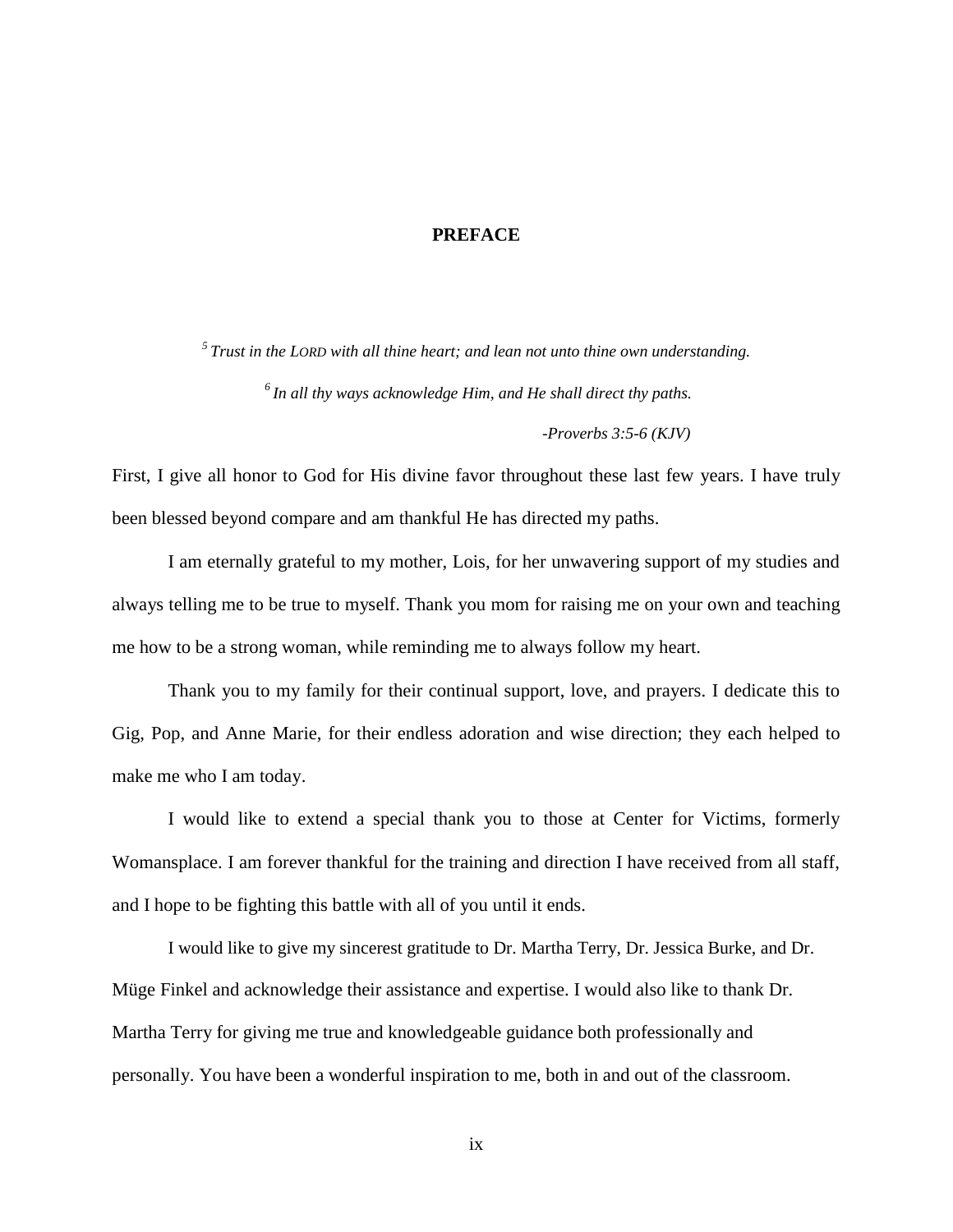#### **1.0 INTRODUCTION**

<span id="page-9-0"></span>Attachments develop from the earliest stages of life and guide human understanding of self and others. As an infant, the attachment developed with a parent is crucial for how future attachments occur within intimate relationships. Early attachments can be secure or insecure in nature and can stem from a host of influences including witnessing of parental violence. Witnessing such violence leads to insecurities in attachment that influence relationships entered into later in life. Relationships run a much higher risk of becoming violent when partners enter in with already developed insecure attachment patterns. As their relationship becomes more violent, their children are likely to witness parental violence and continue the intergenerational transmission of violence.

Intimate partner violence (IPV) is defined by the Centers for Disease Control and Prevention (CDC) as perpetrated or threatened physical, sexual, psychological, emotional, financial, or stalking violence, which includes willful intimidation perpetrated by a current or former intimate partner against another, through bonds of marriage, dating, or co-parenting (CDC, 2010). IPV affects both women and men in both heterosexual and same-sex relationships. IPV also affects people of all ages, races, ethnicities, socio-economic statuses, and religious backgrounds; however, research shows that 85 percent of victims of IPV are women (Rennison, 2003). Statistics show that one in four women will experience IPV in her lifetime. Each year in the United States, 1.3 million women are physically assaulted by their intimate partners, whereas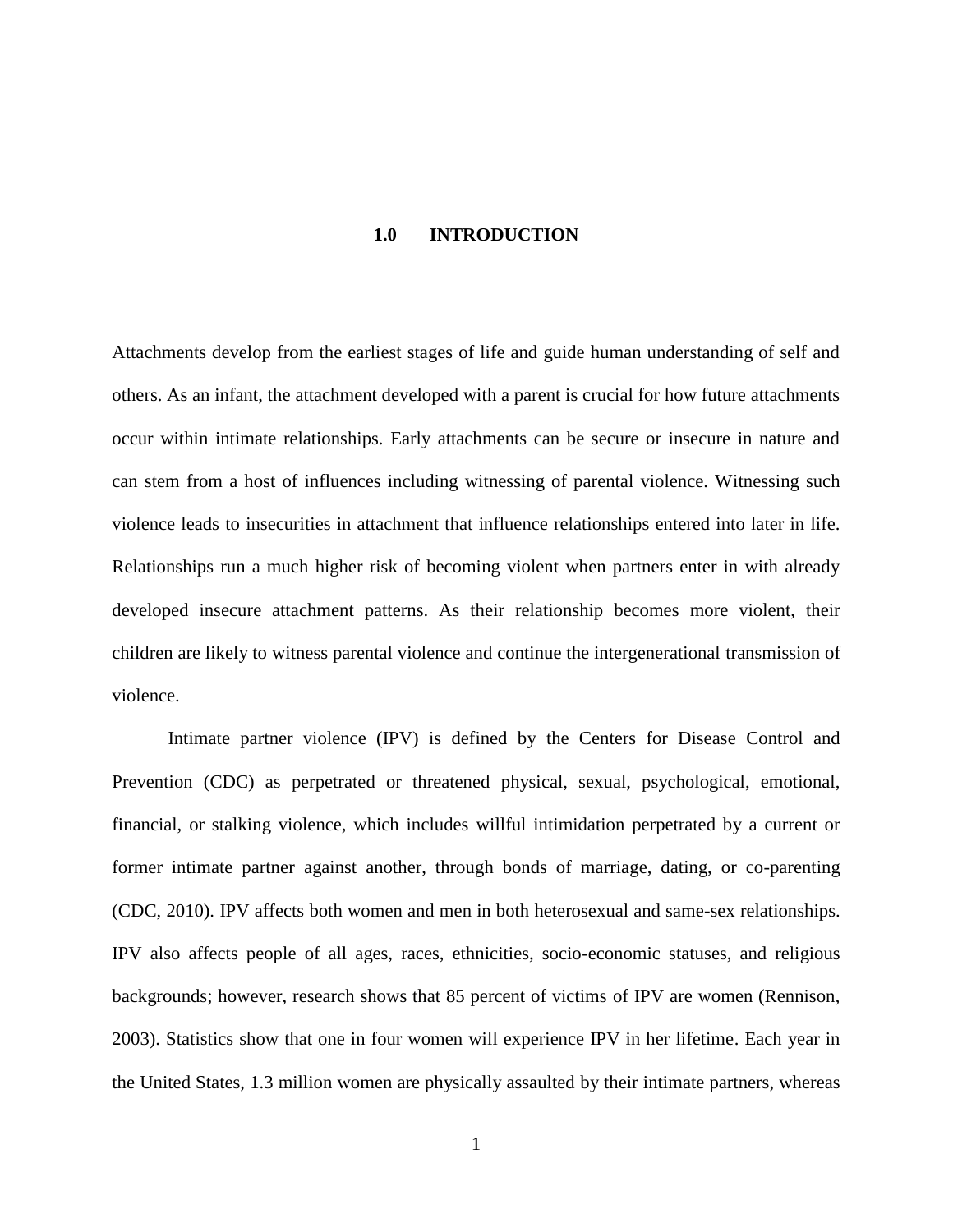7.8 million women are raped by intimate partners at some point in their lives (CDC, 2010). The focus in this paper is on heterosexual partnerships with male batterers and female victims, which allows for a streamlined strategy to present information. IPV is a major public health problem in the United States that can range from a single abusive incident to an ongoing pattern of battering behavior (CDC, 2010).

Substantial morbidity and mortality occur among all victims, but women are more likely than men to be injured or killed in an act of IPV (Rennison, 2003). Approximately one in three women murdered in the United States is killed by an intimate partner (Rennison, 2003). This epidemic affects all members of a community regardless of socio-economic status, race, nationality, educational background, religion, or age. The consequences of IPV are well recognized, but many incidents go undocumented or are underreported. Due to underreporting, statistics may potentially be underestimated in size and number. Underreporting is often caused by the victim's fear of her perpetrator; the victim's desire to protect her perpetrator; the victim's fear of social stigmatization, and the sensitive nature of the situation (National Coalition Against Domestic Violence, 2011). Underestimation also results from only one in every 100 incidents of IPV being reported to the police or other authorities (Rennison, 2003). If the victim survives, a host of other negative complications can arise for a battered woman and her children, which include bruising, scarring, agitation, burns, bites, and extreme anxiety and fear due to verbal and psychological abuse.

It is important for public health professionals to be aware of how intimate partner violence affects mortality, morbidity, and the overall quality of victims' lives. By understanding the health and social implications of insecure attachment patterns, public health professionals, therapists, and even policy makers may be better able to develop and implement programs to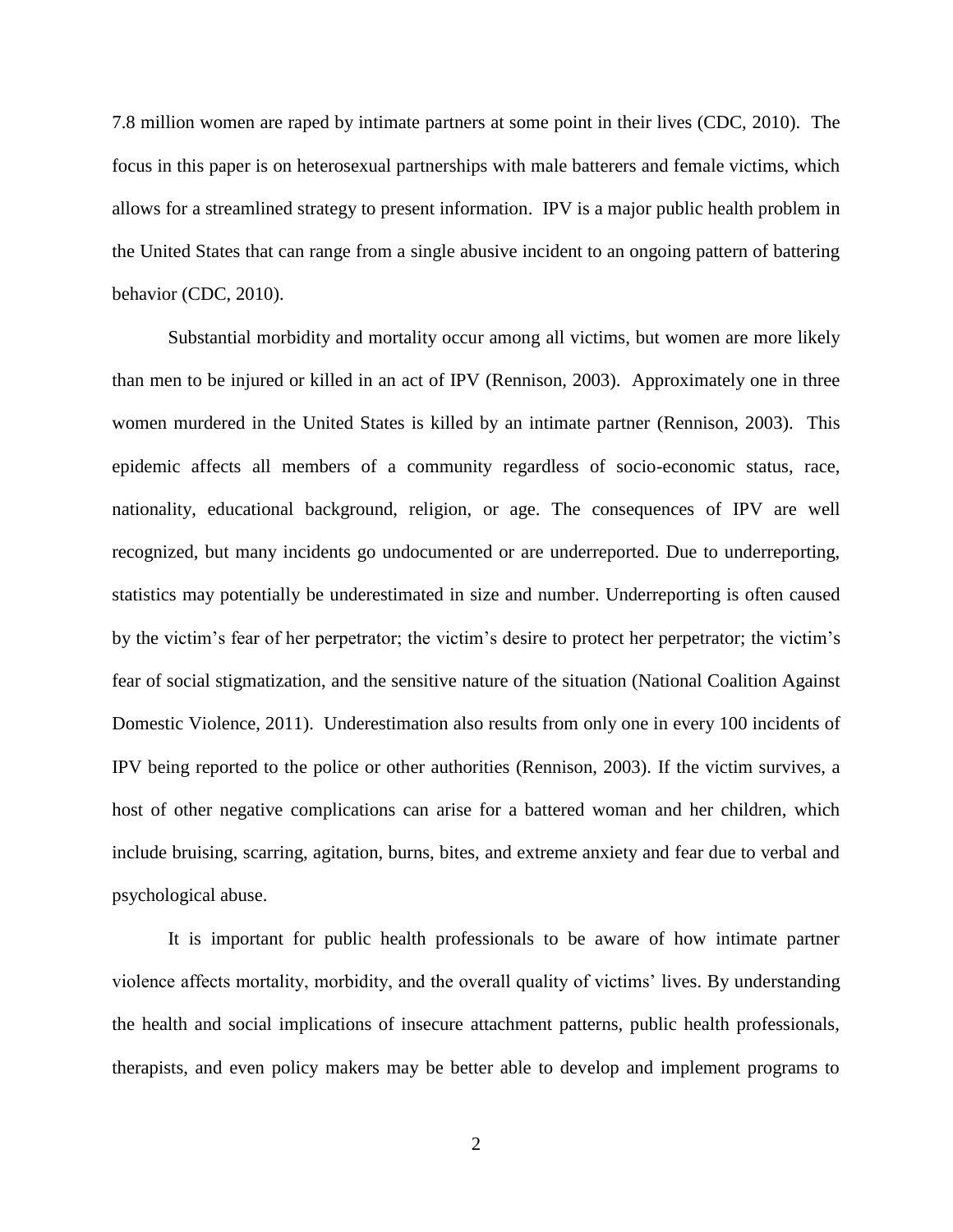help women who are victims of abuse, as well as to prevent intergenerational transmission of abuse. The purpose of this paper is to explore the association of attachment style to IPV and its intergenerational transmission as well as determine implications for attachment theory in therapy and treatment of couples engaging in IPV.

Initially, risk factors and consequences associated with IPV are discussed, which is followed by a review of literature that describes the relationship of IPV and attachment theory. Attachment theory is then examined as it applies to relationships throughout the life course, parent-infant relations to adult romantic partnerships. IPV and attachment theory are tied together and used as a predictor for intergenerational transmission of violence. Six studies that analyze the relationship of attachment theory to IPV are reviewed and treatment recommendations are made that include attachment principles in group or couples' settings. Finally, suggestions for future research and clinically practiced treatment procedures are provided for consideration.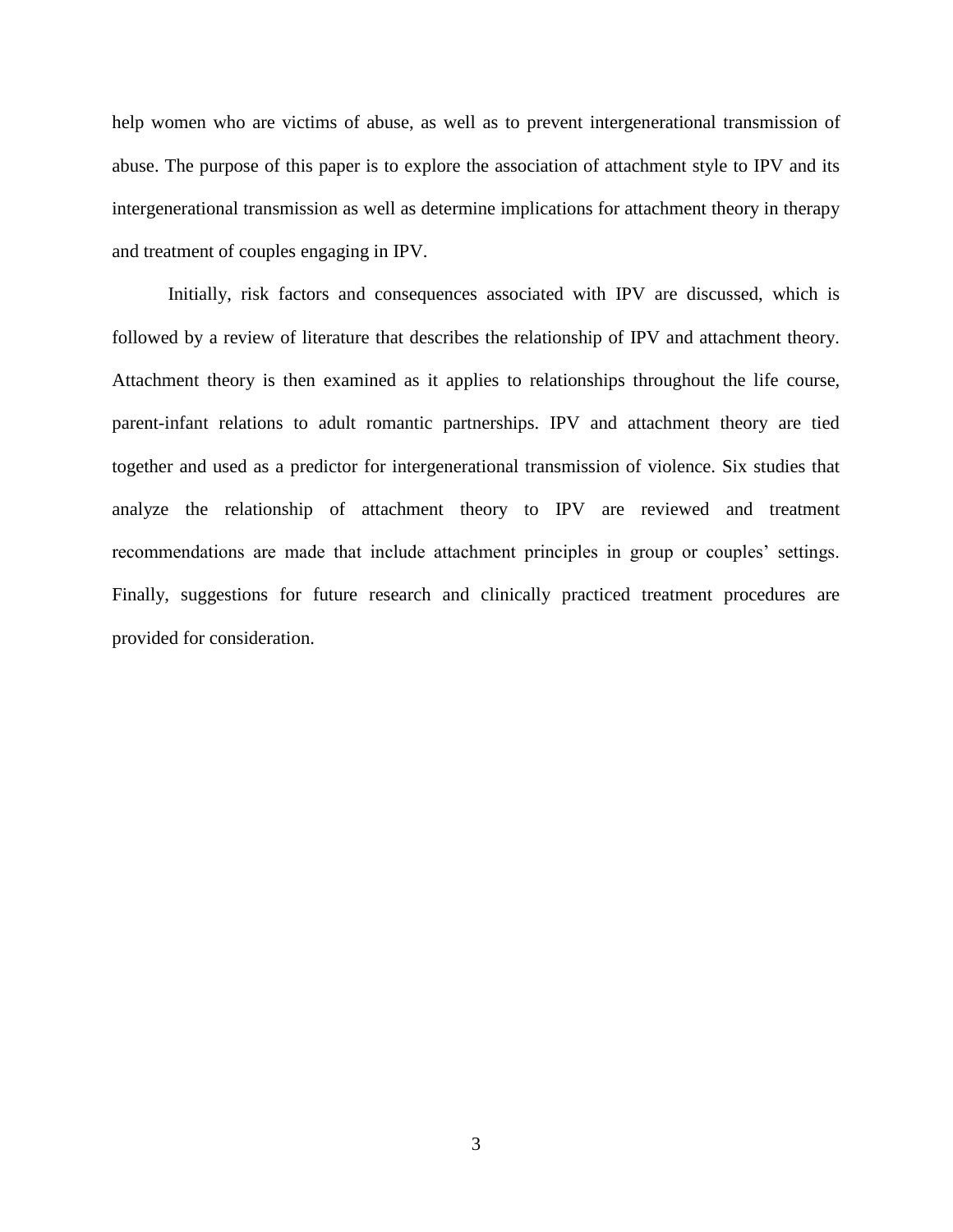#### **2.0 BACKGROUND**

<span id="page-12-0"></span>It is important to understand the complexities of infant and adult attachment styles and the intergenerational transmission of IPV before examining their relationship. Literature is reviewed in this section to provide statistics about risk factors for and consequences of IPV, as well as identify the relationship IPV has to developed attachment patterns from infancy through adulthood. Research that has studied these issues is reviewed for causal links between attachment theory and intergenerational transmission of IPV and implications of attachment theory for treatment.

# **2.1 INTIMATE PARTNER VIOLENCE**

Intimate partner violence is a subsection of domestic violence; however, domestic violence expands beyond IPV to include family violence, which is not included in this analysis. IPV may be physical, emotional, psychological, financial, or sexual. Physical violence includes using one's body to purposely cause harm or injury to, in this case a romantic partner. Examples of physical violence include punching, slapping, hitting, biting, scratching, choking, shoving, and using a weapon. Emotional and psychological violence involve the use of verbal threats, harassing, stalking, and manipulating behaviors. Financial abuse includes stealing money, controlling another's finances, requiring payment of money, ruining credit, and not paying bills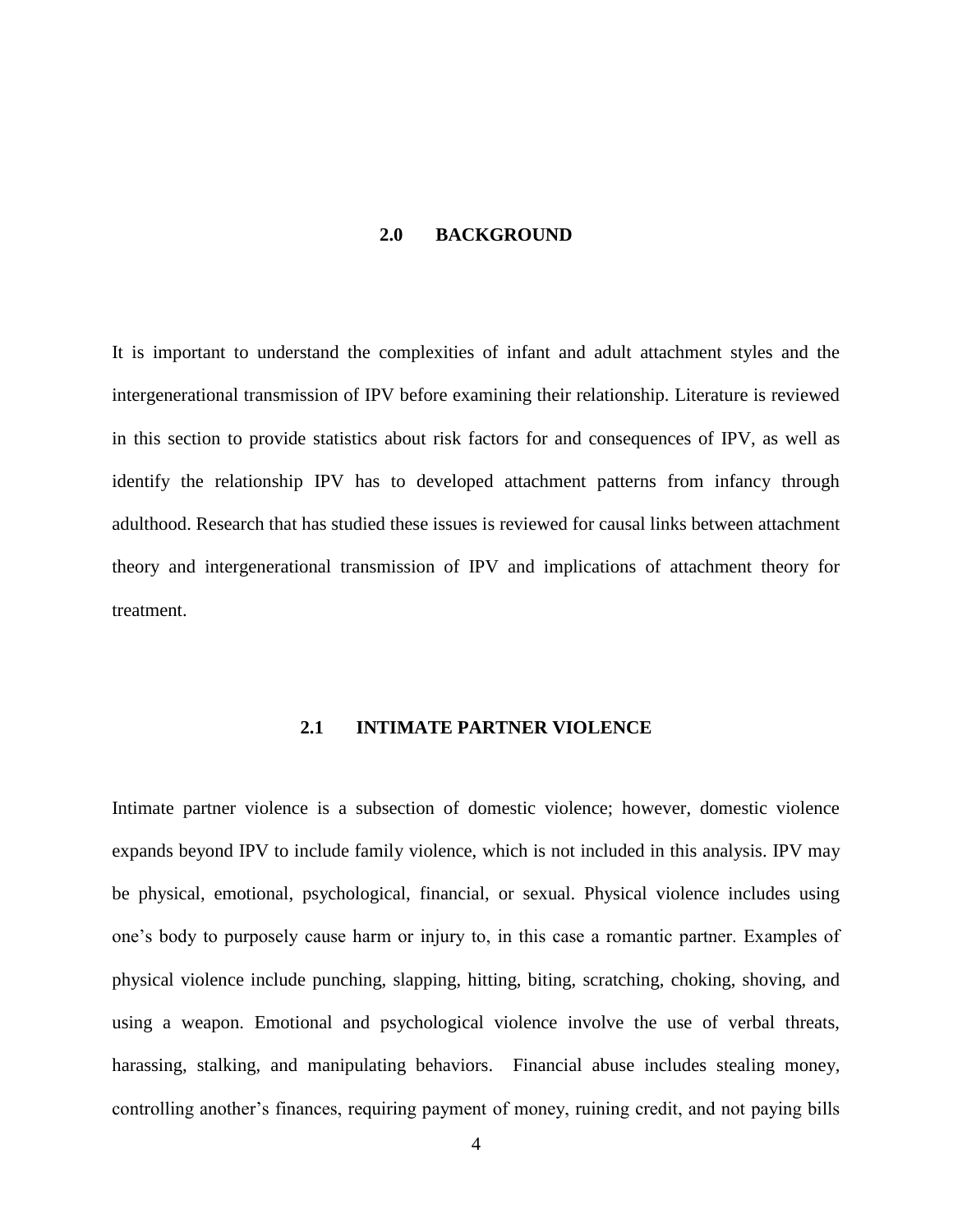<span id="page-13-0"></span>or purposely having utilities shut off. Sexual violence includes forcing another into sexual acts, withholding sex, engaging in rough or harmful sex, and having sex with a minor or someone who is unable to make decisions for himself/herself. All of these types of violence fit into the category of IPV and include a victim and a batterer who perpetrates the abuse. While anyone in a romantic relationship can be unknowingly susceptible to IPV, certain risk factors put some at a greater risk for being victimized by a partner.

## **2.2 RISK FACTORS FOR IPV VICTIMIZATION**

#### **2.2.1 Demographic factors**

Research shows that 85 percent of victims of non-lethal IPV are women (Rennison, 2003), and female victims comprise 72 percent of intimate partner murders (Rennison & Welchans, 2000). Lifetime prevalence rates are also disproportionate, with 25 percent of women reporting having experienced IPV in their lifetime as opposed to 8 percent of men (Tjaden & Thoennes, 2000). These numbers clearly show that women are at a higher risk for experiencing IPV victimization as compared to men. The highest rates of IPV female victimization are found among African American women followed by American Indian/Alaska Natives. Asian/Pacific Islanders ranked the lowest in IPV rates, indicating that race does play a factor in determining risk factors for victimization (Tjaden & Thoennes, 2000). In addition to race, studies have found age to be a risk factor for IPV; women aged 16 to 24 are at a greater risk for being victimized in a relationship than those in other age groups (Greenfeld et al., 1998).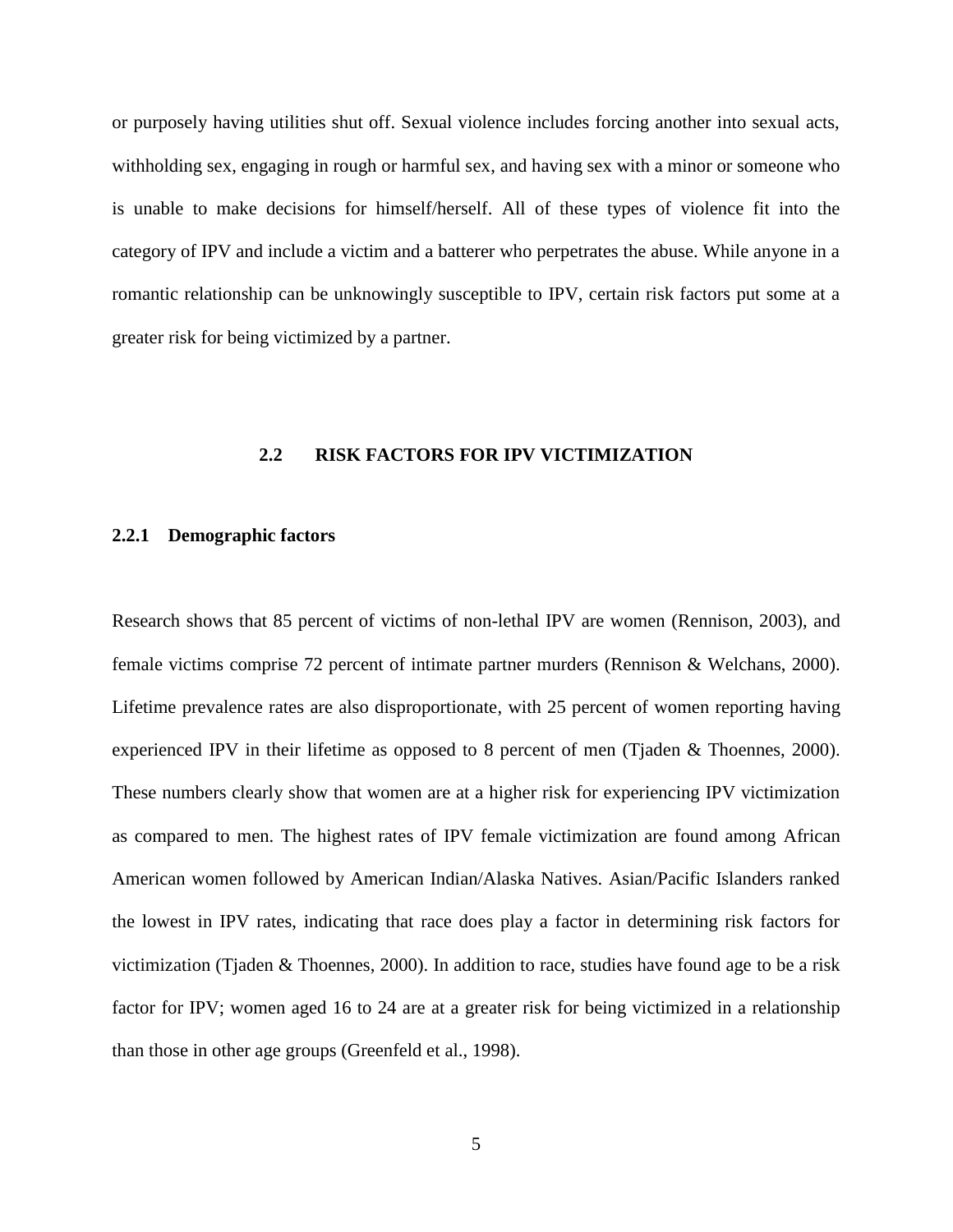<span id="page-14-0"></span>One study has correlated low socio-economic status with high rates of IPV due to a lack of options. Lloyd (1997) revealed that victims of IPV experience more unemployment, have held a larger number of jobs, and are more likely to receive public assistance compared to the general population. This combination of violence and poverty makes it difficult for female victims to achieve self-sufficiency. Low income populations are much more vulnerable to IPV victimization than the general public as reliance is developed on welfare and other assistance programs for financial and safety resources (Logan et al., 2006).

In addition to being vulnerable to violence, these women also may become vulnerable to substance abuse (Logan et al., 2006). Studies have shown that women who use and abuse substances are more likely to be in an abusive relationship or have an abusive history. These women often self-medicate to cope with the stress and anxiety associated with abusive partnerships. In addition to being a consequence of IPV victimization, substance abuse can also be a risk factor for victimization. Logan et al. (2006) identify three ways substance abuse increases women's risk of victimization, which include increased contact with potential perpetrators, increased vulnerability from being under the influence of substances, and decreased ability to assess dangerous situations and environments.

#### **2.2.2 Socio-cultural factors**

Socio-cultural factors also can contribute to risk of victimization through living situations, economic conditions, traditional family roles, and childhood experiences. Socio-cultural factors are intertwined with many other issues, leading women to be more susceptible to risk for victimization. Women who live in low-income neighborhoods are at a higher risk for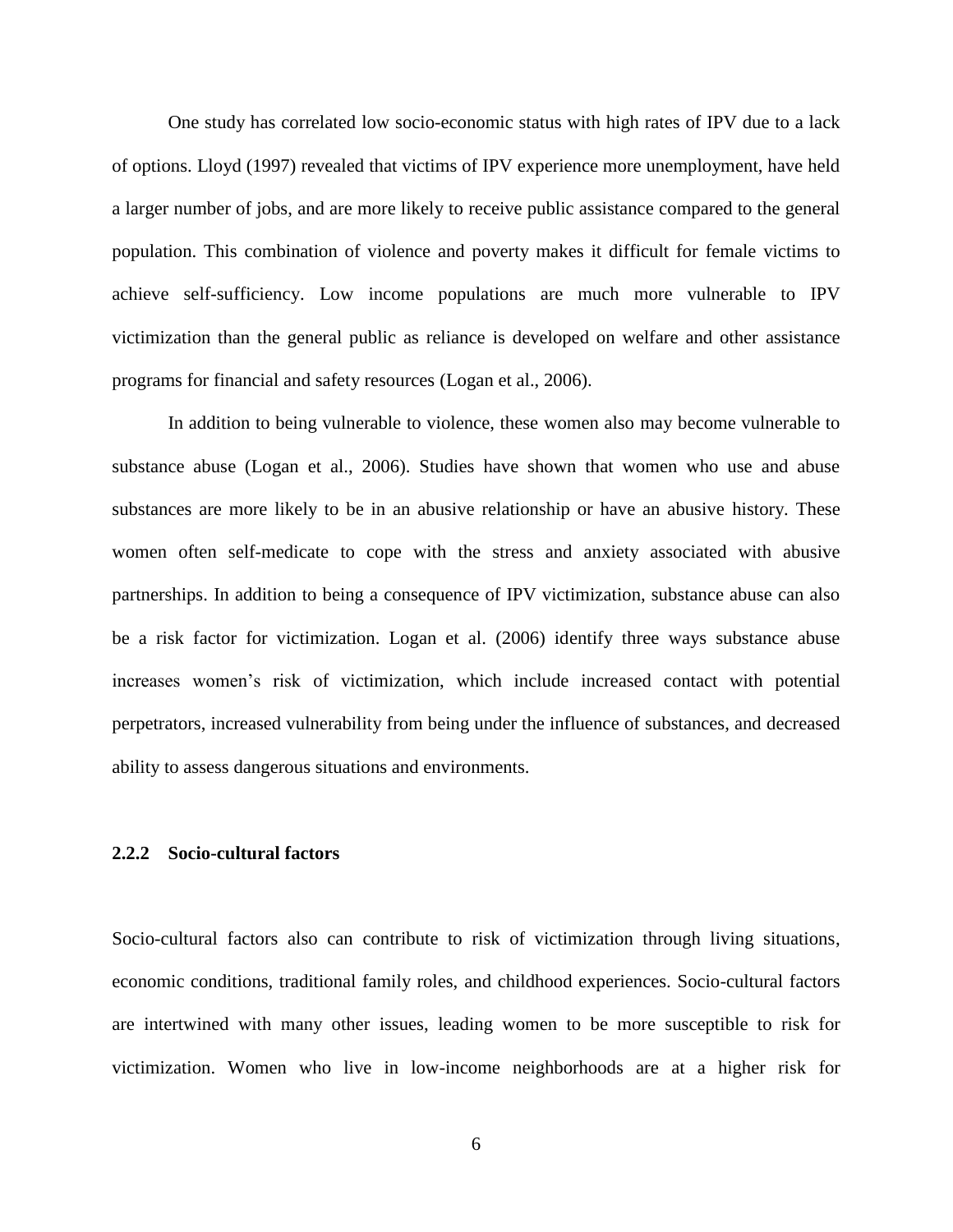victimization (Logan et al., 2006). Less educated women have higher rates of IPV than do more educated women, and couples that together have disparities in income and educational status are at a greater risk than couples who do not face such a disparity (Bachman & Salzman, 1995). People in urban settings experience the highest rates of IPV; however, people in rural settings are at greatest risk for underreporting of IPV (Greenfeld et al., 1998). Under-reporting is often due to multiple forms of isolation, such as physical, institutional, and socio-cultural (Websdale, 1995a). Causes of isolation can range from the absence of or inadequacy of transportation services to difficulties accessing supportive services to privacy issues (Websdale, 1995a).

Websdale reached three conclusions when studying rural populations regarding IPV prevalence (Websdale, 1995a). The physical milieu of the rural setting provides victimizing situations that would be more visible and less effective for batterers' intent in an urban setting. Communication problems such as decreased phone access and lack of quick police response make reaching out more problematic for victims (Websdale & Johnson, 1998; Websdale, 1995a). Second, in rural areas, towns are often small and many people know each other and their business. If the police are called and they have a personal relationship with the abuser, they are often reluctant to punish to the abuser. While many may know the business of others, some rural women may feel as if family matters are private and only religious values should guide the sanctity of marriage (Kuczynski, 1981; Whipple, 1987; Navin, Stockum, & Campbell-Ruggaard, 1993; Websdale & Johnson, 1998). The final conclusion Websdale (1995a) reached was that isolation caused women to be less likely to access services due to geographical mobility restrictions, child care, lack of phone service, and no local shelters.

Strong adherence to traditional family roles also makes requesting services difficult for female victims who believe they are supposed to "make it work" (Kuczynski, 1981; Whipple,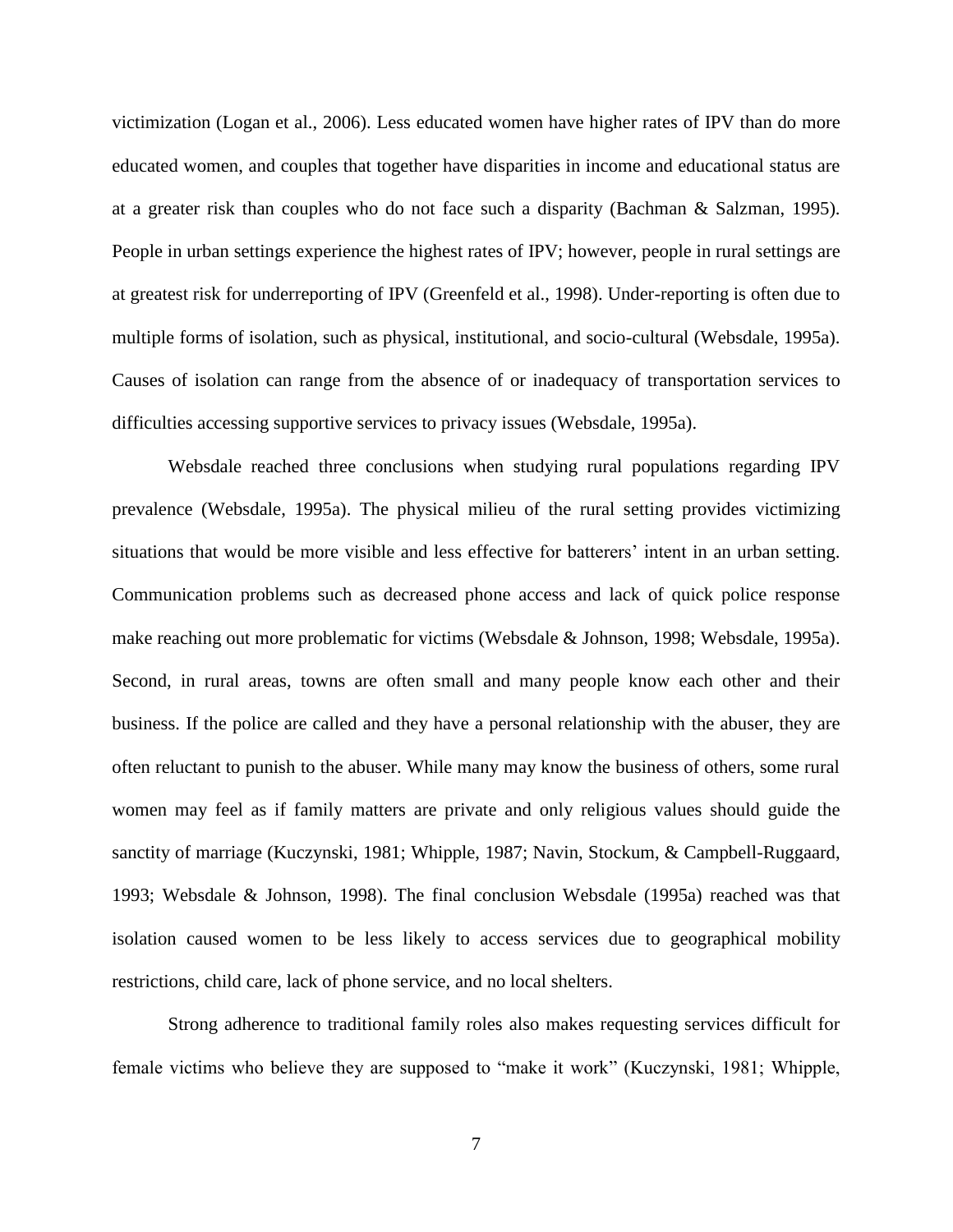<span id="page-16-0"></span>1987; Navin, Stockum, & Campbell-Ruggaard, 1993; Websdale & Johnson, 1998). These societal and cultural norms for accepting violence often prevent women from reporting violence or seeking services (Logan et al., 2006). In addition to current socio-cultural factors, past sociocultural factors also contribute to increased risk of IPV victimization. Individuals that have been exposed to IPV in the home as a child or have experienced child abuse themselves are at the greatest risk for becoming an IPV victim in adulthood (Tjaden & Thoennes, 2000).

#### **2.2.3 Internal contextual factors**

In addition to socio-cultural and environmental factors, a number of internal factors increase risk for IPV victimization. Logan et al. (2006) described these internal contextual factors as a representation of the psychological lens through which individuals perceive themselves and the world around them. The introspective process is not always apparent to others and stimulates different behaviors and emotions for different situations. Internal factors are interwoven with other factors and are often caused by or are in response to other factors that the individual has experienced. The individual's previous experience leads to her future appraisal of stress or threats and the coping mechanisms with which she responds.

Scherer (2001) shows the distinction between internal and external standards which guide an individual's perception. Internal standards are defined as self-ideals and personal moral code which guide decisions based on what the individual feels is morally right or just, according to her personal goals. External standards are defined as shared values and group/cultural norms which guide social consequences for conforming or violating behavior. These standards guide one's appraisal of a situation, which is defined as an interpretation or perception of an event that brings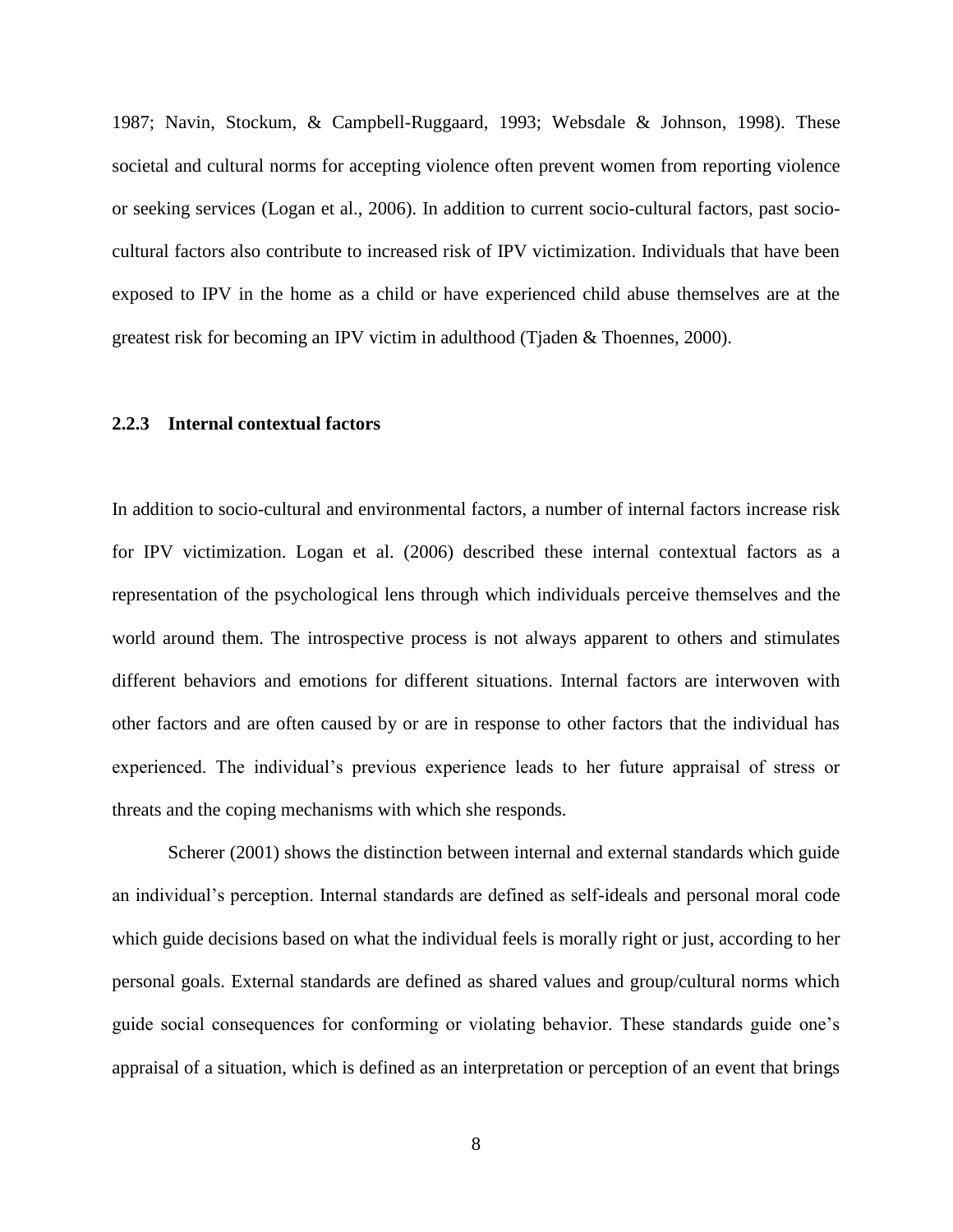<span id="page-17-0"></span>forth emotional responses essential for adaptation and overall wellbeing (Lazarus & Folkman, 1984; Smith & Kirby, 2001; Logan et al., 2006). These reflection processes determine which reactions are harmful or beneficial to the situation. The situation may prove to be harmful but if the individual perceives it as normal or beneficial, then her reaction will be different because of her perception. A continued string of harmful events can eventually lead to perception of these events as normal if the individual begins to believe these actions or behaviors are acceptable behavior.

In a relationship, a woman's personal goals also come into play, which may include continuing intimacy, maintaining financial support, and having a father/father-figure for her children. If these goals are of primary concern for a woman, she is more likely to minimize the violence and interpret negative behaviors as acceptable (Cross, Morris, & Gore, 2002). The combination of appraisal and personal goals of a woman leads to differing responses to situations of violence. Logan et al. (2006) identify how a woman responds to IPV through three internal contextual factors, which include who is to blame, what outcome is anticipated, and self-efficacy level. Studies have found that women who place blame on themselves for the violence in their relationship are less likely to leave the relationship (Katz, Arias, Beach, Brody, & Roman, 1995; Barnett, Martinez, & Keyson, 1996) or less likely to take action to stop the violence due to decreased self-confidence (Nurius, Norris, Young, Graham, & Gaylord, 2000).

#### **2.2.4 Witnessing parental violence as a child**

Research has identified the multitude of internal and external risk factors for being involved in an IPV situation. Witnessing IPV as a child is the greatest risk factor for entering into an IPV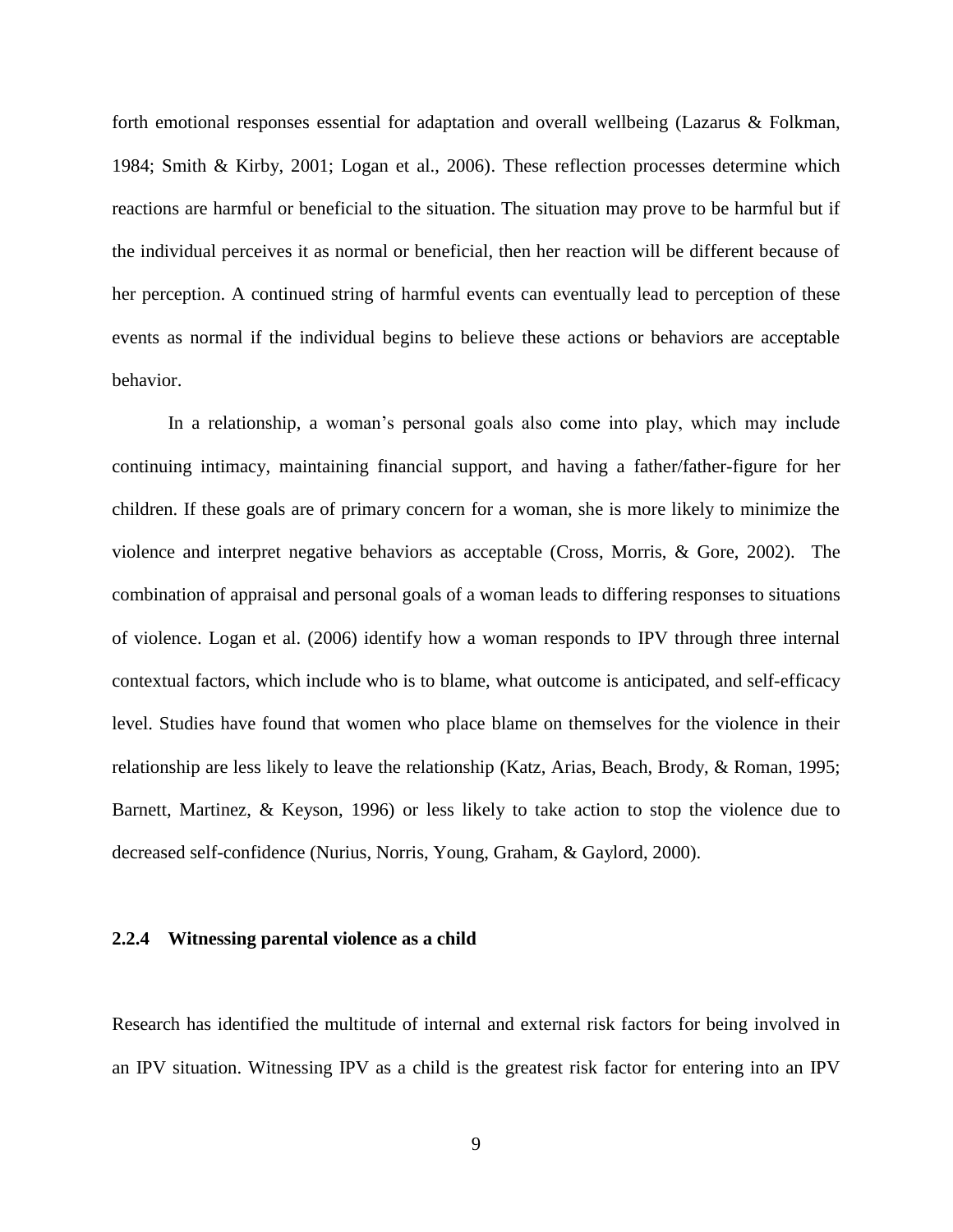<span id="page-18-0"></span>relationship as an adult; this is referred to as the intergenerational transmission of intimate partner violence. In the United States it is estimated that between 3.3 and 10 million children witness IPV between their parents every year (American Psychological Association, 1996; Straus & Gelles, 1990). Ehrensaft et al. (2003) found that children who witnessed parental IPV were three times more likely to experience intimate partner violence in their adult lives, either as a victim or perpetrator, than children who did not witness parental violence.

Many adults who witnessed violence in the home as children often have difficulties dealing with conflicts in future relationships, causing aggressive or passive self-blame reactions (VonSteen, 1997). These adults may utilize anger to regulate the distance between themselves and their intimate partners or simply lower their overall responsiveness altogether. Others experience post-traumatic stress symptoms such as hyper-vigilance, exaggerated responses, dissociation, and flashbacks (VonSteen, 1997). Certain other psychological reactions to traumas experienced by children persist into adulthood as well, such as depression and low self-esteem, especially in females (Silvern et al., 1995).

#### **2.3 CONSEQUENCES OF IPV**

#### **2.3.1 Physical and mental health consequences**

The physical and mental health ramifications of IPV perpetration are substantial in both quantity and cost. According to the National Crime Victimization Survey (NCVS), in 2010, 3.3 million women suffered violent victimizations committed by their current or former intimate partners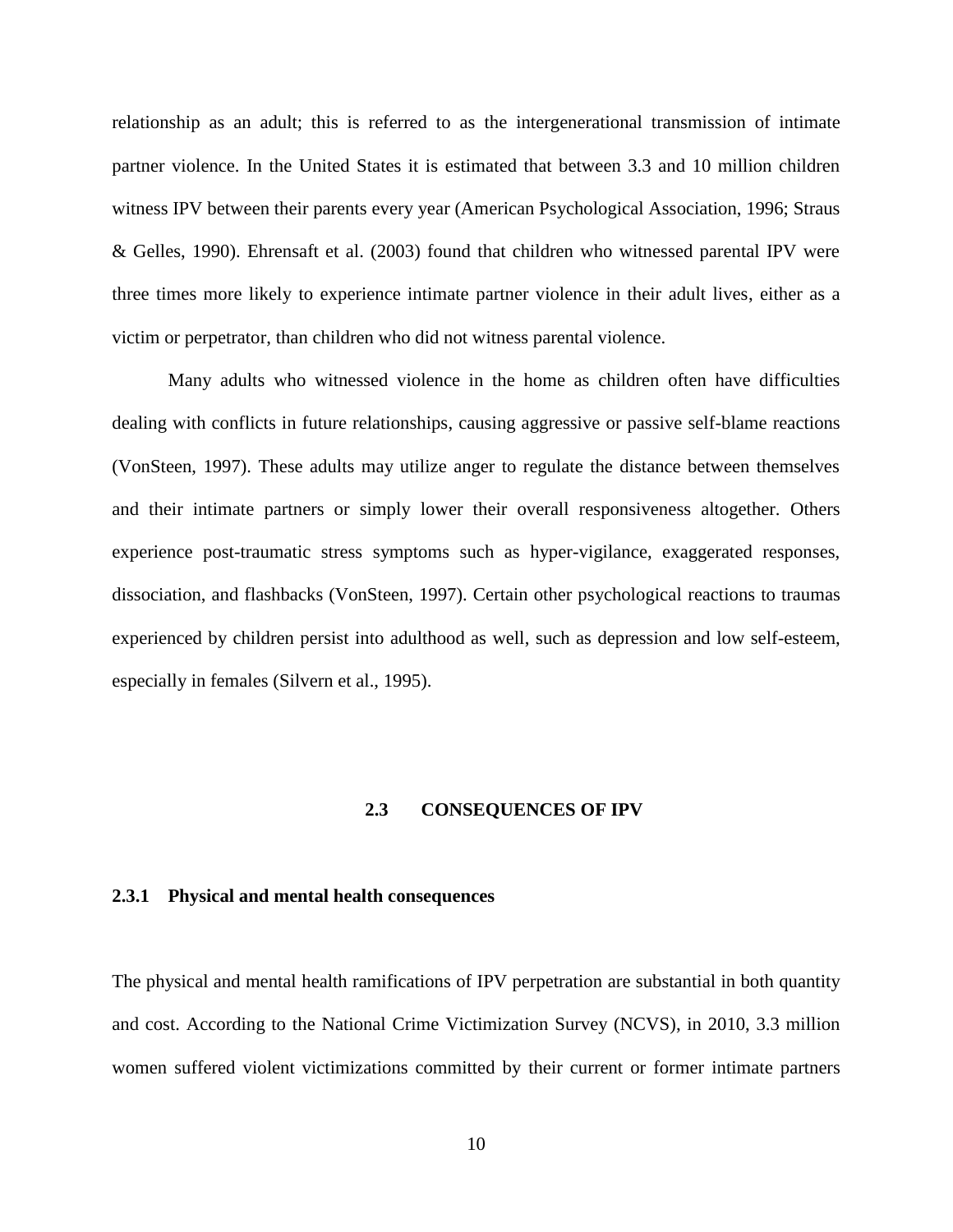<span id="page-19-0"></span>(Truman, 2011). That same year, IPV comprised 22% of violent crime against women (Truman, 2011). Female victims of IPV report much higher rates of mental health issues such as suicide ideation or attempts, depression, and anxiety, than the general population (Campbell, 2002). Drug and alcohol problems have also been reported with episodes of IPV abuse (Campbell, 2002).

According to the National Violence Against Women Survey (NVAWS), every year at least 1.5 million women are raped and/or physically assaulted by an intimate partner (Tjaden & Thoennes, 2000). Consequences can include skin bruising, broken bones, infections, concussions, and changes in menstruation patterns (Tjaden & Thoennes, 2000). In addition, chronic conditions can develop, such as memory loss and migraine headaches (Tjaden & Thoennes, 2000). Coker et al. (2002) found that female victims of all types of IPV are more likely to report poor physical and mental health. Resnick et al. (1997) discovered that many symptoms reported by abused women were similar to those associated with anxiety and depression, further indicating a relationship between mental health outcomes and IPV. Coker et al. (2002) also found that physical IPV victimization was associated with increased risk of current poor health, depressive symptoms, substance use, and developing a chronic disease, chronic mental illness, or injury.

#### **2.3.2 Economic consequences**

While physical and mental health repercussions are typically the consequences first thought of in IPV situations, financial costs are often not thought of at all or not thought of as being significant. According to the National Center for Injury Prevention and Control (NCIP) (2003),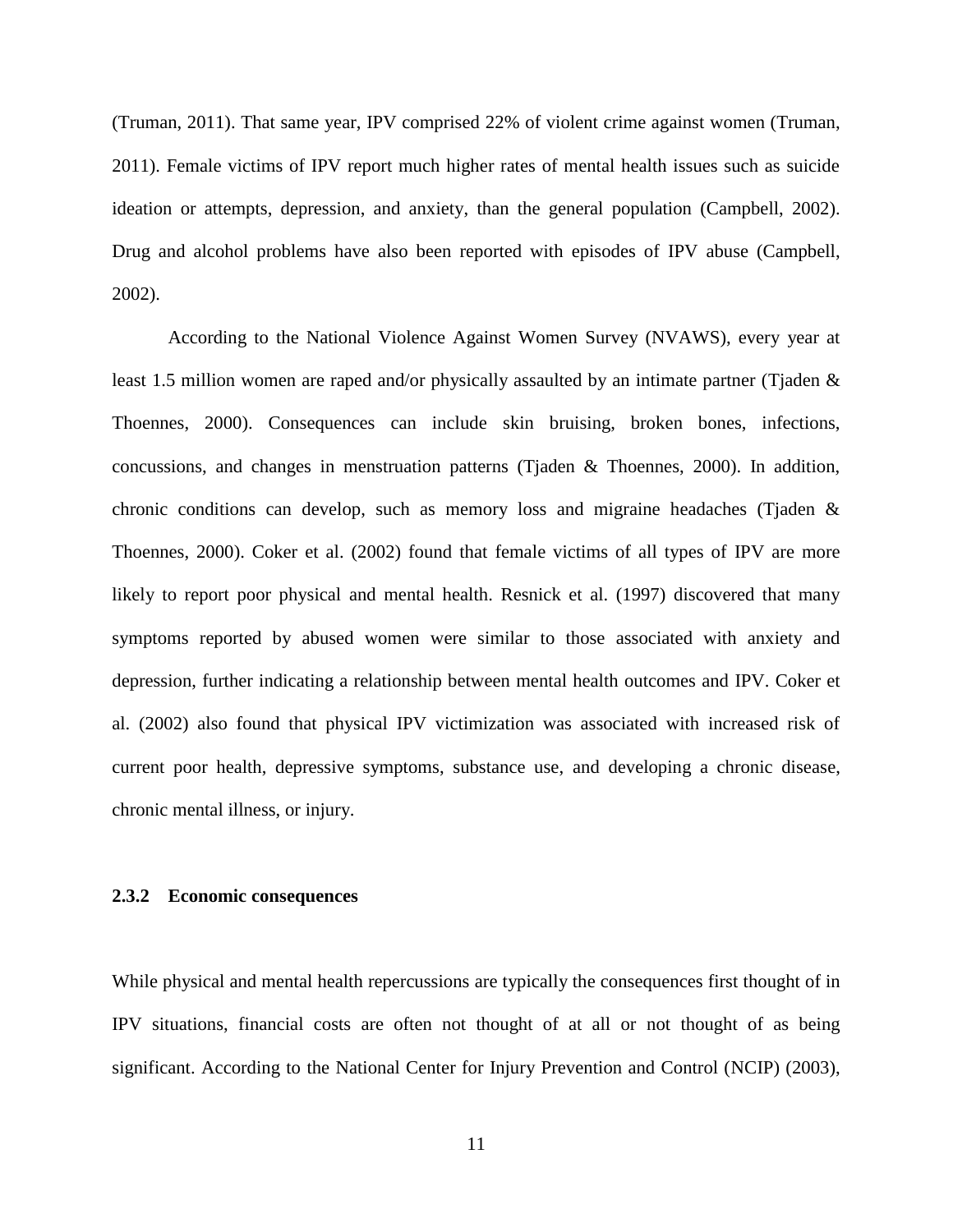<span id="page-20-0"></span>the cost of intimate partner violence annually exceeds \$5.8 billion, including \$4.1 billion in direct health care expenses. Economic costs are great at the micro, mezzo, and macro levels. In the United States each year, IPV accounts for 15 percent of total crime costs, which is equivalent to \$67.5 billion every year.

At the micro level, victims experience medical expenses, cash and property losses, and lost pay totaling around \$150 million each year (Greenfeld et al., 1998). The mezzo level costs are felt by corporations and businesses that are confronted with lower productivity, higher absenteeism and tardiness, and higher health care costs (Bell, Moe, & Schweinle, 2002). One study found those health care costs to be \$1,775 higher annually for IPV victims (Wisner et al., 1999). Nearly 20 percent of the female workforce will experience IPV in its lifetime, which causes increased and unnecessary costs to corporations, totaling \$13 billion annually (Bureau of National Affairs, 1990). The macro level economy is connected to IPV through the tangible costs of lost wages to the cost of housing women and children in shelters to time and tax-funded law enforcement, legal counsel, courts, and incarceration (Hattery, 2009). The CDC estimated costs to the health care system to be nearly \$4 billion annually (Hattery, 2009).

#### **2.4 THEORETICAL FRAMEWORKS**

Many have tried to explain the intergenerational transmission of IPV phenomenon through a theoretical framework. These theories include social learning theory, dose hypothesis/cumulative risk model, and attachment theory. Social learning theory explains intergenerational transmission of violence through showing that people learn how to get what they want through observation of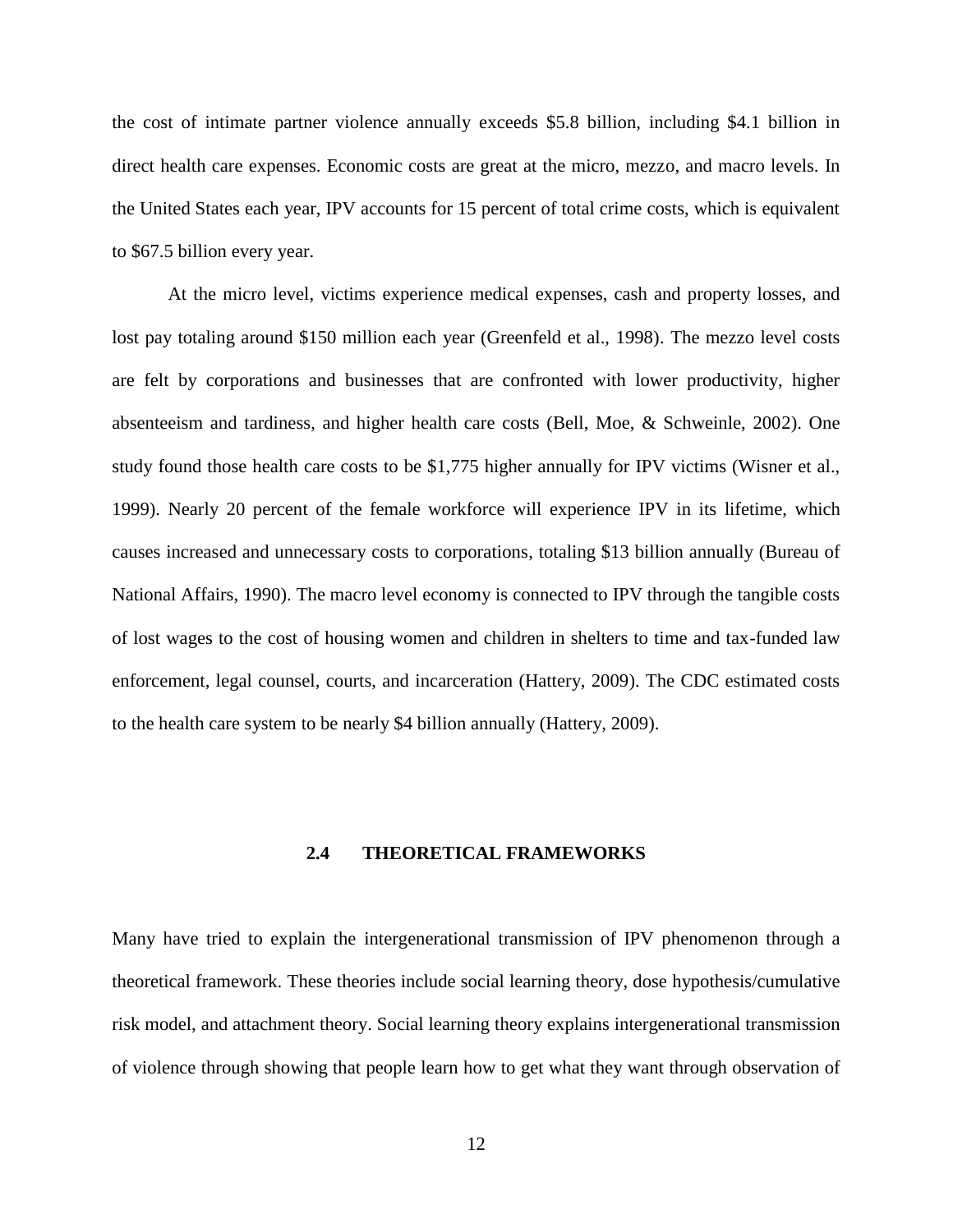family members' violent behavior (Eron, 1997). Through observation of repeated violence, children begin to view violence as acceptable and appropriate in intimate relationships (Kalmuss, 1984). After prolonged exposure to this style of conflict resolution, children never learn alternatives to problem solving and continue to solve problems violently throughout life (Eron, 1997). Not only does the parent's behavior serve as a model for aggression, but if the child views the abuse as justified, he/she will be more likely to adopt the behavior (Herzberger, 1983). Social learning theory has been the primary theory to explain the intergenerational transmission of intimate partner violence in previous research.

The cumulative risk model aims to identify the risk factors associated with a particular outcome or socio-cultural factors that negatively influence a particular outcome (Sameroff, Seifer, Baldwin, & Baldwin, 1993). The cumulative risk model is less of a theoretical base and more of an hypothesis, which posits that the greater the frequency and severity of abuse a child experiences and/or observes, the higher the child's risk is in adulthood of transmitting abuse to one's partner. This approach takes into account contextual factors that accumulate and whose additive effect is detrimental to the outcome. These risks can include family size, minority status, low education levels, poor home environment, and low socio-economic status among others (Dickstein et al., 1998). This model acts as a support to many of the other theories, including social learning theory and attachment theory.

Attachment theory provides an ethnological, biological, and psychoanalytic framework for revealing how human infant attachment to their caregivers correlates to attachment styles in relationships as an adult. The theory proposes that non-existent or under-developed bonds between an infant and a parent provide attachment patterns for future relationships through adolescence into adulthood. These attachment patterns or styles are likely to be similar between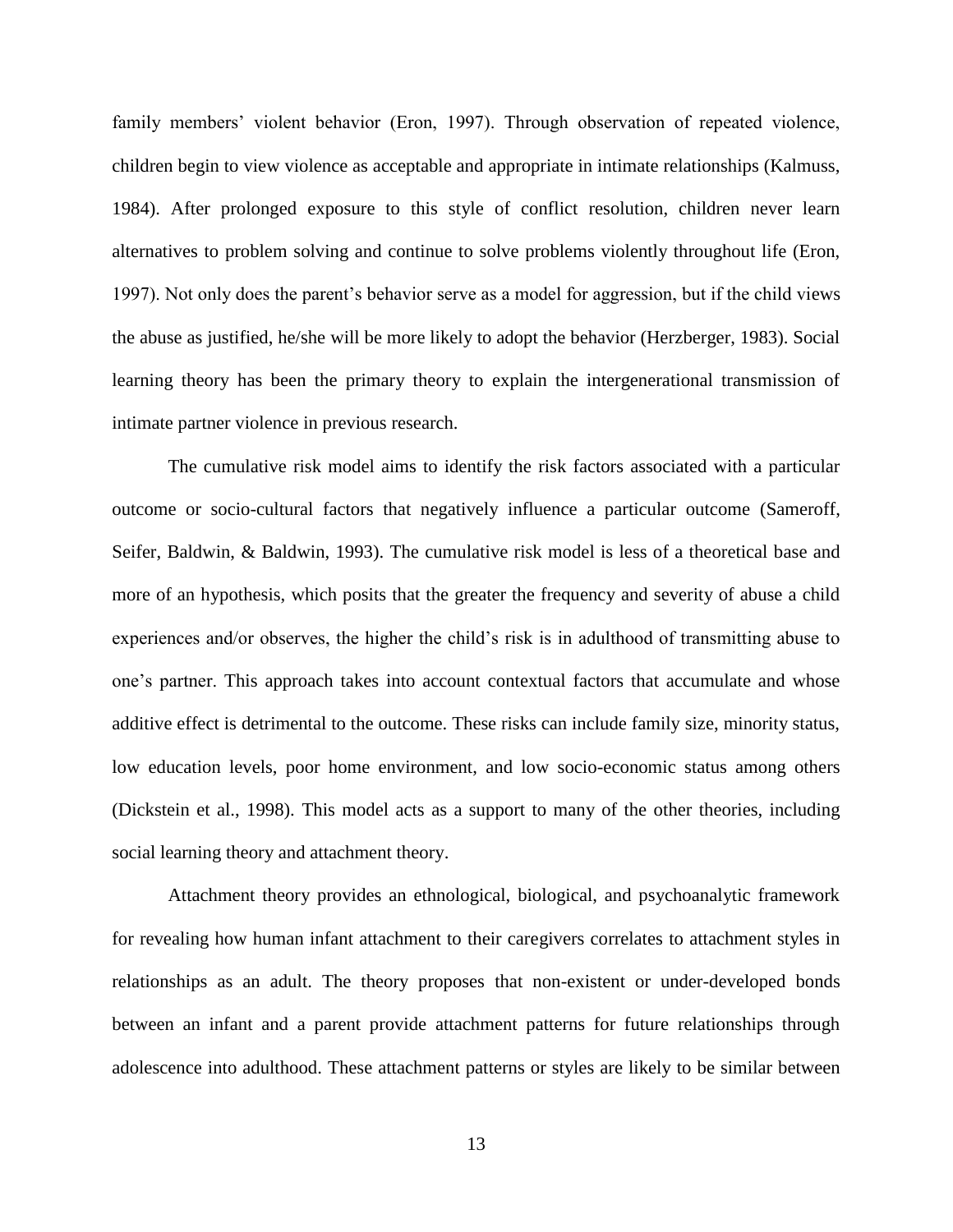<span id="page-22-0"></span>generations due to transmission from parent to child. Differing attachment styles within a romantic partnership can lead to either a successful secure relationship or an insecure relationship that is more susceptible to IPV.

Because not every child who witnesses IPV perpetrates or experiences IPV in adulthood, using a single theory alone to explain intergenerational transmission may be too over-simplistic (Hines & Saudino, 2002). Attachment theory has rarely been used to look into adult romantic attachment issues that bring about intimate partner violence. The association that does exist is linked to a conceptual connection of attachment theory and risk factors of IPV. The aim of the present literature review is to examine the intergenerational transmission of intimate partner violence through the lens of attachment theory and make recommendations for treatment programs that include female victims.

#### **2.5 ATTACHMENT THEORY**

Attachment theory was developed by John Bowlby as an attempt to link human social and psychological behavior. Bowlby developed a model that includes self, important others, and their shared relationships. Bowlby (1979) posited an important part of healthy development was having a close and caring relationship with parents and other caregivers. Proximity to attachment figures helps infants to have increased chances of protection and survival from an evolutionary standpoint. In addition to the biological necessity of attachment, it is also satisfying for both the parents and the infant (Bretherton, 1992). As the bonds strengthen between infant and parents, the infant begins to grow an inner representation of the parent, which develops "internal working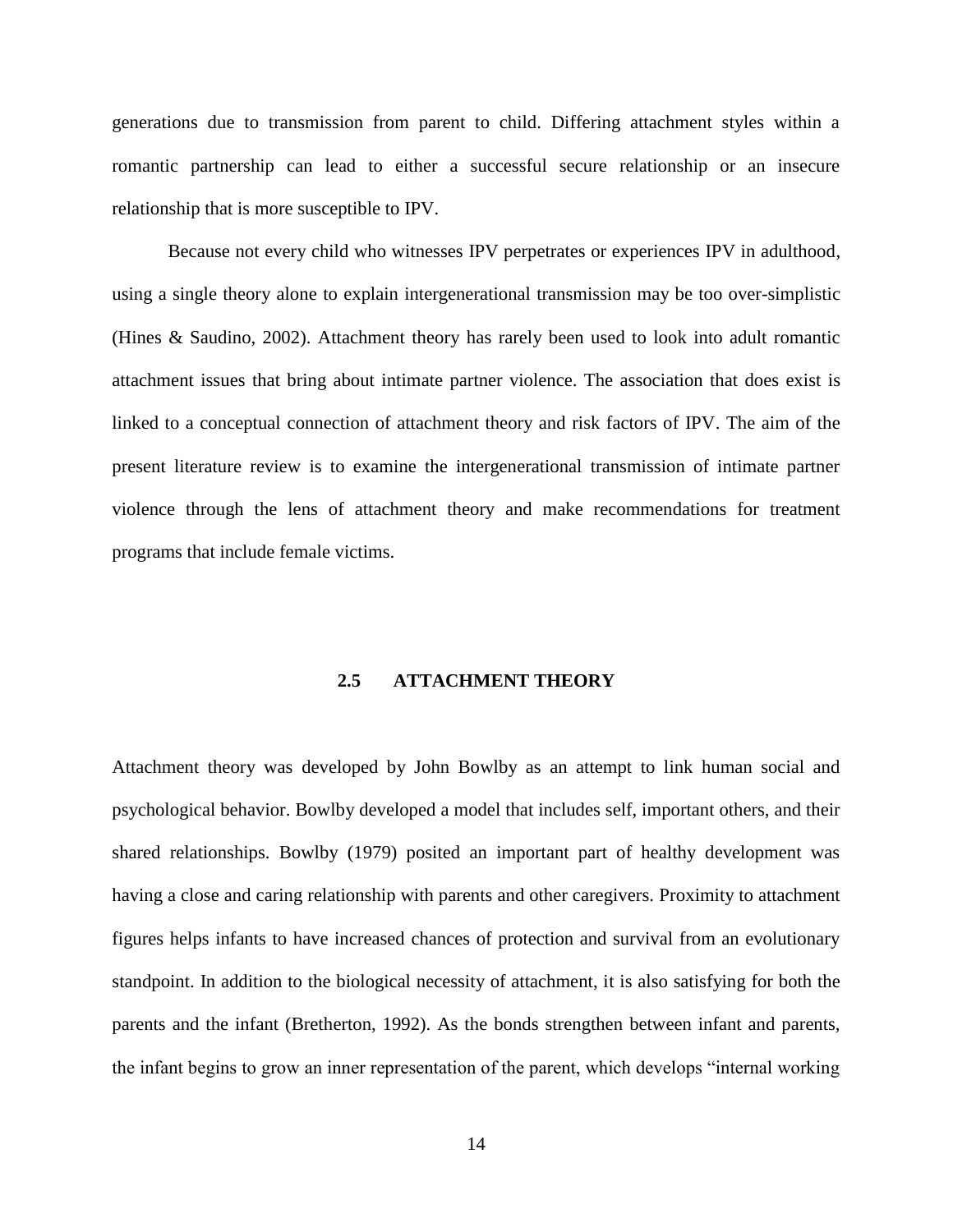models" of self, others, and self-other relationships (Bowlby, 1973). The higher parental sensitivity and responsiveness are to the infant's needs, the more secure and healthy the attachment that develops. Infants begin to feel they are deserving of their parents' care-giving and that they have a secure base on which to rely in the future.

Parental insensitivity and unresponsiveness contribute to insecure attachment by the infant, leading the infant to internalize these experiences and find the world to be unsafe and rejecting, which makes forming relationships difficult and dangerous. Ainsworth (1978) developed a method for assessing infant attachment known as the "strange situation." This experiment first separated infants from their parent, then exposed them to the presence of a stranger, and finally reunited them with their parent. The infant expressed proximity seeking behavior, a displayed desire or lack of desire for closeness, and the responses and behaviors were classified into patterns. Two dimensions were used to determine the infant's attachment behavior classifications, anxiety and avoidance. The degree of anxiety experienced from abandonment and the avoidance of closeness to the stranger contributed to the classification.

Based on observed patterns, Ainsworth divided infants into three categories: secure; two types of insecure, avoidant and anxious-ambivalent; and unclassifiable. Secure infants, who are low in avoidance and anxiety, showed signs of missing their parents upon leaving the room, greeted parents upon return, and used their parent as a secure base for exploring the room. Avoidant infants, who are high in avoidance and low in anxiety, explored the room without using their parents, showed little distress upon the parent leaving, and chose to play with toys over greeting their parents upon return. Anxious-ambivalent infants, who are low in avoidance and high in anxiety, did not explore the room, were distressed when their parents left the room, and were unable to be soothed upon their parents' return to the room. The unclassifiable type could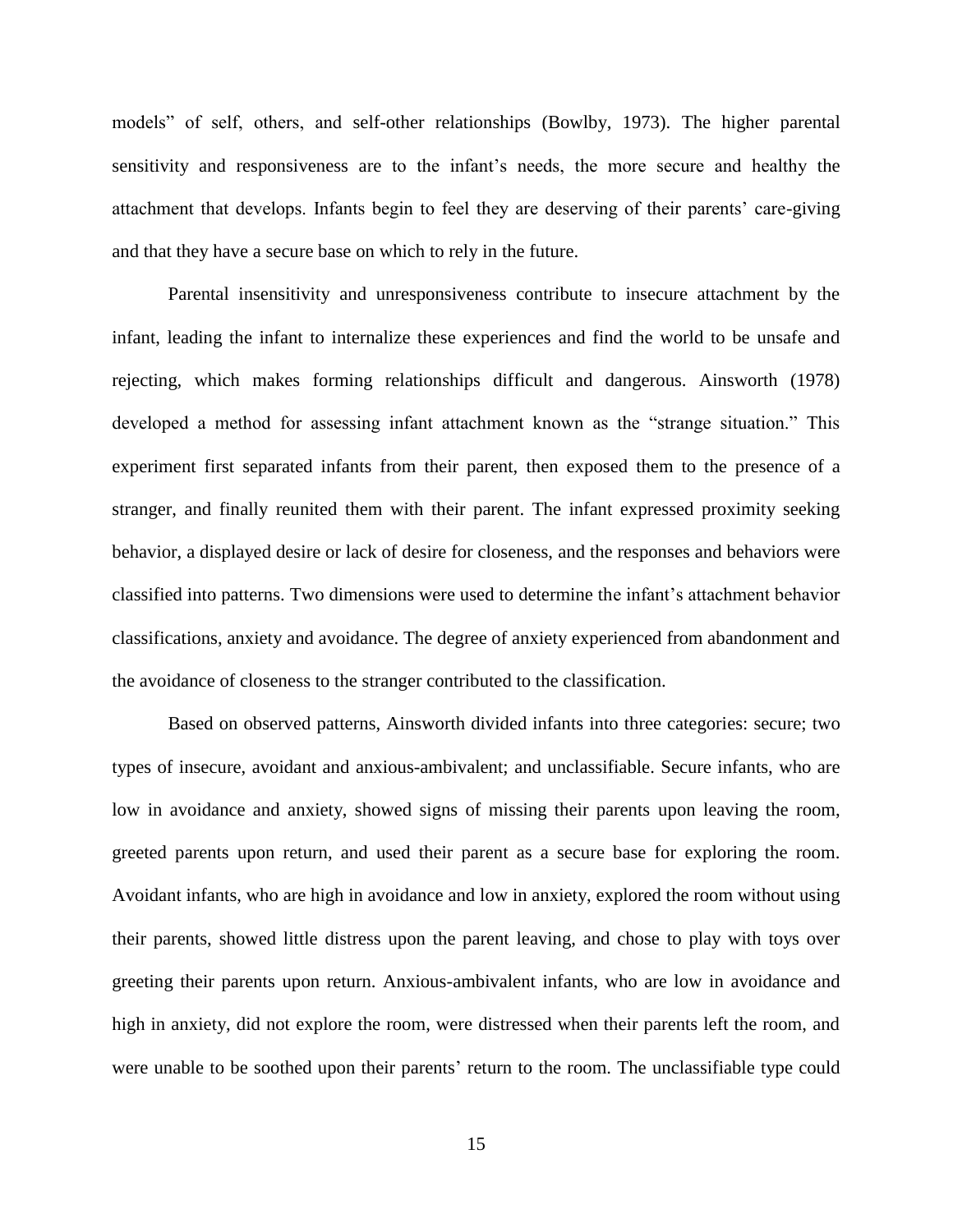<span id="page-24-0"></span>not be placed in any of these categories until 1990, when Main and Solomon named the third type of insecurely attached infants as disorganized/disoriented. These infants, found to be high in avoidance and high in anxiety, behaved with no intentional attachment strategy or intention, and it was hypothesized that these infants experienced the most interpersonal problems, such as childhood trauma, with their attachment figures.

This traditional approach to attachment theory analyzes the parent's responsiveness in determining the child's attachment, but others have also looked into the infant's role in the attachment relationship. A meta-analysis by Goldsmith and Alansky (1987) reviewed infant temperament as a predictor of insecure parent-infant attachment bonds. The strength of this association was low, and while infant temperament may play a role, parental behaviors have a stronger impact on parent-infant attachment.

#### **2.5.1 Childhood attachment**

Children with securely developed attachment bonds report fewer symptoms of depression and anxiety than insecure children (Muris, Mayer, & Meesters, 2000). Children with securely developed attachments exhibit more adaptive qualities such as higher empathy, self-efficacy, and ego resiliency (Arend, Gove, & Sroufe, 1979). Insecurely attached children demonstrate more immaturity than their peers, are more aggressive, and maintain a more negative affect (Pierrehumbert et al., 2000). Securely attached children not only demonstrate more positive affect, but present the fewest psychological problems later in childhood and even adulthood. An experience of low anxiety by children leads to a greater feeling of protection and satisfaction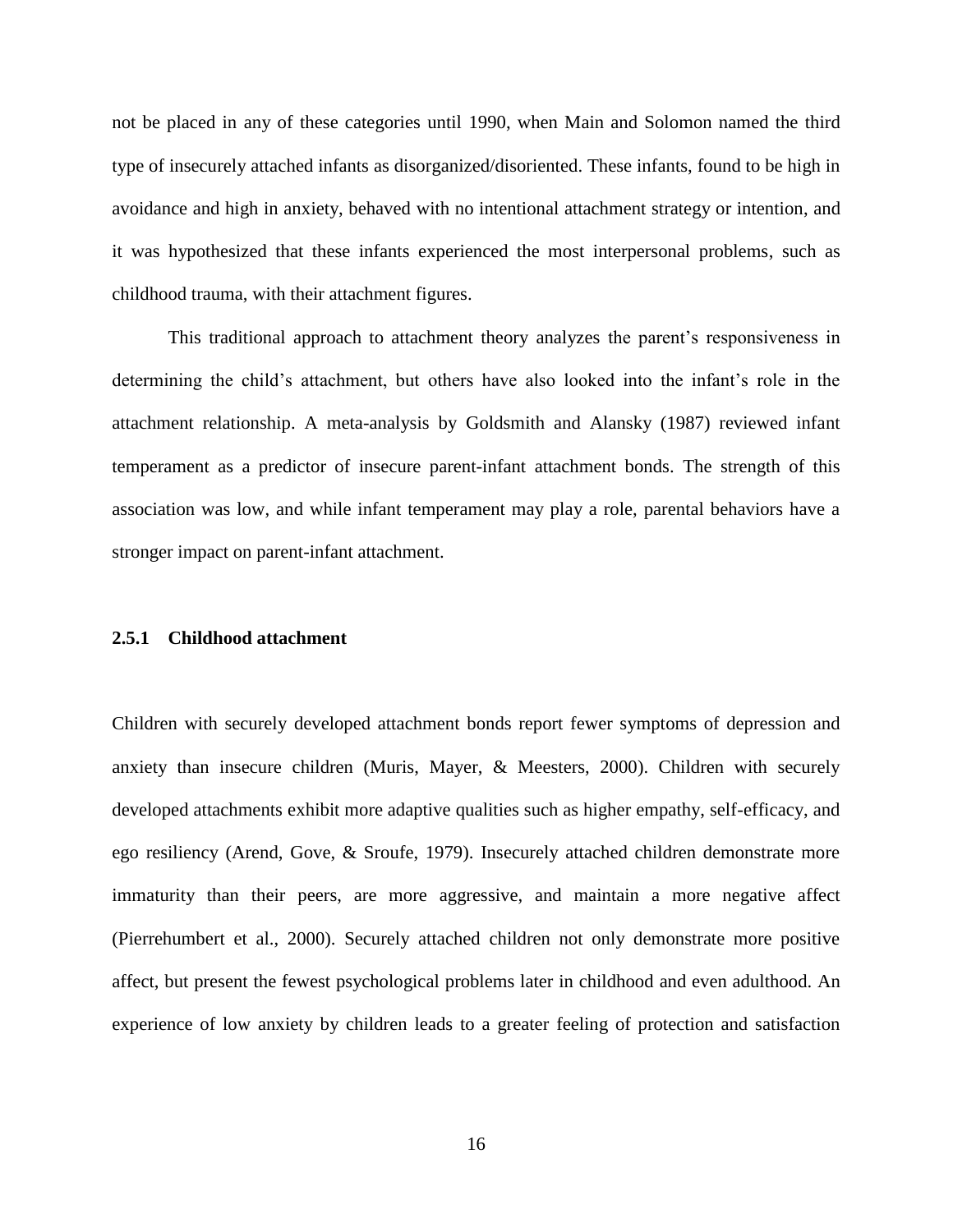<span id="page-25-0"></span>within the child's life. This feeling of protection and satisfaction (or lack thereof) is also found in adult romantic relationships.

It is clear that secure parent-child attachment relationships lead to healthier infant development whereas insecure parent-infant attachments are associated with increased negative psychological impairments. This insecure parent-infant relationship has been found to impact the quality of the later parent-child relationship along with the entrance of the child into all other intimate relationships. Sociability with unfamiliar people, positive representations of self, others, and relationships, and personality/behavior problems all stem from early developed attachment patterns (Thompson, 1999).

## **2.5.2 Adult attachment**

Bowlby's (1979) research showed the need for attachment from the "cradle to the grave." Three research efforts investigated adult attachment patterns. The first emerged in 1985 when Mary Main and colleagues were interested in how childhood attachment experiences affect current parental behaviors. The Adult Attachment Interview (AAI) was developed to assess adult attachment patterns through prior familial experiences, which led to indentifying three attachment patterns: secure, preoccupied, and dismissing (Main et al., 1985). The second research effort emerged in 1987 through a separate line of work conducted by Hazan and Shaver. Hazan and Shaver studied adult attachment patterns by looking closely at romantic love. Selfperceptions of the actions and responsiveness of adult romantic partners to their mates were assessed to identify three adult attachment patterns, which include secure, ambivalent, and avoidant (Hazan & Shaver, 1987). The third and final model of adult attachment was developed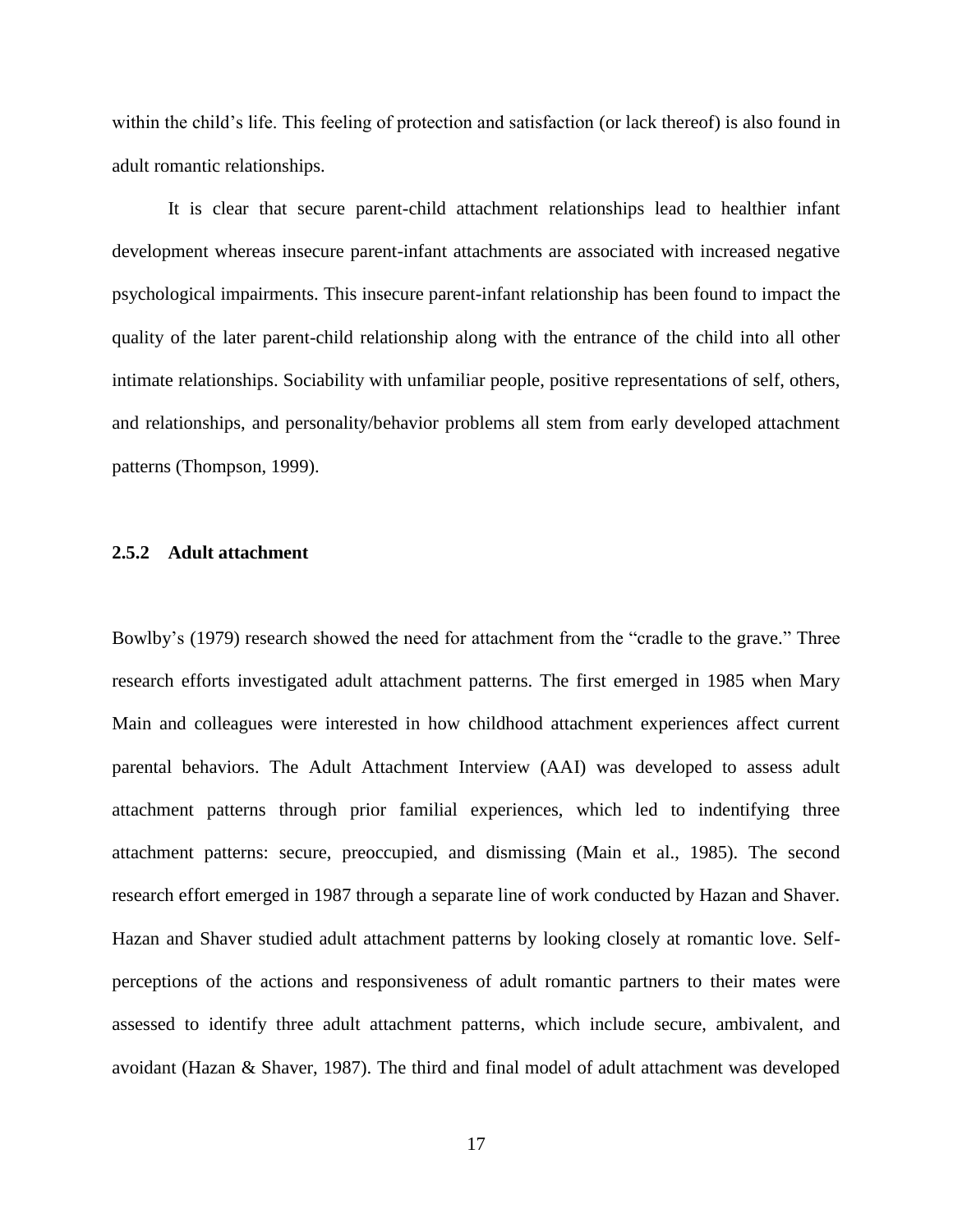by Bartholomew and Horowitz in 1991, which examined adults' representation of self and others. Four categories of adult attachment were identified, which included secure, preoccupied, fearful, and dismissing (Bartholomew & Horowitz, 1991).

As more research was conducted on adult attachment, two domains of study materialized independently. The first dealt with adults' overall attachment "state of mind" regarding their experiences with their parents in childhood through a standardized interview measure. The second dealt with adults' attachment patterns in romantic or intimate relationships through a selfreporting measure.

The domain of adult state of mind attachment developed alongside the parent-infant attachment field as the next step in attachment research through the work of Main and colleagues. As researchers were studying parent-infant attachment style, they noticed that an infant's behaviors towards the parent were correlated with the attachment style and state of mind of the parent, which were identified through parents disclosing their own attachment incidents as a child (Hesse, 1999). Later, Riggs et al. (2007) further defined these internal working models to show how parents' early attachment experiences might predict their care-giving behaviors later in life.

The Adult Attachment Interview (AAI) was conducted by George and colleagues (1985) to evaluate the adult attachment state of mind. The interview determines the meaning adults assign to childhood attachment experiences by asking interviewees to recall childhood memories while maintaining conversation. They are then scored on coherency, consistency, and collaboration of the discourse and classified into one of four categories: secure/autonomous, dismissing, preoccupied, or unresolved/disorganized (Hesse, 1996). The categories correspond to the infant categories noted above and often adults and infants of the same family fall into similar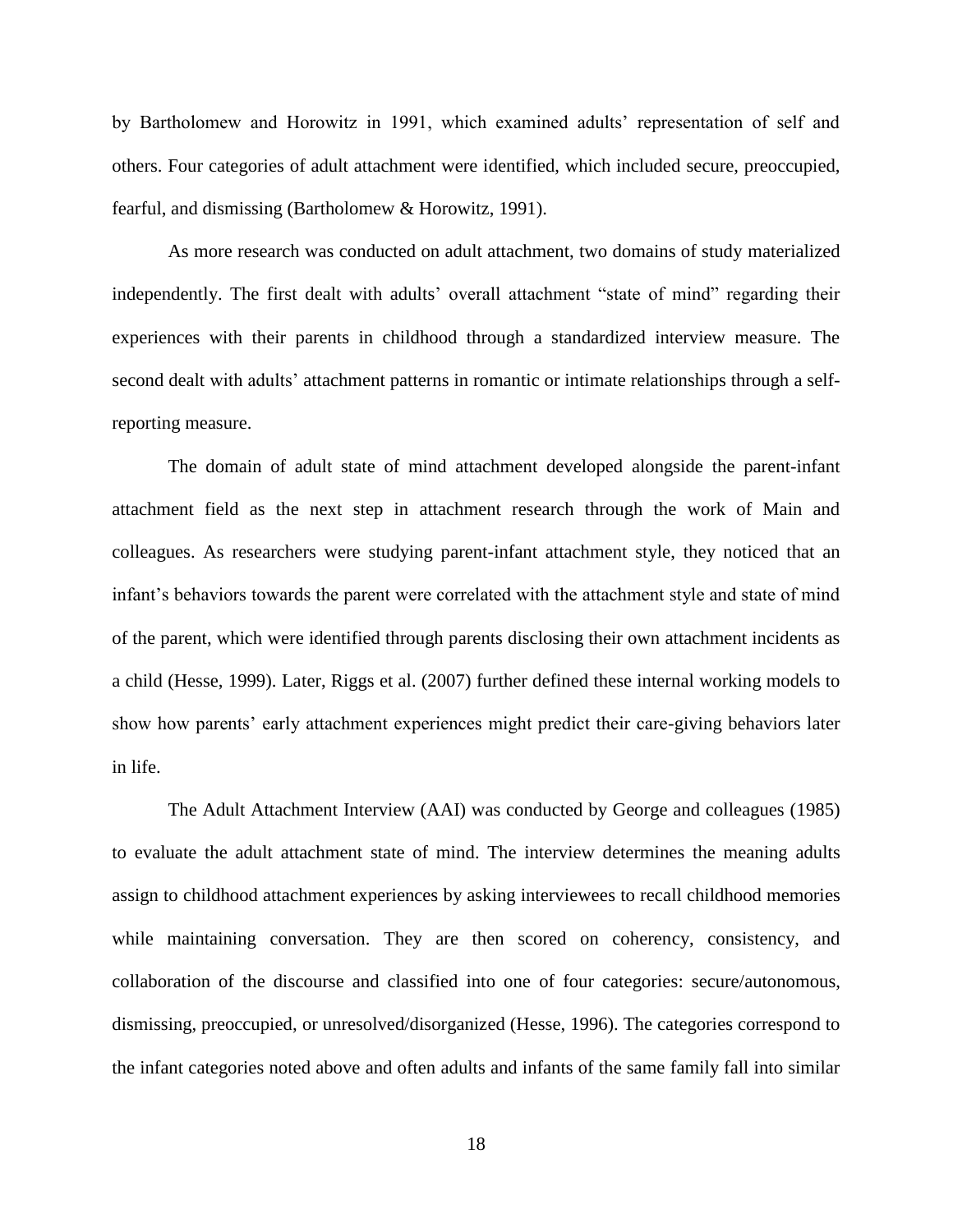categories. An adult with a secure state of mind is likely to have an infant with secure attachment, whereas an adult with a preoccupied state of mind is likely to have an infant with anxious-ambivalent attachment. Hesse (1996) added a fifth category for adult attachment termed "cannot classify" for those who had a combination of incompatible discourse patterns.

The second domain of adult attachment research looks into adult romantic attachment patterns through research conducted by both Hazan and Shaver, and Bartholomew and Horowitz. The research endeavors of both groups are examined, but Batholomew and Horowitz's fourcategory model is the primary reference for examining attachment patterns due to the applicability to romantic attachment and the link to witnessing violence as a child. This aligns with Bowlby's (1979) original work that the human need for proximity and intimacy continues past childhood into adulthood. Just as infants struggle with dissociation and rejection from their caregivers, so do adults suffer from separation from their intimate partners (Feeney, 1999). Adult intimate partnerships and romantic attachments differ from infant attachments in reciprocity of care-giving and sexual intimacy.

Not all researchers agree that intimate relationships are relationships based in attachment, but evidence does support the idea that these relationships can take on increased attachment functions as individuals proceed from adolescence to adulthood and stressors or negative life circumstances occur (Hazan & Zeifman, 1994). Adult state of mind attachment is measured with the AAI whereas adult romantic attachment has been measured by Hazan and Shaver through labeling self-reported attitudes. This process led to the creation of a new four-category model by Bartholomew (1990) for adult romantic attachment built on Bowlby's concepts. Using the dimensions of dependence and avoidance, Bartholomew developed positive and negative models of self and positive and negative models of others. The four classifications are: (1) secure, which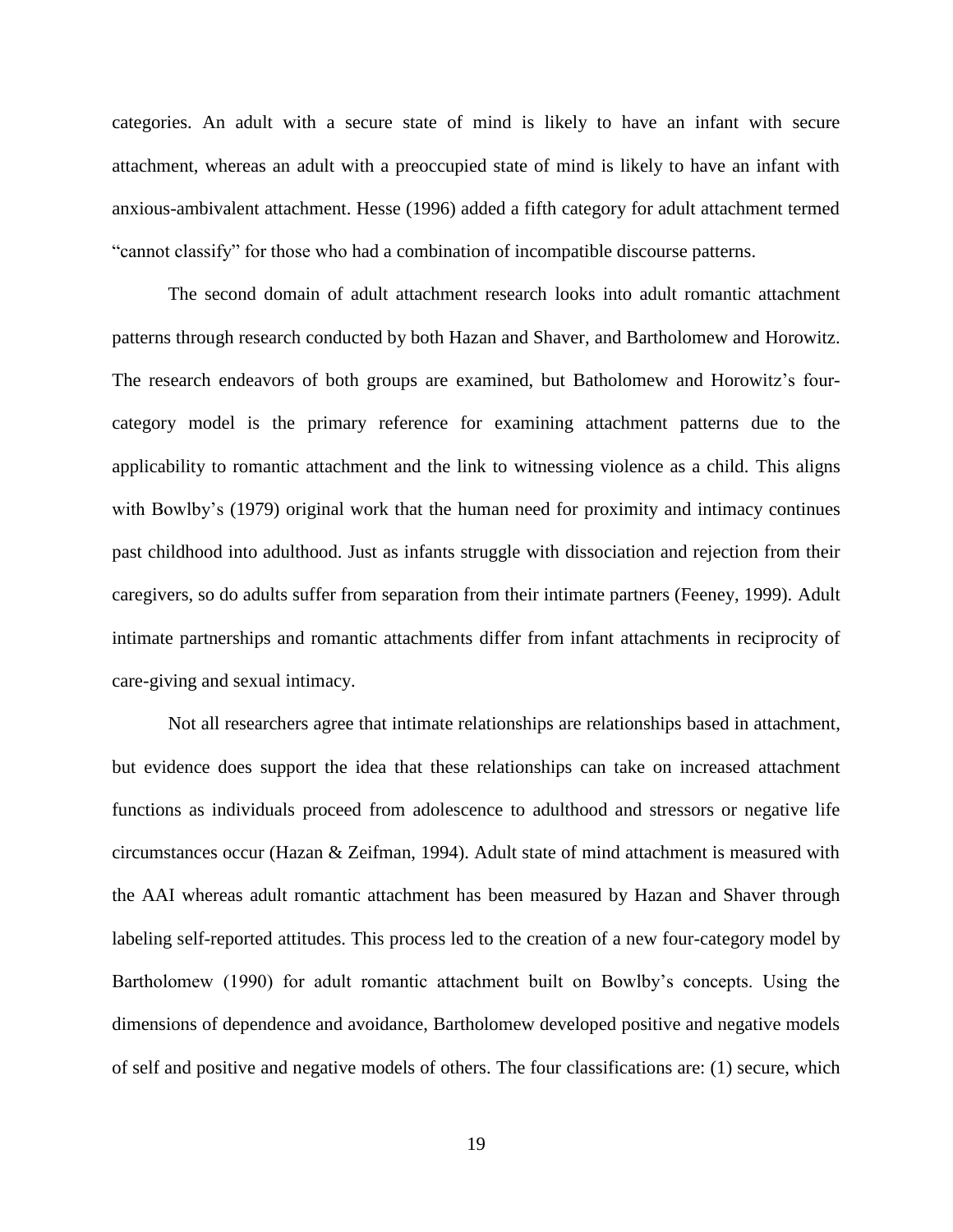<span id="page-28-0"></span>is a positive model of self and others with low dependence and avoidance; (2) preoccupied, which is a negative model of self, a positive model of others, and high dependence with low avoidance; (3) dismissing, which is a positive model of self, a negative model of others, and low dependence with high avoidance; and (4) fearful, which is a negative model of self and others with high dependence and avoidance (see Table 1).

**Table 1. Bartholomew's Four-Category Model**

|                 |                 | <b>POSITIVE</b>                 | <b>NEGATIVE</b>                  |                              |
|-----------------|-----------------|---------------------------------|----------------------------------|------------------------------|
| <b>Model of</b> | <b>POSITIVE</b> | Secure                          | Preoccupied                      | Comfort with<br>intimacy     |
| <b>Others</b>   | <b>NEGATIVE</b> | Dismissing                      | Fearful                          | Low comfort<br>with intimacy |
|                 |                 | Low<br>interpersonal<br>anxiety | High<br>interpersonal<br>anxiety |                              |

#### **Model of Self**

Source: Bartholomew, 1990

Bartholomew's (1990) classifications align with those of Hazan and Shaver with the addition of the dismissing, a second category of avoidant attachment. This dismissing category includes those who refuse the need for romantic attachment and intimacy due to positive selfmodels (Feeney, 1999). Brennan and colleagues expanded Hazan and Shaver's work to examine the underlying factors of romantic attachment, which are attachment avoidance and attachment anxiety (Brennan, Clark, & Shaver, 1998). Attachment avoidance is one's comfort level with closeness and proximity to others, and attachment anxiety is one's fear of abandonment (Feeney, 1999). Researchers have examined the psychopathology of adult romantic attachment and found an association between internalizing disorders and preoccupied and fearful attachment styles,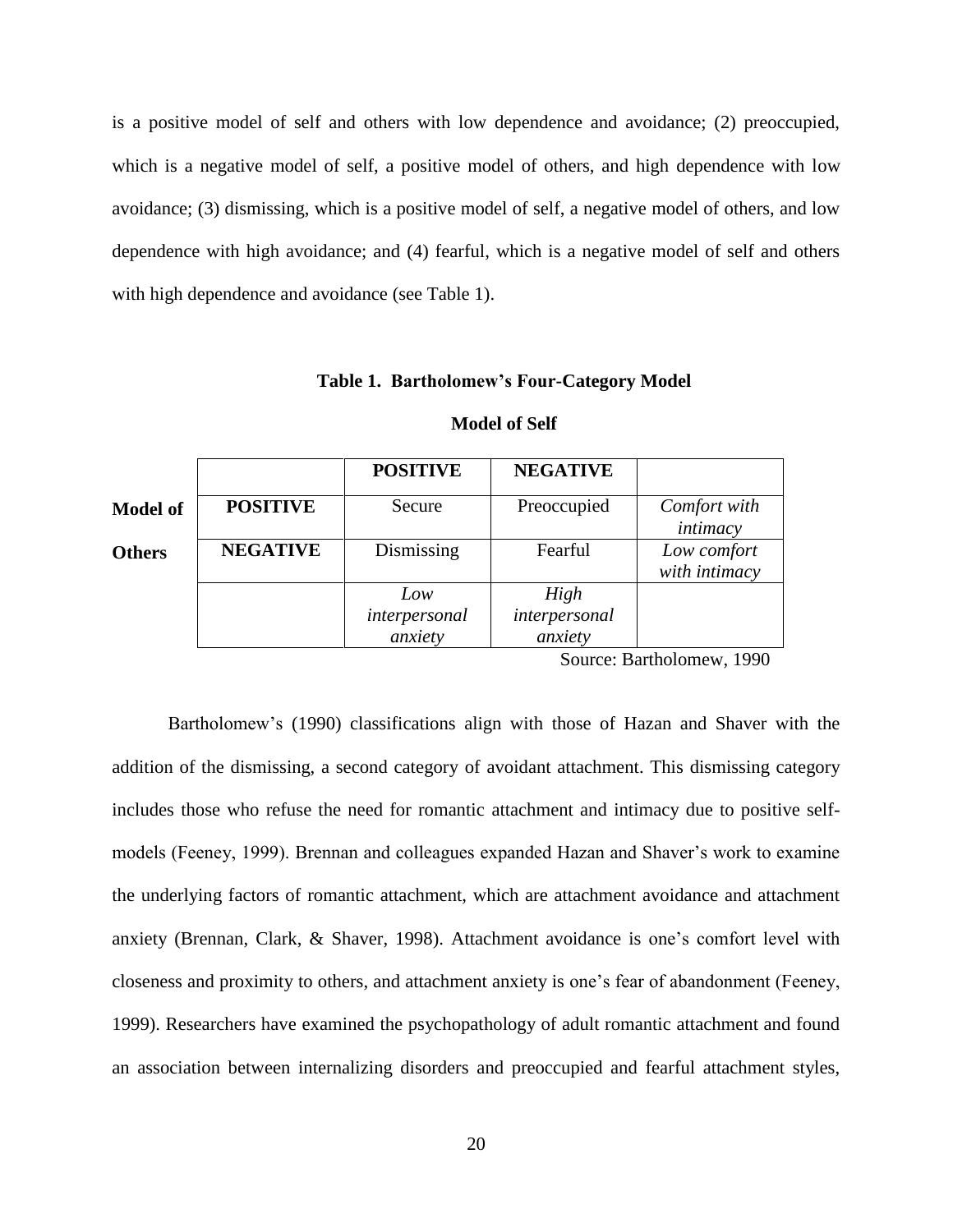<span id="page-29-0"></span>which are both high in attachment anxiety levels (Allen, Coyne, & Huntoon, 1998). Attachment styles high in avoidance have been associated with externalizing disorders, such as substance abuse (Anderson & Alexander, 1996).

According to Shaver and Fraley (2000), infant attachment experiences can be linked to adult romantic attachment experiences through longitudinal analysis. Adults with secure romantic attachment styles were more likely to remember a childhood full of affection, care, and positive attachment with their parents (Hazan & Shaver, 1987). Much of Hazan and Shaver's (1987) research has examined how childhood attachment may lead to adult romantic attachment later in life. Some researchers caution against making this directly developed link and instead propose a complex system involving a developmental pathway from parent-infant attachment, through adolescent dating bonds, to adult romantic attachment bonds (Marvin & Britner, 1999). While there is more than one model of developmental attachment relations, both domains aim to link attachment bonds from the earliest moments in life to attachment bonds in later romantic adult relationships. It is important then to examine the correlation between attachment patterns and violence.

#### **2.6 ADULT ATTACHMENT AND IPV**

Insecure adult romantic attachment has been linked to both IPV perpetration (Bookwala & Zdaniuk, 1998) and IPV victimization (Bookwala, 2002). Doumas and colleagues (2008) revealed that preoccupied/anxious attachment was a significant predictor of intimate partner violence perpetration and victimization for both genders. Due to the lack of information that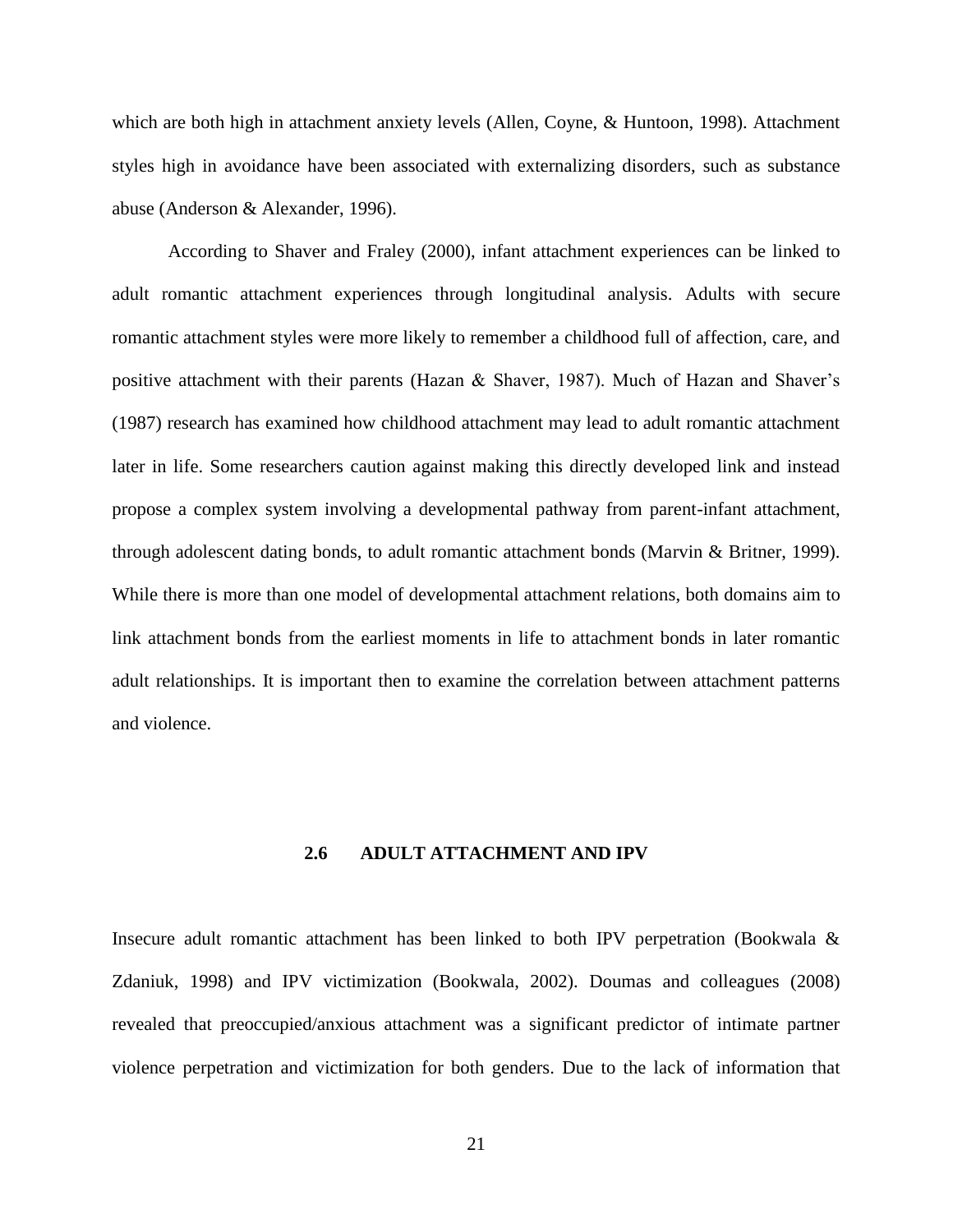specifically relates attachment styles and IPV victimization, literature relating attachment styles and IPV perpetration is also used to provide a more informed analysis of the connection of attachment styles and intimate partner violence. It is important to note that linking literature on victimization and perpetration should in no way imply fault of the victim; rather, it suggests there may be similar pathways that link attachment style to IPV roles.

While there is little information linking attachment styles and IPV victimization, there is certainly not an absence of it. The few studies that do connect victimization and attachment cautiously posit that the link is similar to the perpetrator-attachment connection. Henderson, Bartholomew, and Dutton (1997) used a sample of 63 IPV victims, 88 percent of whom were characterized by a fearful or preoccupied/anxious attachment style. Henderson and his colleagues also found that anxious attachment style is associated with shorter relationship length, more frequent separations, continued emotional involvement with partners post-separation, and more frequent sexual relations with the partner post-separation.

These discoveries may also suggest that in addition to anxious attachment being a risk factor for victimization, it is also an obstacle to fully and successfully leaving a violent intimate relationship (Henderson, Bartholomew, & Dutton, 1997). Alexander (1993) also suggested a link between women experiencing fearful attachment patterns and falling into victimization. Some studies have examined the adult attachment style of the victim in relation to the perpetrator's attachment style (Pietromonaco, Greenwood, & Feldman-Barrett, 2004). Roberts and Noller (1998) noted anxious attachment of perpetrators in association with perpetration of violence when victimized partners had avoidant attachment styles. Collins and Read (1990) found an association between conflicts with partners, as reported by men, with their partner's attachment style. These men reported more conflict when their partner had an anxious or preoccupied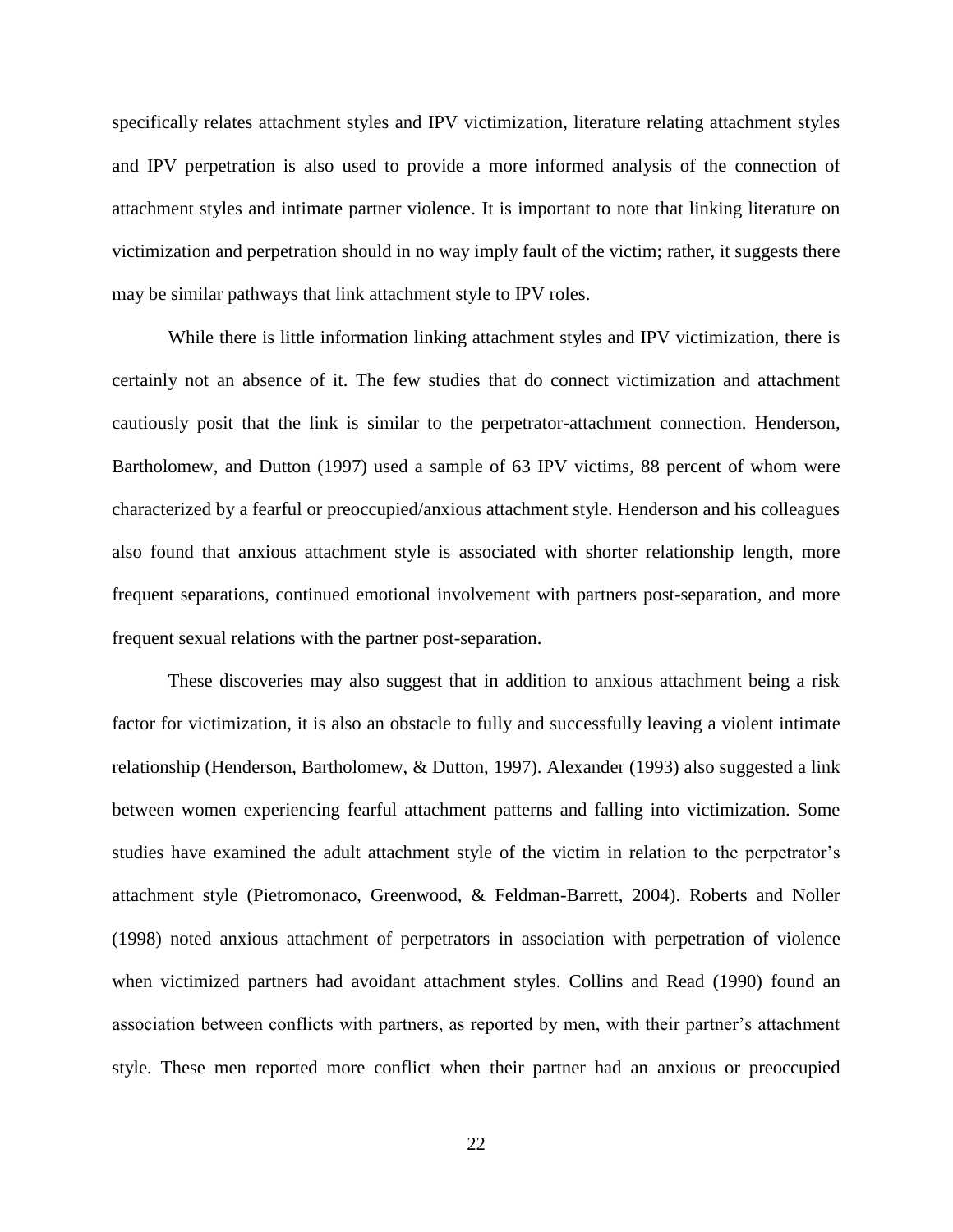attachment style. Kirkpatrick and Davis (1994) later made the same discovery for women who reported more conflict when in relationships with anxiously attached partners.

While IPV rates are higher for males and females with insecure attachment styles, Doumas and colleagues showed that the pairing of avoidant and anxious partners are also associated with intimate partner violence in both men and women. This "mispairing" of an avoidant male with an anxious or preoccupied female is a very high risk factor for IPV perpetration and victimization (Doumas et al., 2008). Reciprocal violence, a type of defensive violence that is demonstrated by victims in response to previous violence from perpetrators, is seen in many cases. When controlling for female reciprocal violence, anxious female attachment style is a significant predictor for male violence. When controlling for male reciprocal violence, however, anxious female attachment was not found to be a significant predictor of female violence (Doumas et al., 2008). It has been posited that this lack of significance means that male perpetrated violence may mediate the link between anxious female attachment and female perpetrated violence. Therefore, female attachment anxiety is predictive of female violence only when male perpetrated violence has occurred first (Doumas et al., 2008). This study not only links individual attachment styles with IPV perpetration and victimization, it also links the attachment patterns of members of a couple to IPV occurrence. Pistole (1994) sought to examine if IPV had a link to each partner's need for closeness/intimacy and independence/distance within a relationship. The studies of Doumas et al. (2008) and Pistole (1994) suggest that the combination of some attachment styles may lead to IPV experiences.

Previously noted was the direct association of IPV to attachment in childhood and adulthood; however, IPV has also been found to indirectly affect both parent-infant and parentchild attachment through parental distress and grief caused by violent relations with a partner.

23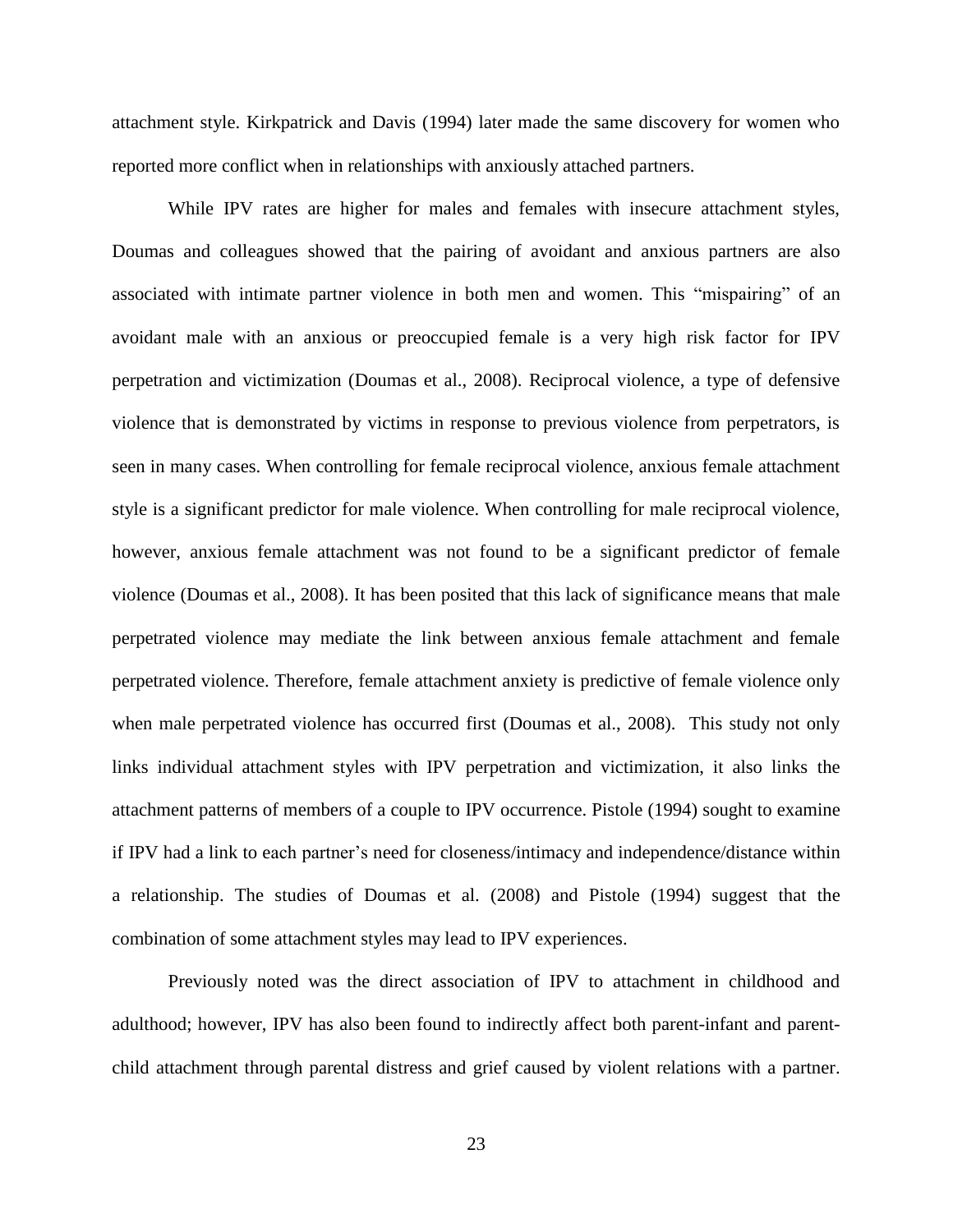Distress impairs the parent's ability to effectively provide sensitive and attentive care to his/her child. In one study, it was found that children born to female victims of IPV experience disorganized attachments and maternal hostility (Zeanah et al., 1999). Another study found male perpetrators to be petulant and uninvolved in their parenting, leading to child behavior problems (Holden & Ritchie, 1991). These male perpetrators of IPV displayed higher levels of preoccupied, dismissing, and fearful attachment styles when compared with non-violent males (Babcock, Johnson, Gottman, & Yerington, 2000).

Children who witness IPV are often frightened, which can also lead to the development of disorganized attachment styles through illogical and simultaneous feelings of fear and reassurance (Main & Hesse, 1990). Just as children who witness IPV in the home are likely to enter into an IPV relationship as an adult, children who experience certain attachment patterns with their parents or caregivers are likely to repeat them in adulthood. Fonagy et al. (1996) discovered a strong correlation between children's attachment patterns, the working models of their caregivers, and the parent's ability to both reflect on the current mental state of the child and control the expectations of the relationship. This intergenerational transmission of attachment style has implications for the intergenerational transmission of intimate partner violence as well. Bowlby (1988) determines that impoverished early relationships are harmful to parental behavior and have subsequent effects on the next generation. For example, mothers with poor parental relations in their own childhood are more likely to negatively impact the bonds with her child, causing harmful ramifications to the child's development (DeLozier, 1982).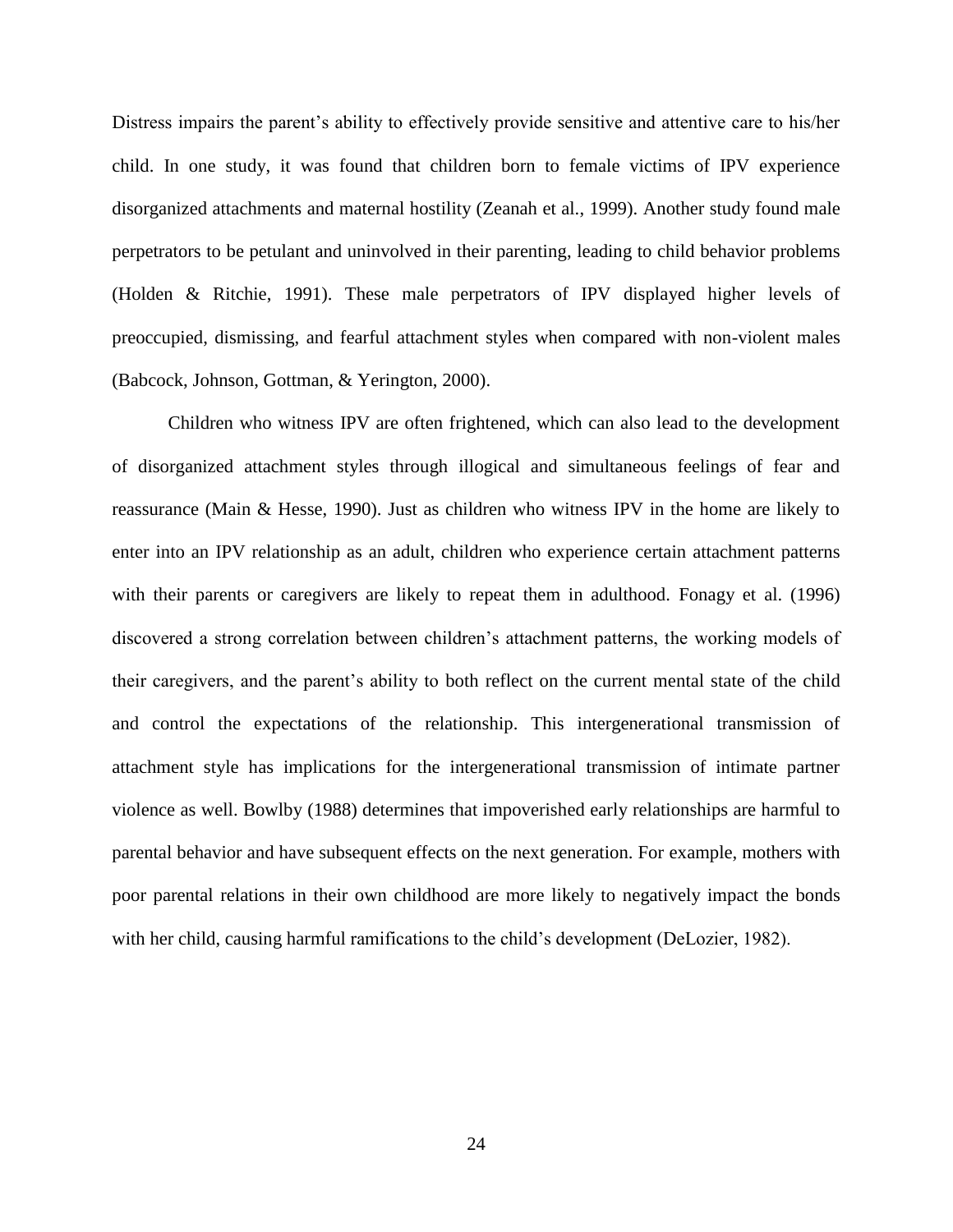#### **3.0 METHODS**

<span id="page-33-0"></span>This paper is based on a literature review. The purpose of the literature search was to identify articles that describe intimate partner violence, how intergenerational transmission works and the theories behind it, and how attachment theory lends itself to the understanding of both the intergenerational transmission and the perpetuation of intimate partner violence.

# **3.1 INCLUSION CRITERIA**

Research on intimate partner violence is a relatively young field, as the very first studies were published only about four decades ago and included information on family and domestic violence, instead of only intimate partner violence. Bowlby's attachment theory had its start in the late 1950s, and it was not until 1980 that adult attachment theory was considered. Due to the infancy of the field and small body of literature on the topic, specifying a date of publication for the literature was difficult and unreasonable. Studies did, however, have to specifically mention intimate partner violence, intergenerational transmission of violence, attachment theory, and/ or some combination of those terms to be included.

Due to the limited number of studies focusing specifically on victimization, research including information on perpetration was also included in the review. An electronic search of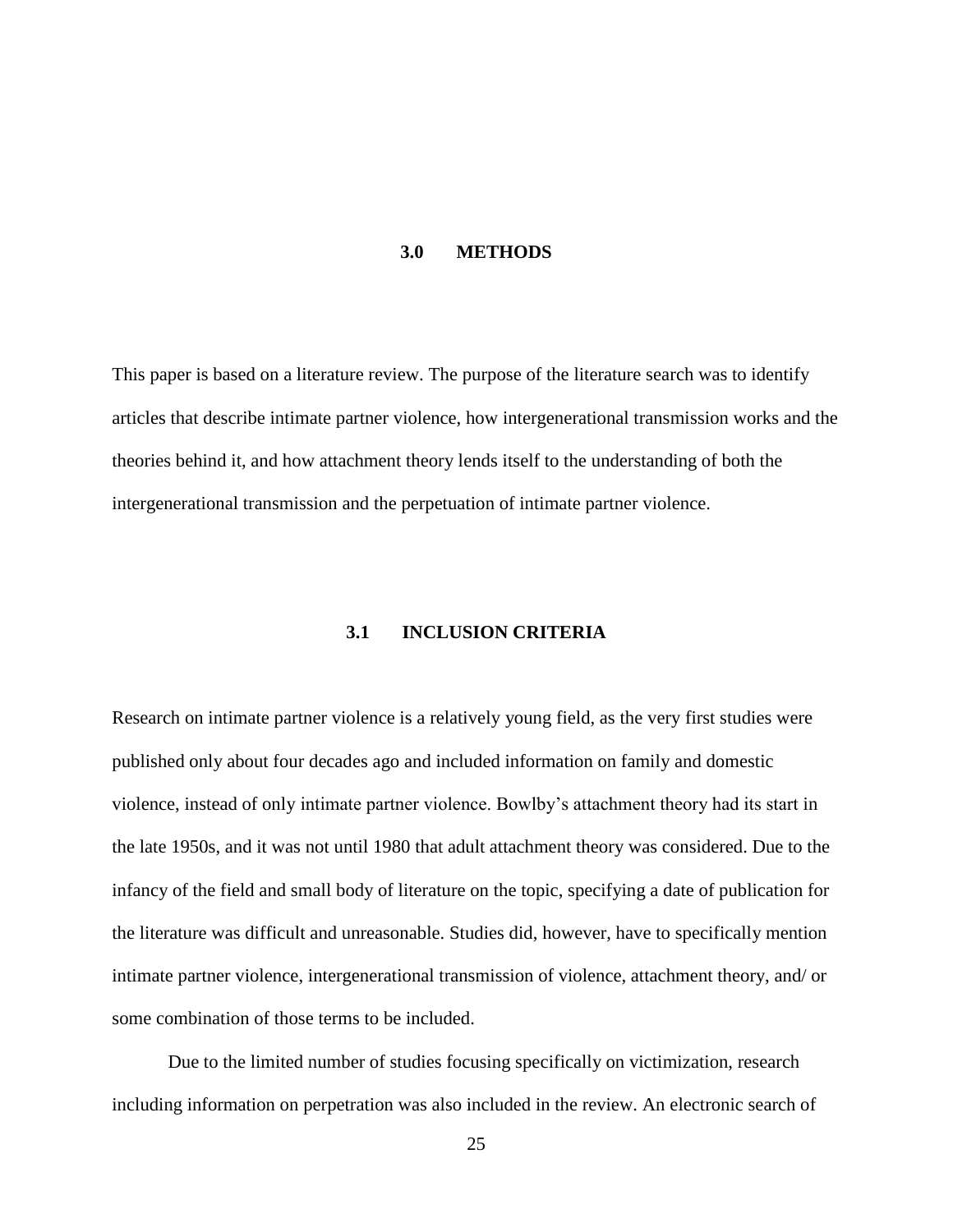<span id="page-34-0"></span>academic databases revealed studies published in academic journals; only studies published in English language were chosen. While IPV affects both heterosexual and same sex relationships, and males and females can be either the victim or perpetrator, articles that focused only on heterosexual relationships with female victims and male perpetrators were included.

After identifying the articles, the studies were described and evaluated in terms of their population focus, their link between intimate partner violence to early learned attachment styles, and their conceptual and practical analysis of attachment theory's relation to adult intimate relationships. The articles were classified into specific focus areas and strengths in explanation in four categories: (1) intimate partner violence, (2) intergenerational transmission of intimate partner violence and associated theories, (3) attachment theory, and (4) the fusion and interrelatedness of foci one through three.

#### **3.2 EXCLUSION CRITERIA**

Articles that focused on domestic violence or family violence were excluded, as there was little evidence to determine if the focus was on intimate relationships of marriage, dating, cohabitation, and co-parenting or if it had information for affinially or sanguineally based familial relationships and associated violence. Studies focusing only on the United States were chosen for purposes of limitation, as inclusion of global populations would vastly expand the focus area, which would be too great for coverage in this review. Articles that required a fee for review were excluded. Research that did not focus on heterosexual relations or included information on female perpetrators and male victims were excluded. Certain studies that focused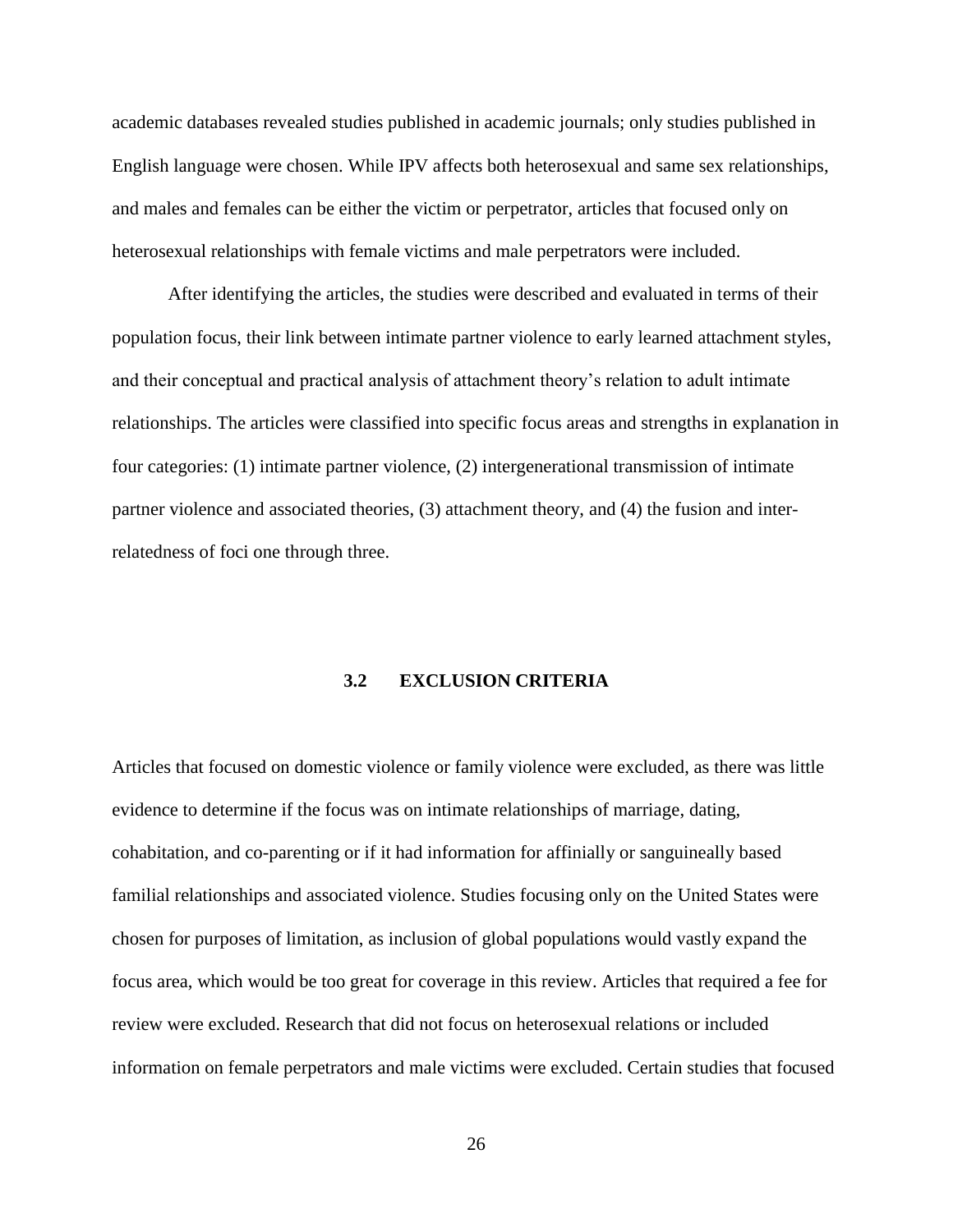<span id="page-35-0"></span>on personality disorders and other mental disorders in connection to attachment theory were excluded from review for the sake of eliminating any additional variables. Other research focused on parenting interventions rather than intimate partner violence intervention, and those articles were excluded from review.

#### **3.3 ARTICLE RETRIEVAL**

Three databases were used to locate relevant articles: PubMed, Sage Publications, and Ovid. PubMed, typically viewed as a resource for biomedical literature, has an abundance of literature and research trials that focus on therapeutic uses of attachment theory and the effect of IPV victimization on female health. Sage Publications, a large database of social sciences and humanities articles, was the main source for article retrieval and returned a multitude of articles focusing on intergenerational transmission of intimate partner violence and application of adult romantic attachment styles to involvement in IPV relationships. Finally, Ovid was used to retrieve articles relating to human development and health.

To begin the retrieval process, a search of the phrases "intimate partner violence" AND "attachment theory" was conducted in Sage, which returned 50 articles, six of which were relevant for inclusion. The second Sage search used the phrases "adult attachment" AND "aggressive behavior," which returned 109 results of which 12 were relevant for inclusion, but only six returned articles with new results. The same two searches were conducted in PubMed and returned 464 total results, the majority of which had been found through the Sage search, but three new articles were found. An additional search was conducted through PubMed for "adult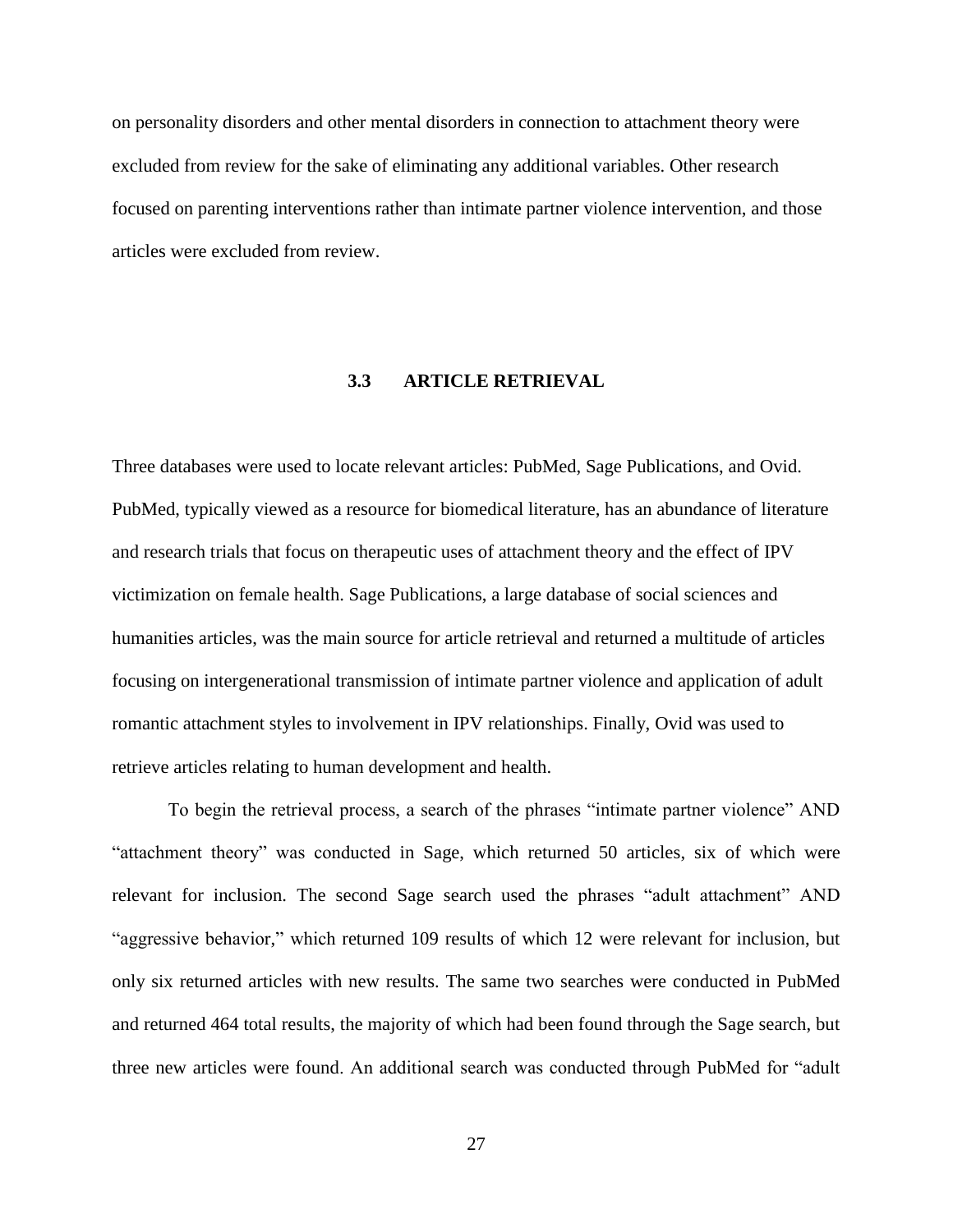attachment" AND "intimate partner violence," which returned 170 results, all of which had been found previously or were not eligible for inclusion. The same three search phrases were searched in the Ovid database, which returned a total of 124 results, of which all had previously been identified as relevant for inclusion. Overall, 15 articles were identified through a search of the literature; however, three of the articles were removed from the review due to not viewing intimate partner violence completely through the lens of attachment theory. Three were removed due to a focus on female perpetrated violence and another three were removed due to focusing only on perpetration of violence with no consideration of victimization issues. A total of six articles were found to be completely relevant for inclusion.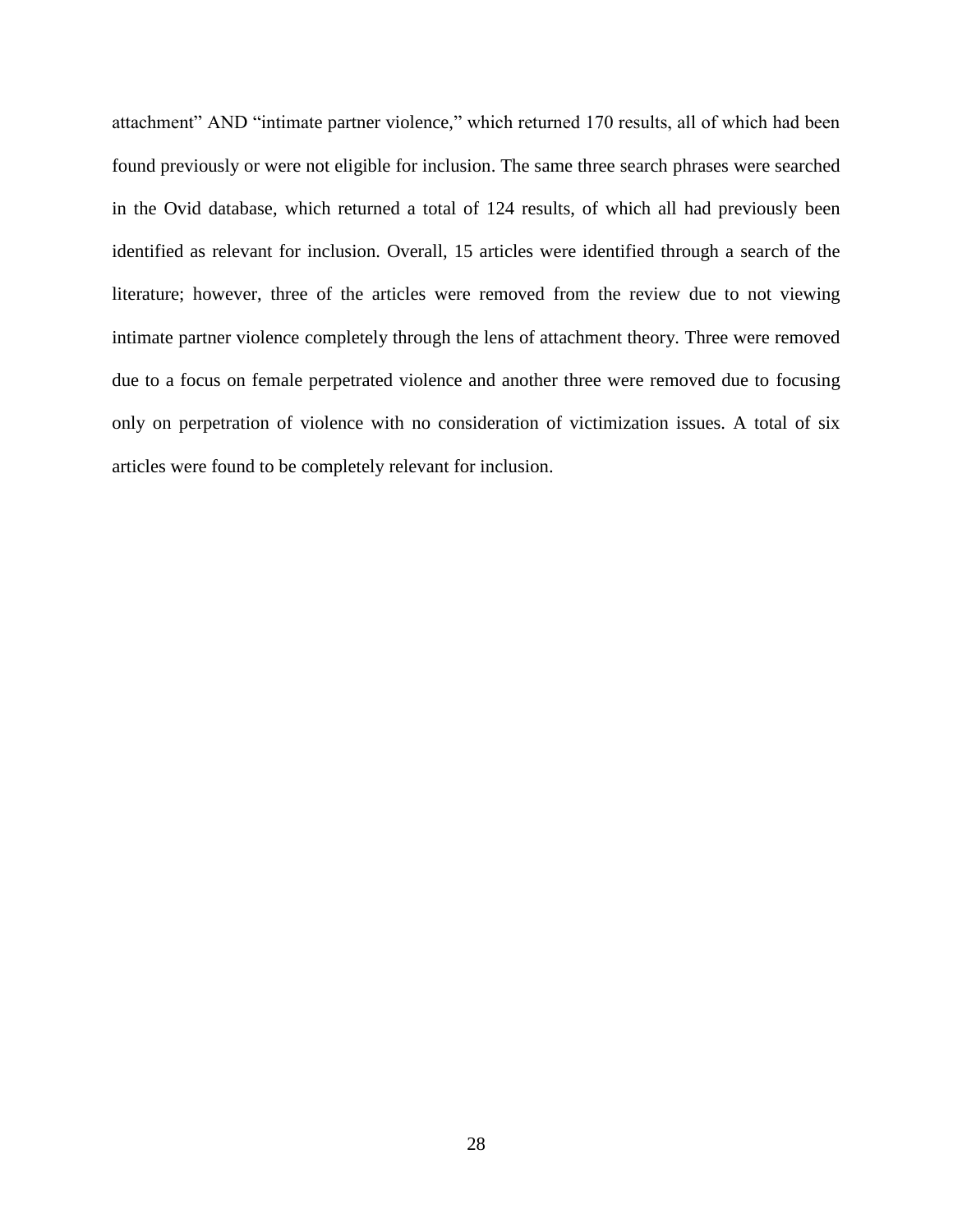# **4.0 FINDINGS**

A review of the literature shows that links exist between the intergenerational transmission of intimate partner violence and individual or partner attachment styles. Witnessing intimate partner violence in combination with the influence of insecure parental attachment bonds leads to individuals who often develop anxious adult romantic attachment patterns. Individuals experiencing anxious attachment patterns have a greater propensity to enter into a violent intimate relationship. Research shows how this concept transmits to life situations although it is sparse. Six research studies that examine the relationship between attachment styles and intimate partner violence and use Bartholomew's (1990) four-category model are reviewed to determine future treatment recommendations.

## **4.1 STUDIES USING ATTACHMENT THEORY**

## **4.1.1 Study 1: Pearson (2006)**

In Pearson (2006), adult attachment style is examined as a risk factor for intimate partner violence. In this study, 35 heterosexual couples that had been together for at least six months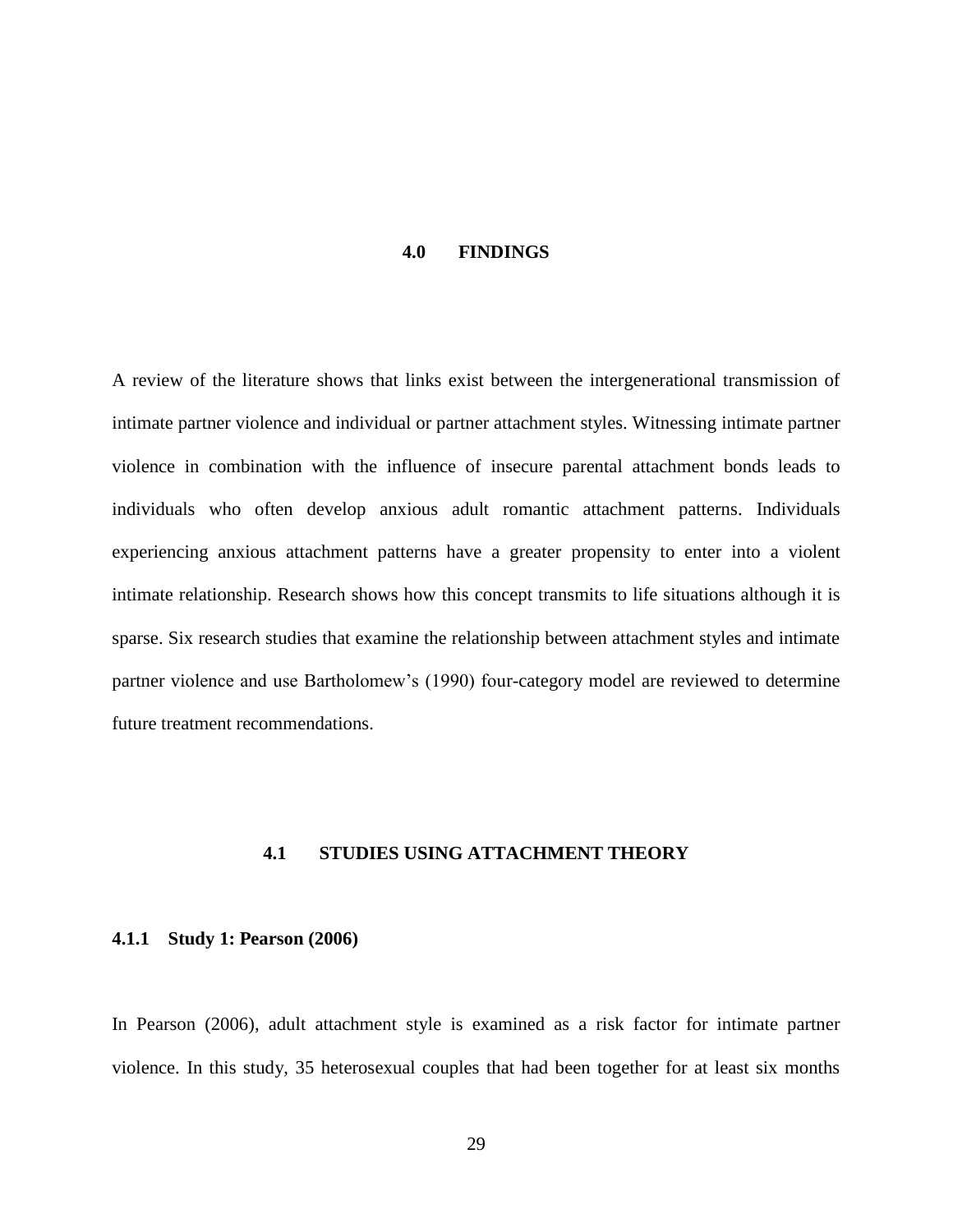were recruited to attend a one-hour session during which they completed a questionnaire. The females ranged in age from 18 to 67, and the males ranged in age from 18 to 69 years of age. The majority of female and male participants were Caucasian, and salaries ranged from \$0 to \$100,000 per year. Participants separately completed a self-administered packet of questions regarding background information, attachment style, relationship variables, and intimate partner violence with their current intimate partner (Pearson, 2006).

Responses were coded into categories of attachment anxiety and attachment avoidance through summation of the scores on the Relationship Questionnaire (RQ), and physical violence was measured through the Conflict Tactics Scale (Straus, 1979). After conducting two hierarchical regression analyses to determine the relationship of female and male attachment styles to male-perpetrated violence, female attachment anxiety, female attachment avoidance, male attachment anxiety, and male attachment avoidance were simultaneously entered. The results indicated female attachment anxiety to be a significant predictor of male-perpetrated violence (Pearson, 2006). This finding suggests that females with a fear of abandonment and rejection may be at risk for becoming a victim of IPV (Pearson, 2006).

### **4.1.2 Study 2: Henderson, Bartholomew, and Dutton (1997)**

Henderson and colleagues (1997) initially recruited 75 women and after adjusting for no prior history of violence, the total number was narrowed down to 59 participants. These women participated in a 60 to 90 minute interview, all of which were conducted over a six month timeframe. The average age of these female participants was 31.4 years, and the average time spent in an abusive relationship was 11.5 years. The interviews contained information about the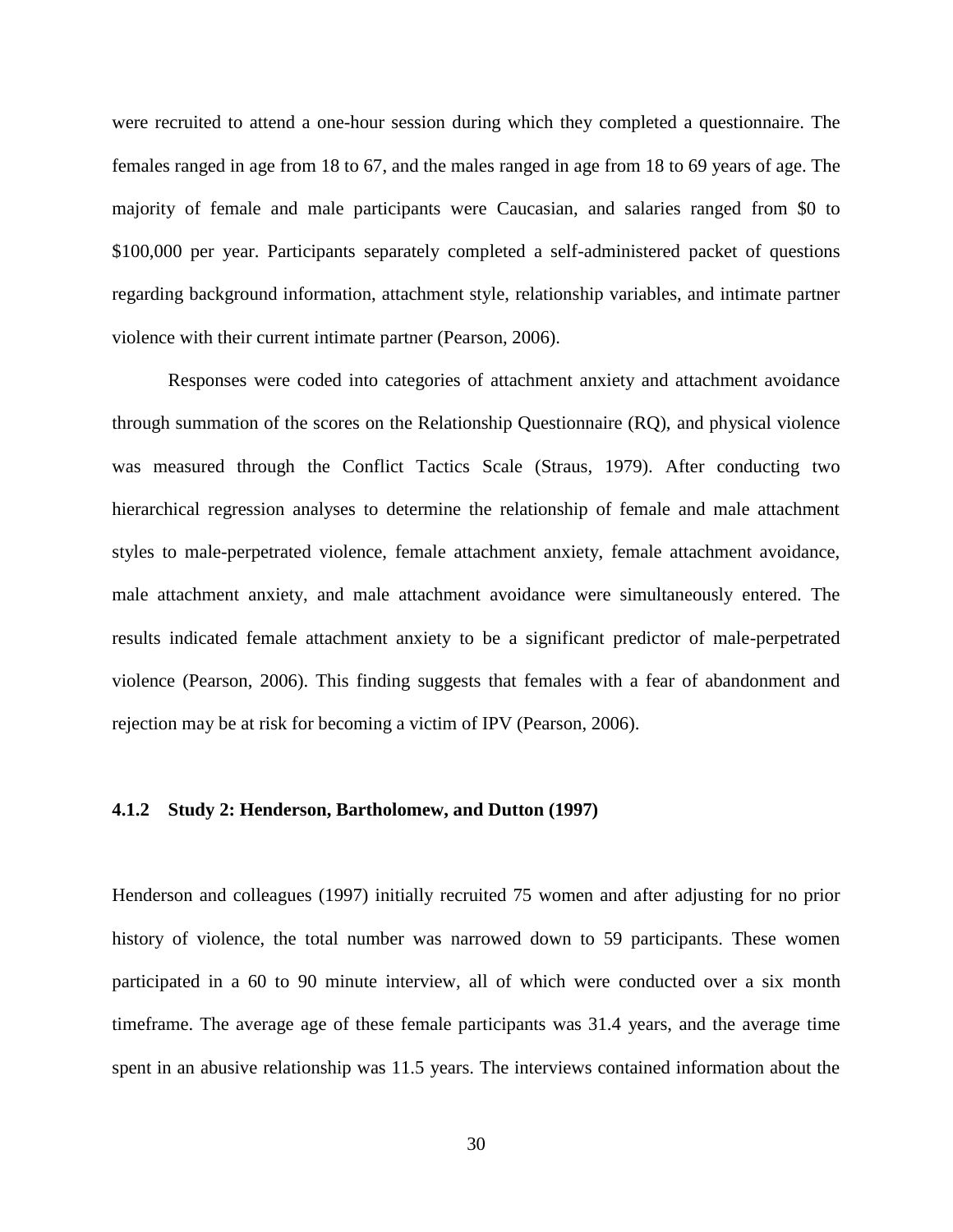female's relationship history, the current abusive relationship, the type and duration of abuse, and the power dynamic between the couple (Henderson, Bartholomew, and Dutton, 1997). Participants were rated according to the degree to which they fit into each attachment prototype, and the highest of the attachment ratings was taken as their primary attachment style. The interviews were coded, and the Conflict Tactics Scale (Straus, 1979) was used to determine potential conflict behaviors. The findings were then divided into three categories: reasoning, verbal aggression, and violence (Henderson, Bartholomew, and Dutton, 1997). For the purpose of this study, only the violence category results were considered, and a score of infliction of abuse and reception of abuse was calculated.

The Psychological Maltreatment of Women Inventory (Tolman, 1989) was used to determine non-physical abuse. Scores were then rated from 1= never to 5= very frequent, and divided into two sub-categories: dominance/isolation and emotional/verbal abuse (Henderson, Bartholomew, and Dutton, 1997). The Continuing Emotional Involvement Scale (Dutton & Painter, 1993) was used to examine the bereavement aspect of separation, idealized partner obsession and the continuing emotional involvement, and correlated into a numerical score (Henderson, Bartholomew, and Dutton, 1997). The amount of contact with the abusive partner was also analyzed and divided into reasons, such as custody, social reasons, or planned meetings for pleasure, to determine separation resolution feelings (Henderson, Bartholomew, and Dutton, 1997).

Bartholomew's attachment coding system was used to provide continuous ratings and calculate correlations to the four attachment categories. Continuous ratings allowed for the examination of a mostly insecure sample for which 21 women were rated as predominantly fearful (35%), 31 as preoccupied (53%), four as secure (7%), and three as dismissing (5%)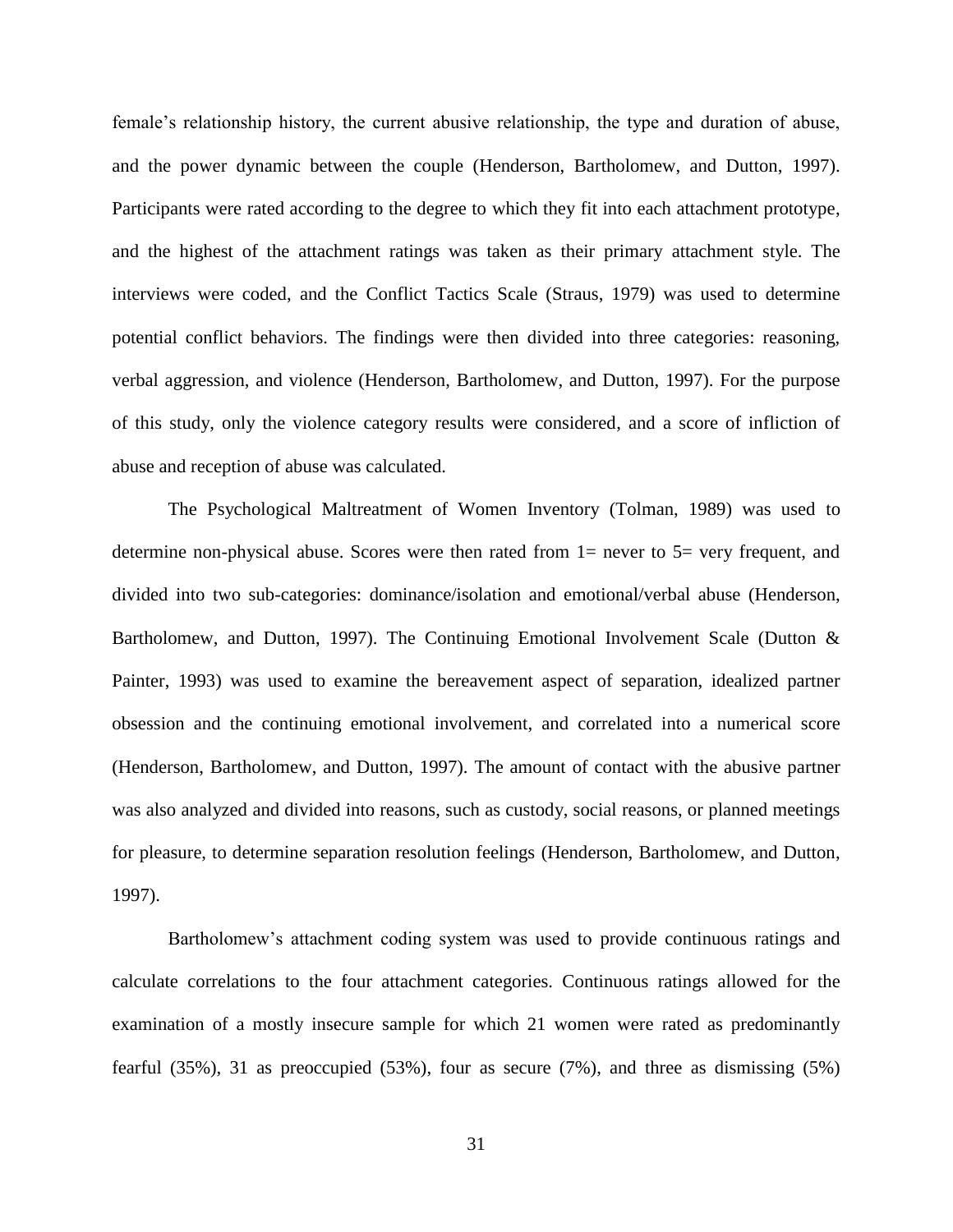(Henderson, Bartholomew, and Dutton, 1997). Attachment patterns with a negative self-model were found in 88% of participants. Preoccupation was related to shorter relationship length *(r =* - .45,  $p < .001$ ) and more frequent separations from the current relationship  $(r = .30, p < .01)$ . Fearfulness was related to longer relationship length ( $r = .24$ ,  $p < .05$ ) and greater physical abuse  $(r = .23, p < .05)$  (Henderson, Bartholomew, and Dutton, 1997).

Henderson and colleagues (1997) hypothesized that preoccupation would be associated with greater emotional involvement and more partner contact, whereas fearfulness would be negatively associated with these variables. Preoccupation was related to greater emotional and physical involvement with abusive partners, while fearfulness was related to less overall involvement. Preoccupation was also negatively associated with wanting emotional distance from partners  $(r = -.42, p < .001)$  and positively associated with a desire for reunification of the relationship  $(r = .37, p < .01)$  (Henderson, Bartholomew, and Dutton, 1997). Negative selfmodel attachment patterns, such as fearful and preoccupied, were over-represented in this study. Preoccupied individuals are more likely to want to talk about their problems whereas fearful individuals often do not want to discuss problems (Henderson, Bartholomew, and Dutton, 1997). Evidence related preoccupied attachment to maintaining relationships in order to make changes in that relationship (Henderson, Bartholomew, and Dutton, 1997). This study found that the more positive the self-model, the less likelihood of entering an abusive relationship and the greater likelihood of leaving the relationship at the first incidence of abuse (Henderson, Bartholomew, and Dutton, 1997).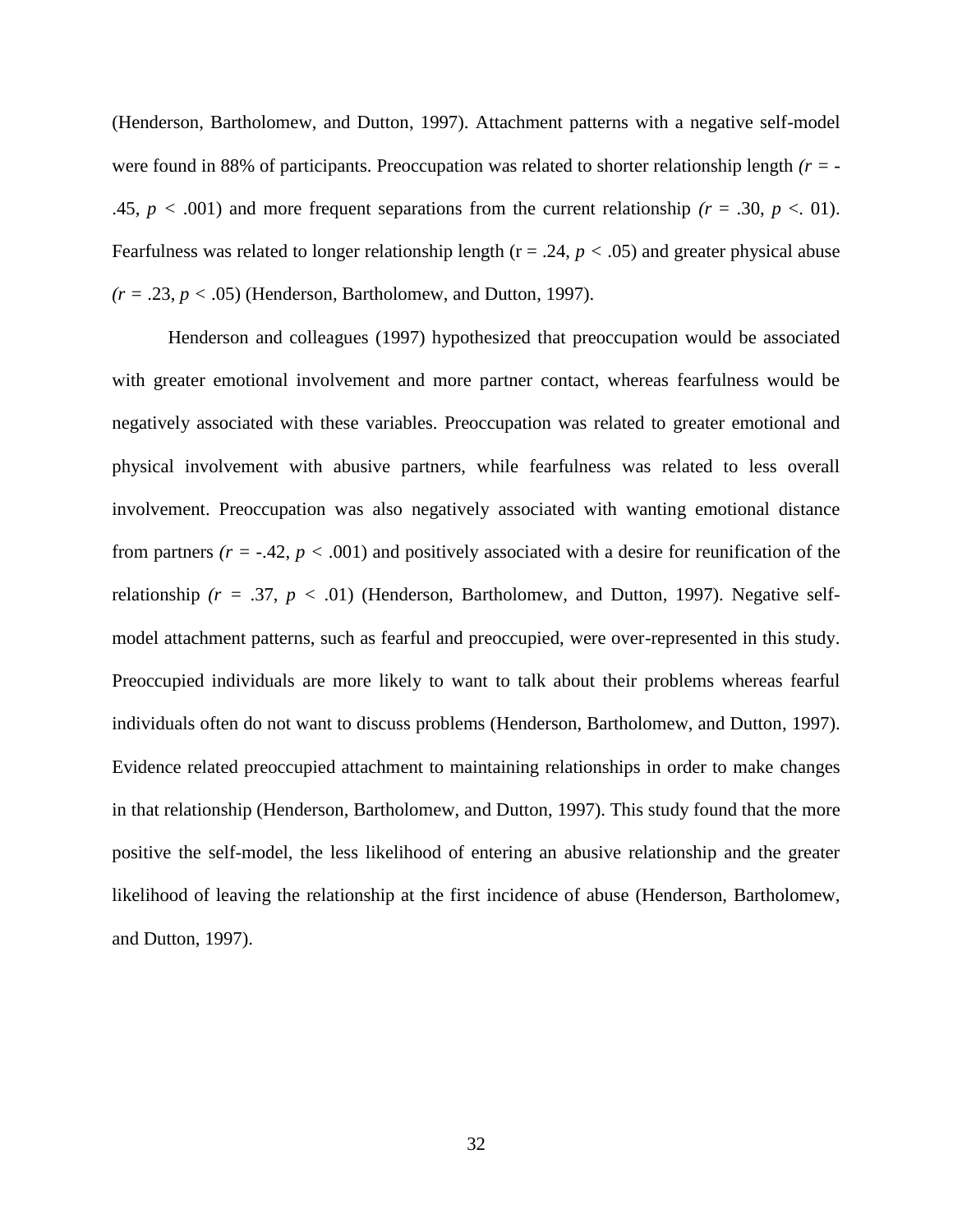### **4.1.3 Study 3: Doumas, Pearson, Elgin, and McKinley (2008)**

Doumas et al. (2008) wanted to examine establishing or maintaining security within an intimate relationship through the lens of attachment theory. A sample of 70 heterosexual couples who were together for at least six months separately completed questionnaires (Doumas et al., 2008). Males and females were predominantly Caucasian; males ranged from 16 to 69 years of age, while females ranged from 17 to 67 years of age. Annual salaries ranged from \$0 to \$100,000 for both males and females. The Relationship Questionnaire (Bartholomew & Horowitz, 1991) was used to examine adult attachment, and continuous responses were coded into attachment anxiety and attachment avoidance (Doumas et al., 2008). The Conflict Tactics Scale (Straus, 1979) was also used to determine physical violence. Both of these measures have a self-reporting feature for rating behavior on a numerical scale. Hierarchical regression analyses were used to determine the relationship between partner's attachment style and male/female physical aggression (Doumas et al., 2008).

Due to its significant correlation with violence, length of relationship was controlled for, and both self-reported and partner-reported attachment patterns were analyzed. It was found that female attachment anxiety and the relationship pattern of male attachment avoidance and female attachment anxiety were both strong predictors for male perpetrated violence (Doumas et al., 2008). Female attachment anxiety was a predictor for female violence (β = .24, *p* < .05) until controlling for male violence ( $\beta = -0.05$ , *ns*), which indicates that male violence mediates the correlation of female attachment anxiety and female violence (Doumas et al., 2008). This suggests that female attachment anxiety is correlated with male perpetrated violence, and the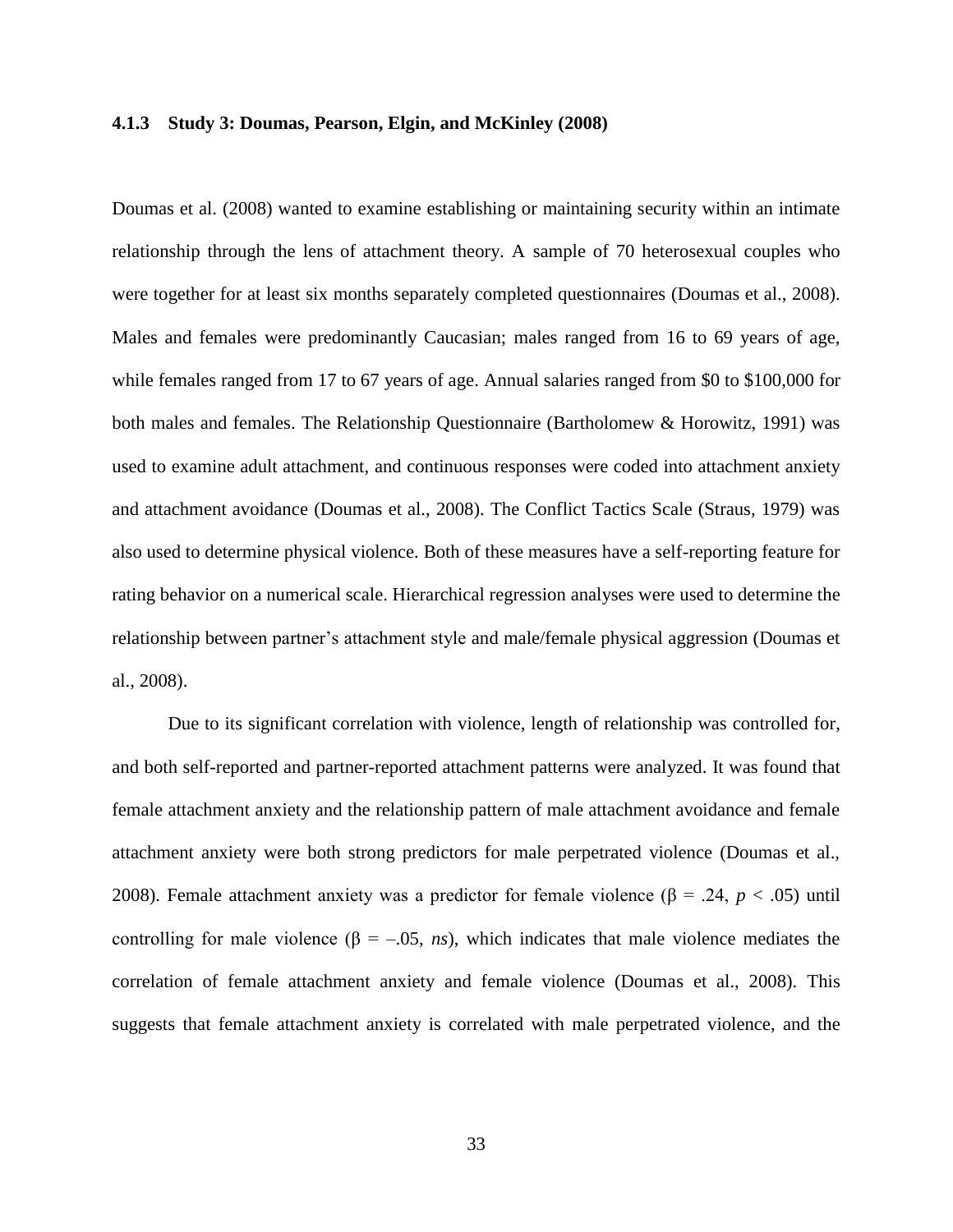female violence is in response to perpetrated male violence, which is why the initial correlation was made before controlling for male violence.

The examination of attachment style and intimate partner violence indicated that female attachment anxiety was indeed related to male and female violence but that the "mispairing" of males with high attachment avoidance and females with high attachment anxiety led to violence (Doumas et al., 2008). These findings also support that intimate partner violence is related to attachment related struggles of proximity issues (Doumas et al., 2008; Pistole, 1994). A couple's differences in closeness/reassurance and distance/emotional separateness may result in violent behavior (Doumas et al., 2008).

### **4.1.4 Study 4: Bond and Bond (2004)**

Bond and Bond (2004) examined whether individual attachment style and a couple's combination of attachment patterns predict violence. A group of English-speaking heterosexual couples was recruited for assessment of attachment styles. A non-probability sampling method was used in the collection of subjects. Data were collected for 18 months to allow for recruitment of 86 individuals and 43 couples in permanent relationships. The sample of females ranged in age from 29 to 50 years, and males ranged in age from 30 to 53 years. The income of 61% was above CAN\$50,000, and 10% had incomes below the poverty line (CAN\$10,000 to CAN\$29,999) (Bond & Bond, 2004).

Four steps were used for data collection, which started with a questionnaire package of self-report instruments. The Marital Satisfaction Inventory Revised (MSI-R) (Snyder, 1997) was used as a multi-dimensional measure for identifying the nature and extent of marital distress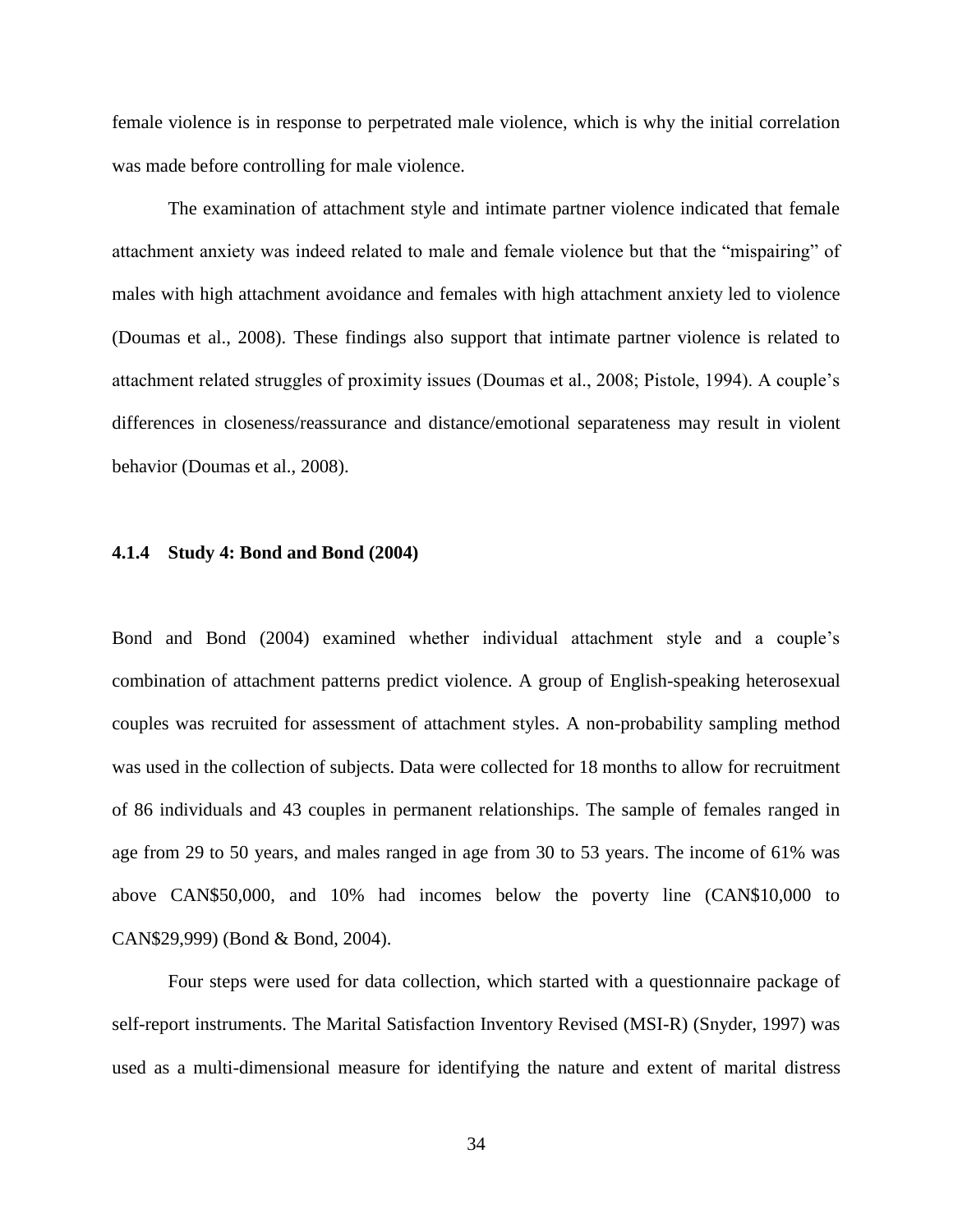(Bond & Bond, 2004). The MSI-R also determined the couple's functioning across 10 subscales of marital adjustment. The high psychometric properties led to consistent and stable analyses. The Aggression subscale of the MSI-R was used as a screening tool for violence occurrence and type (Bond & Bond, 2004). The Partner Abuse Scale- Physical (Hudson, 1997) and the Physical Abuse of Partner Scale were used to measure abuse (Bond & Bond, 2004). The Relationship Questionnaire (RQ) ( Bartholomew & Horowitz, 1991) generated scores for the four attachment styles, whereas the Experiences in Close Relationships Scale (Brennan et al., 1998) was used to measure adult romantic attachment through categorization and self-report measures (Bond & Bond, 2004). A three-stage process determined the presence or absence of violence within a couple's relationship.

The Aggression subscale of the MSI-R was used in stage one to identify those who reported experiencing physical violence from their partner (Bond & Bond, 2004). The self-report of those who were grouped in the victim category were cross-validated in a second screening (Bond & Bond, 2004). The third and final stage provided clinical validation and identified 23 participants who reported physical violence, of which 14 were partners (Bond & Bond, 2004). The Experiences in Close Relationships Scale was used to place participants into one of four categories. The four categories were reduced to three categories for the purpose of the study (secure, anxious, and dismissing) because of the low count of fearful and preoccupied groups. This led to the formation of the anxious attachment style group (Bond & Bond, 2004).

In the sample, 22 were classified as secure, 31 were anxious, and 29 were placed in the dismissing category (Bond & Bond, 2004). Anxious attachment style was found in 56.1% of females and 19.5% of males (Bond & Bond, 2004). About 49% of the males were dismissing in attachment style, whereas 22% of the females showed dismissing patterns (Bond & Bond, 2004).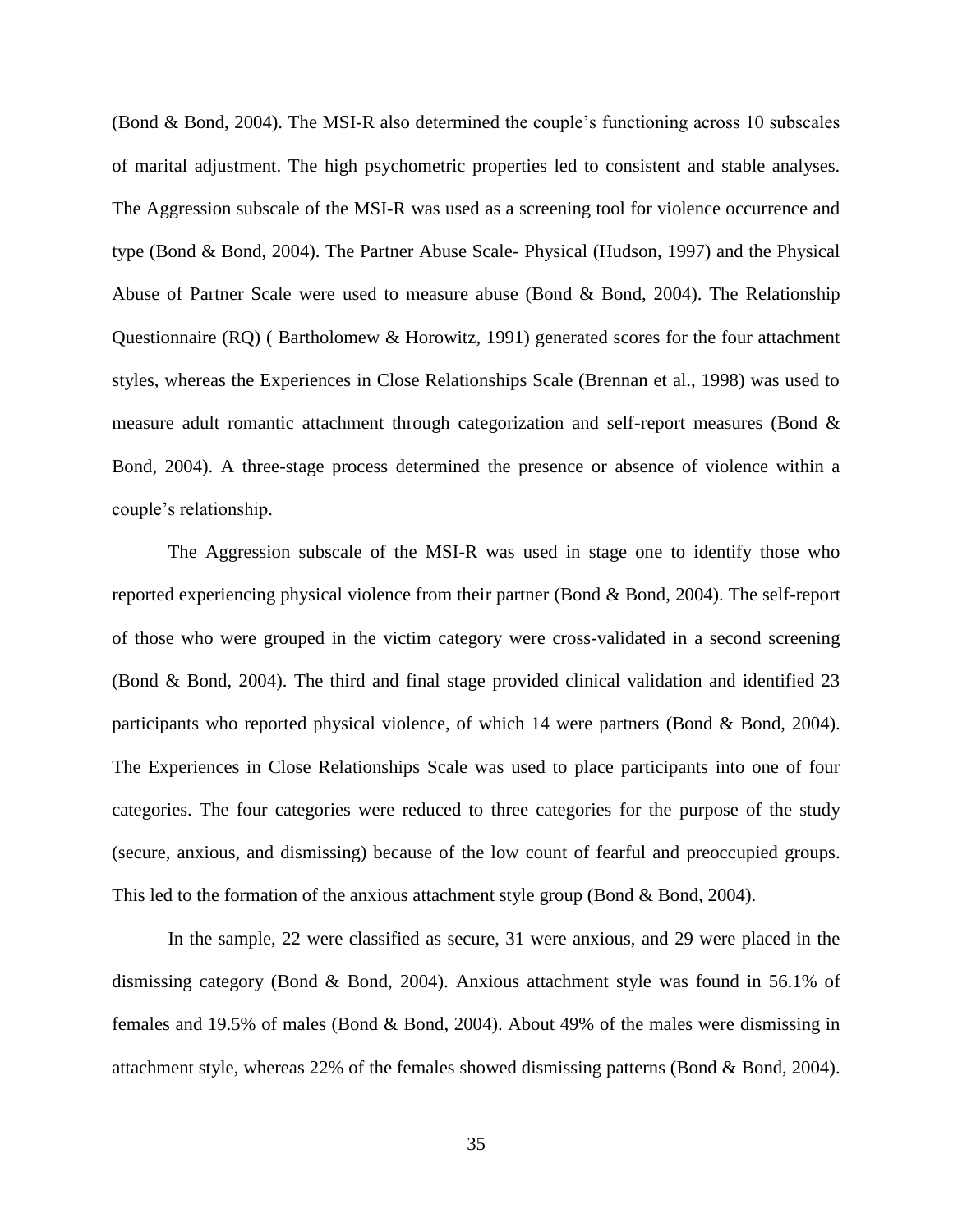Only 3.6% of the victim group was determined to have secure attachment and 23% of the nonvictim group (Bond & Bond, 2004). Results found that most female victims were anxious in attachment and most males dismissing in attachment style (Bond & Bond, 2004).

For females, anxious attachment  $(r = .42; p < .01)$ , lack of problem solving communication  $(r = .38; p < .01)$ , and duration of marriage  $(r = .44; p < .01)$  were all significantly correlated with IPV victimization and therefore served as predictors for relationship violence (odds ratio = 11.84;  $p = .03$ ) (Bond & Bond, 2004). For males, dismissing attachment style ( $r = .38$ ;  $p < .05$ ) and duration of marriage ( $r = .41$ ;  $p < .01$ ) were correlated with IPV victimization (Bond & Bond, 2004). Anxious attachment style was significantly negatively correlated  $(r = .32; p < .05)$ with being a male victim of violence (Bond  $\&$  Bond, 2004). The results of this study determined that couples with female-anxious and male-dismissing styles are approximately nine times more likely to be in an IPV relationship than couples who do not have this attachment style combination (Bond & Bond, 2004).

### **4.1.5 Study 5: Bookwala and Zdaniuk (1998)**

Bookwala and Zdaniuk (1998) aimed to relate the developments in attachment theory research to the study of adult relationships to explore the occurrence of violence in romantic partnerships. The sample included 85 undergraduate students, of which 26 were male and 59 were female, from a large university in western Pennsylvania to participate in a 'Study of Dating Relationships.' The majority of participants were between the ages of 18 and 20 with the most being Caucasian. Over three-quarters of the participants reported currently dating someone, and 50% had been dating their partner for 12 months or less (Bookwala & Zdaniuk, 1998).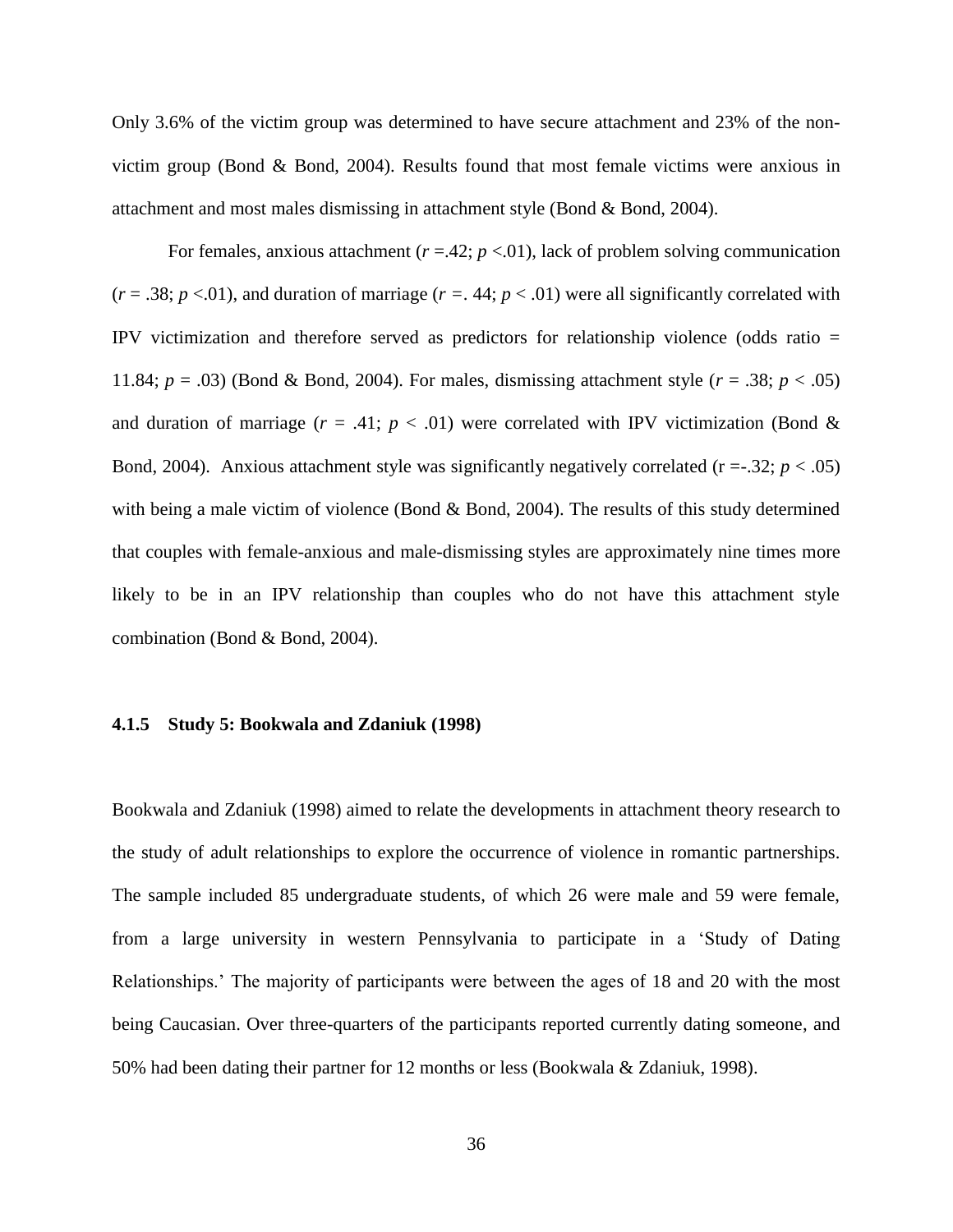Inclusion criteria for the study were reporting on a current or previous heterosexual relationship with a non-aggressive relationship, where neither party was violent, or a reciprocally aggressive relationship, where both parties had sustained and inflicted aggression (Bookwala & Zdaniuk, 1998). Those who reported unilateral aggression were involved in the data collection but not used in the study because the data did not differ significantly from the reciprocally aggressive group (Bookwala & Zdaniuk, 1998). The unilateral aggression group also lacked homogeneity, making analysis difficult (Bookwala & Zdaniuk, 1998). Data were collected from groups that ranged in size from five to 20 members, and students were instructed to complete the survey questionnaire anonymously, focusing on their current or most recent relationship (Bookwala & Zdaniuk, 1998).

Measures assessed aggression, attachment styles, interpersonal problems, relationship satisfaction, and background information (Bookwala & Zdaniuk, 1998). The Conflict Tactics Scale (Straus, 1979) was used in a modified form to measure experience with dating aggression (Bookwala & Zdaniuk, 1998). The Relationship Questionnaire (Bartholomew & Horowitz, 1991) was used as a self-report measure for determining the four categories of attachment style (Bookwala & Zdaniuk, 1998). Individuals were expected to produce some combination of the prototypical descriptions so each category was coded as a continuum (Bookwala & Zdaniuk, 1998). Following the Relationship Questionnaire, participants were given the 127-item Inventory of Interpersonal Problems (Horowitz et al., 1988) to assess interpersonal issues and distress in daily life (Bookwala & Zdaniuk, 1998). Satisfaction in relationships was measured by Simpson's (1987) evaluation on diverse attributes of dating partners, and the duration of the relationship was measured with a single point assessment (Bookwala & Zdaniuk, 1998).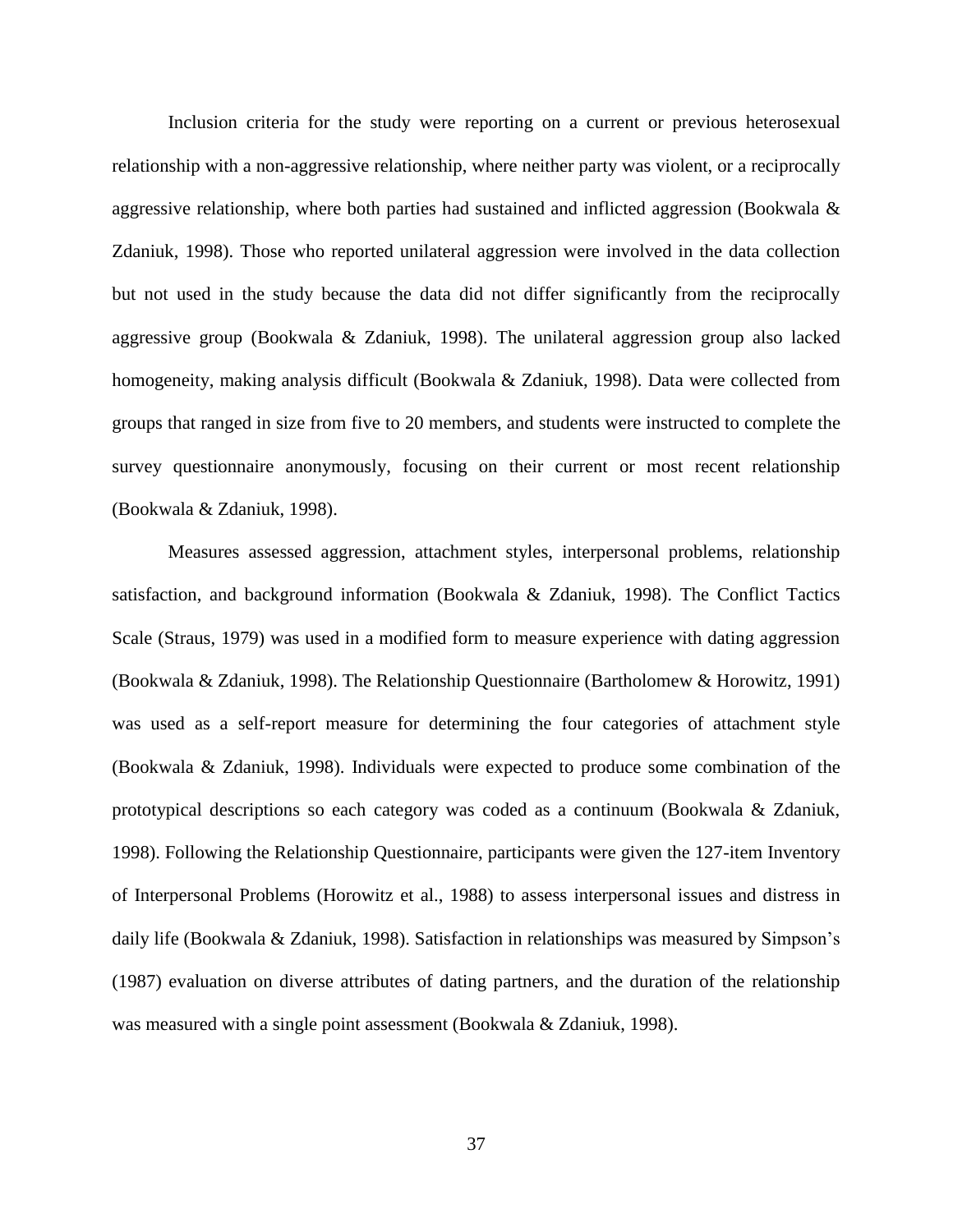Correlations were figured for study variables, which indicated that individuals in reciprocally aggressive relationships were more likely to have preoccupied and fearful attachment styles, more interpersonal problems, and were involved in longer lasting relationships (Bookwala & Zdaniuk, 1998). *F*-tests revealed that aggressive partners rated themselves more preoccupied ( $F_{1,79}$ = 7.48, p<.01) and fearful ( $F_{1,79}$ = 4.18, p<.05) than those in non-aggressive relationships (Bookwala & Zdaniuk, 1998). After controlling for interpersonal problems, a significant correlation was found for type of relationship and attachment styles  $(F_{4,70} = 3.26,$ p<.05) that found individuals in reciprocally aggressive relationships to exhibit a preoccupied attachment style more often than those in non-aggressive relationships  $(F_{1,73}= 5.26, p<.05)$ (Bookwala & Zdaniuk, 1998).

#### **4.1.6 Study 6: Allison, Bartholomew, Mayseless, and Dutton (2008)**

Allison et al. (2008) examined attachment dynamics of heterosexual couples experiencing maleperpetrated and female-victimized partner violence. This study explored Bowlby's (1984) possibility that violence can be a means by which individuals in relationships try to compel their partner to remain near and accessible (Allison et al., 2008). Avoidant individuals may more strongly desire control in romantic relationships to protect their autonomy without activating their attachment mechanisms (Allison et al., 2008; Mikulincer, 1998). Allison et al. (2008) explored the idea that partners act abusively to maintain and regulate distance when there is an incompatibility of ideas about closeness in the relationship. The sample was composed of 23 heterosexual couples experiencing male to female violence (Allison et al., 2008). The age range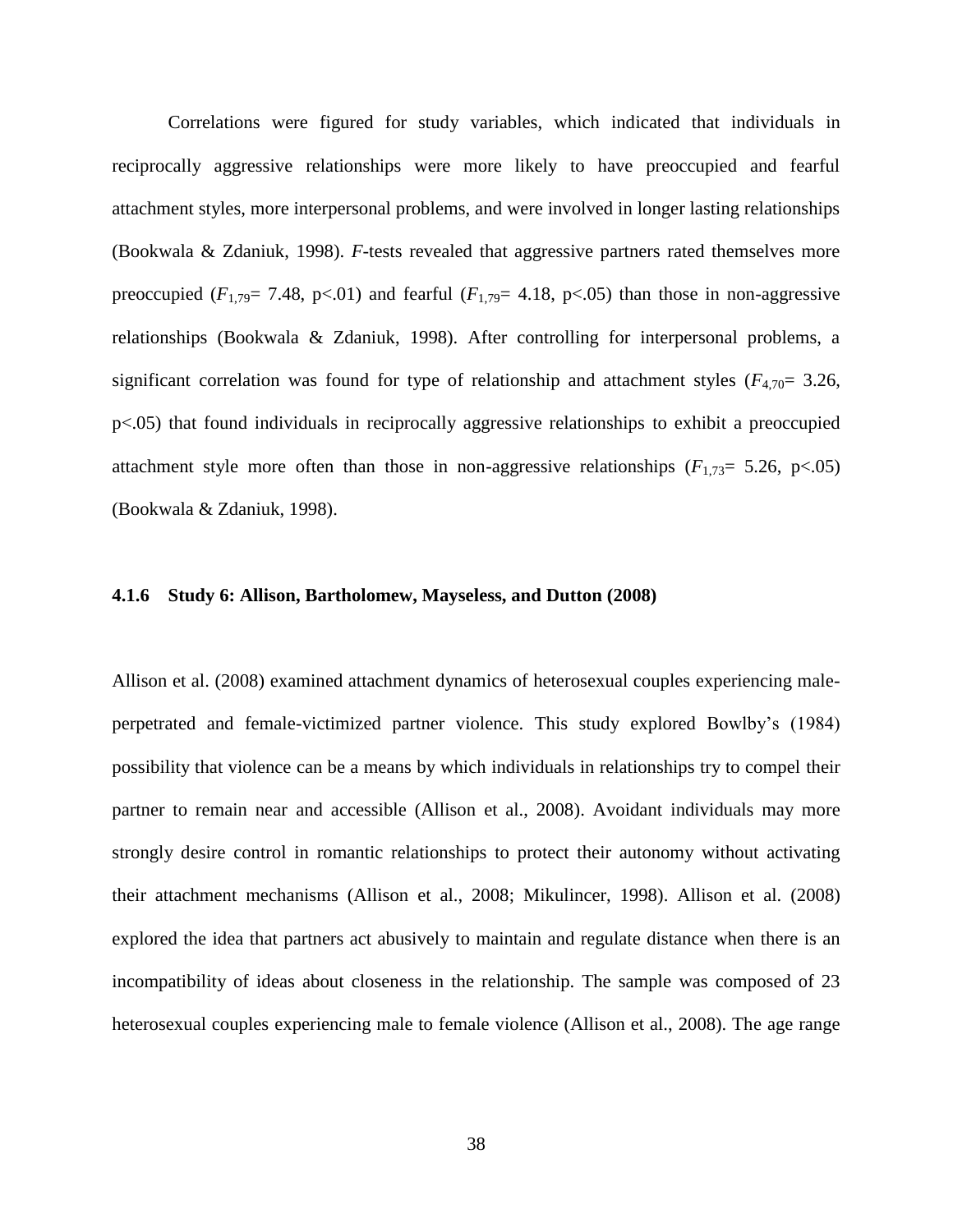of men was 25 to 61 years and in females 23 to 59 years, with the relationship duration ranging from one to 40 years (Allison et al., 2008).

Male partner violence was examined through the History of Attachments (HAI), which combines the Family Attachment Interview (Bartholomew & Horowitz, 1991), looking at adult interpretations of childhood attachments, and the Peer Attachment Interview (Bartholomew & Horowitz, 1991), which looks into friendships and romantic relationships. After completion of the interviews, attachment coding and qualitative analyses were conducted. Each interview was analyzed by two coders, who placed gathered information into the four attachment style categories or prototypes defined by Bartholomew (1990). A nine point scale was used to determine how each individual's style corresponded to each style prototype (Allison et al., 2008). Alpha coefficients were used to assess coding agreement for female and male participants. An alpha coefficient is used as an internal consistency estimate of reliability. The inter-correlations increase as the alpha coefficient rises. A generally accepted system to follow for internal consistency determination is as follows:  $\alpha \ge 0.9$  is excellent,  $0.9 > \alpha \ge 0.8$  is good,  $0.8 > \alpha \ge 0.7$ is acceptable,  $0.7 > \alpha \ge 0.6$  is questionable,  $0.6 > \alpha \ge 0.5$  is poor, and  $0.5 > \alpha$  is unacceptable. This is a generalized system that should always be used with caution and in consideration of any and all test items that can inflate the value. In a sample such as this where attachment style is gathered through self-report, the alpha co-efficiency test provides validation of those results through a scale of excellent to unacceptable. In the following table, the alpha coefficients reinforce the mean value for females and males in each attachment style category.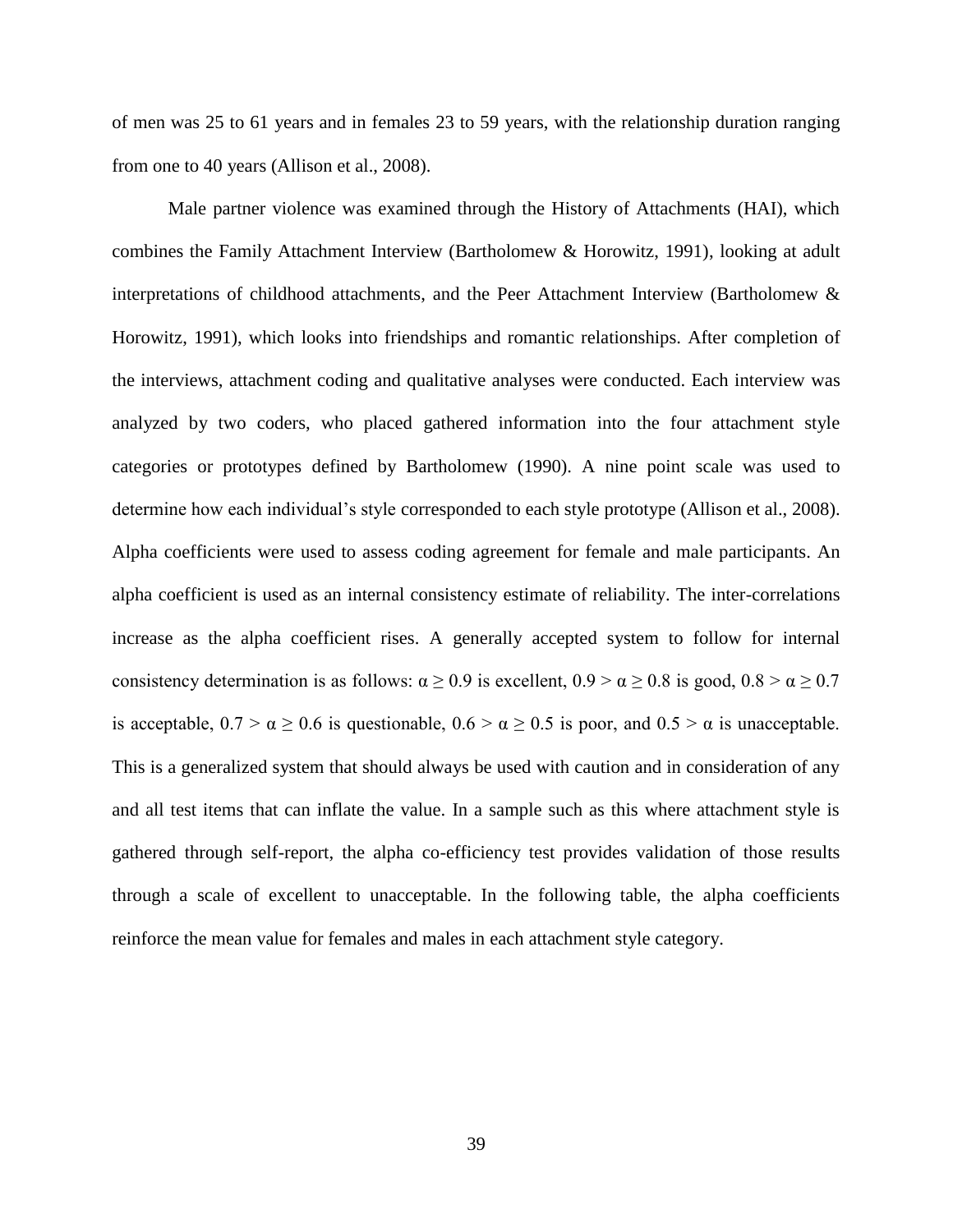| <b>FEMALE</b>             | <b>Secure</b>         | Fearful               | <b>Preoccupied</b>    | <b>Dismissing</b>   |
|---------------------------|-----------------------|-----------------------|-----------------------|---------------------|
| <b>Alpha Coefficients</b> | 0.60                  | 0.88                  | 0.83                  | 0.62                |
|                           | (Questionable)        | (Good)                | (Good)                | (Questionable)      |
| Mean                      | 2.93                  | 3.65                  | 4.78                  | 1.96                |
|                           |                       |                       |                       |                     |
|                           | $(SD = 0.95,$         | $(SD = 1.70,$         | $(SD = 1.56,$         | $(SD = 0.89,$       |
|                           | $range = 1.50 - 5.00$ | $range = 1.50 - 7.00$ | $range = 1.50 - 7.00$ | $range = 1.00-4.00$ |

**Table 2. Female and Male Reported Attachment Styles**

| <b>MALE</b>                   | <b>Secure</b>               | Fearful             | <b>Preoccupied</b>  | <b>Dismissing</b>           |  |
|-------------------------------|-----------------------------|---------------------|---------------------|-----------------------------|--|
|                               |                             |                     |                     |                             |  |
|                               |                             |                     |                     |                             |  |
| <b>Alpha Coefficients</b>     | 0.71                        | 0.83                | 0.87                | 0.81                        |  |
|                               | (Acceptable)                | (Good)              | (Good)              | (Good)                      |  |
| <b>Mean</b>                   | 2.30                        | 3.52                | 4.70                | 3.59                        |  |
|                               |                             |                     |                     |                             |  |
|                               | $(SD = 0.79, \text{range})$ | $SD = 1.55$ , range | $SD = 1.62$ , range | $(SD = 1.60, \text{range})$ |  |
|                               | $= 1.00 - 3.50$             | $= 1.50 - 6.50$     | $= 2.00 - 7.00$     | $= 1.00 - 6.50$             |  |
| Source: Allison et al. $2008$ |                             |                     |                     |                             |  |

Source: Allison et al., 2008

A thematic analysis identified patterns by which to understand the role of each partner's attachment style when exposed to conflict in relationships (Allison et al., 2008). Because a large number of participants demonstrated complex and combined attachment patterns, profiles were assigned and associated with the predominant attachment profile (Allison et al., 2008). Twelve of the 15 females in this sample had predominantly preoccupied profiles, and six had predominantly fearful profiles. For the combination profiles, the majority of women who fell into this category had fearful/preoccupied profiles. For the male profiles, out of 15 males, nine had predominantly preoccupied profiles, two had predominantly fearful profiles, and four had predominantly dismissing profiles (Allison et al., 2008).

Two themes were consistent with attachment style and IPV, which are the strategy of pursuit and the strategy of distancing (Allison et al., 2008). The strategy of pursuit defines behaviors that lead to greater emotional and physical closeness to partners, which supports the idea that partner abuse is associated with the desire to increase propinquity to a partner (Allison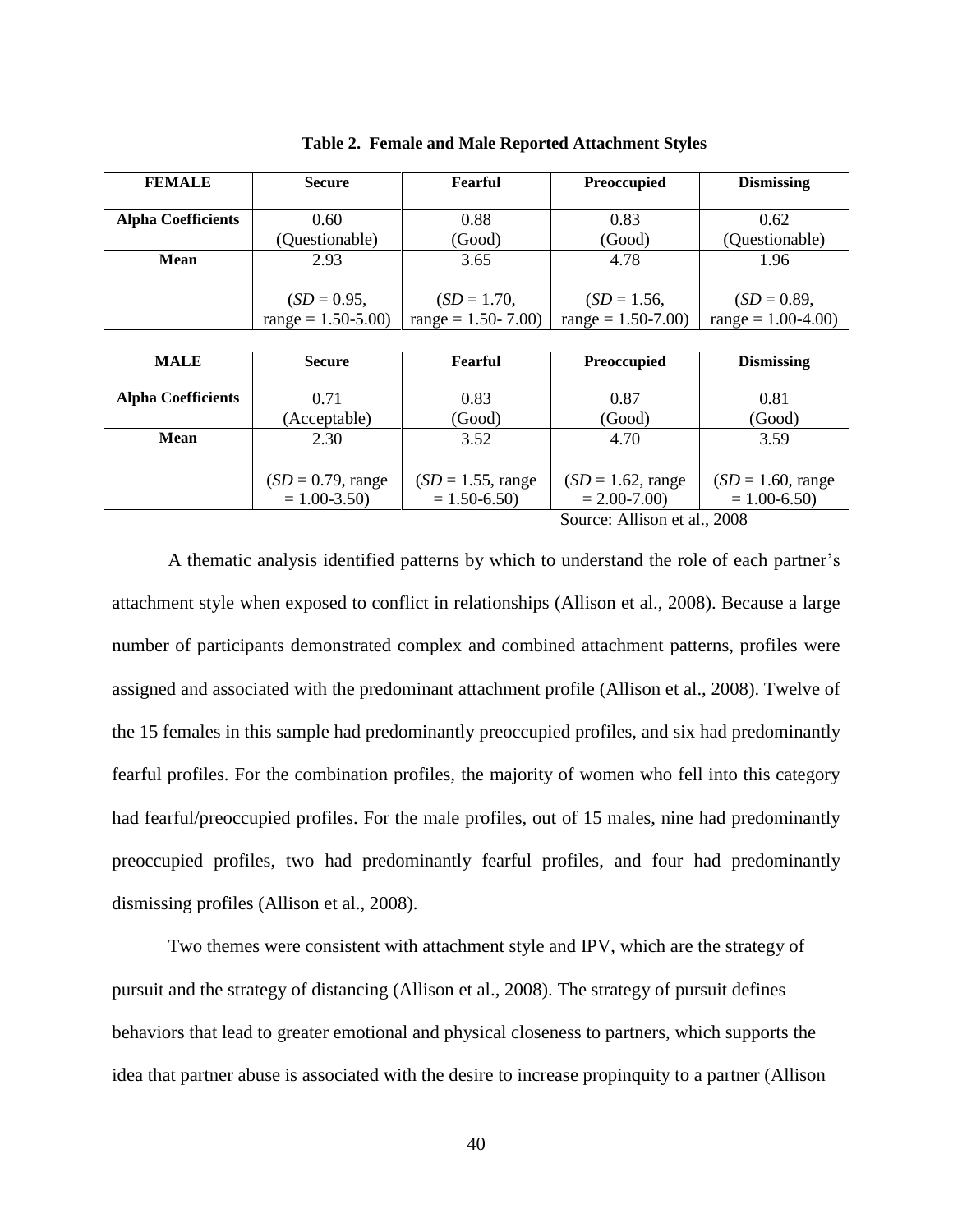et al., 2008). The strategy of distancing included behaviors that decrease emotional and physical closeness to a partner. The study also determined that violence in relationships occurred when preoccupied women were partnered with avoidant men (Allison et al., 2008). Twelve of the 23 women had preoccupied profiles, and all but four had some level of preoccupation, meaning all of the sampled women rated high in attachment anxiety (Allison et al., 2008).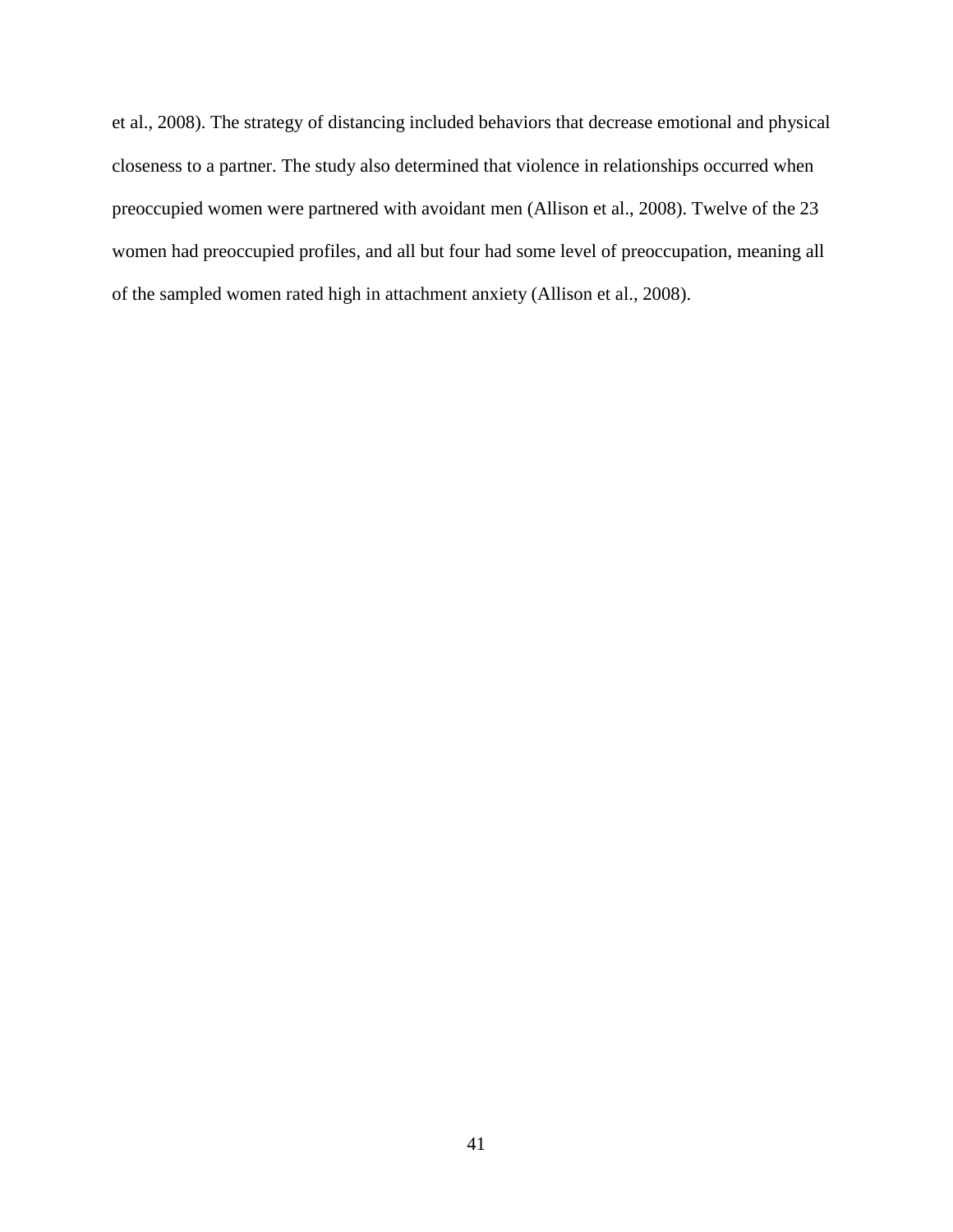## **5.0 DISCUSSION**

In considering the information presented in the six studies linking attachment style to intimate partner violence, a clear relationship has been established. Because an association has been found between adult romantic attachment and intimate partner violence, treatment measures need to incorporate attachment theory in any host of settings. While some researchers argue couples' therapy is not effective for IPV treatment, others maintain it is the best way to address the "mispairing" of attachment styles. Certain studies have found both methods to be successful so it seems that every treated couple would need to be assessed first through individual sessions. One system would truly not be enough as human behavior and situational differences create diverse outcomes for every couple. A complex multi-modal system of treatment and therapy would be most effective for victims and batterers alike, along with policy changes that support these measures.

Pearson (2006) determined a link between female and male attachment styles and male perpetrated violence with female attachment anxiety showing as a specific predictor for male perpetrated violence. Henderson et al. (1997) determined the more positive the self-model, the less likely one is to enter or stay in an abusive relationship. Their study showed high levels of preoccupation and fearfulness, both categories of attachment anxiety, within the female population. Preoccupation and fearfulness are not only signs of anxious attachment; they are also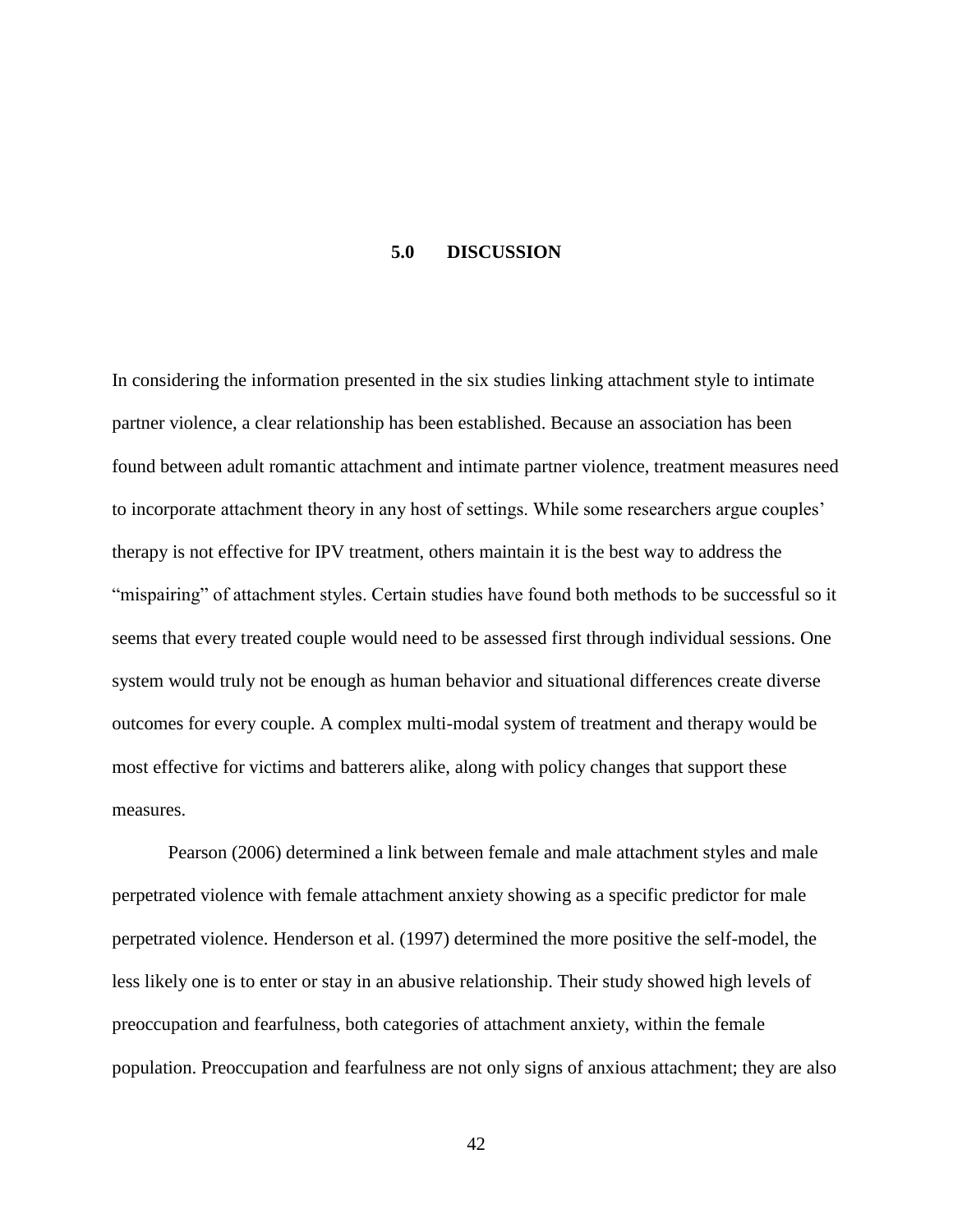demonstrated in those with a negative self-model. This study also proved IPV to be associated with a negative self-model. Doumas et al. (2008) first revealed female attachment anxiety as a predictor for male perpetrated violence and then went on to show that a "mispairing" of female attachment anxiety and male attachment avoidance was a strong predictor of intimate partner violence. Bond and Bond (2004) also found that pairing of anxious attachment in females and dismissing attachment in males was associated to IPV. Dismissing attachment is a subcategory of attachment avoidance, which, in males, has not been found to pair well with females of an opposite attachment categorization. Bond and Bond (2004) found that couples with this combination of attachment styles were nine times more likely to be in an IPV situation than couples who do not demonstrate such an attachment combination. Bookwala and Zdaniuk (1998) studied reciprocally aggressive relationships and found high rates of preoccupied and fearful attachment styles to be associated with aggression by both partners. These preoccupied and fearful attachment styles are subcategories of anxious attachment, which has been found in the other studies to be associated with intimate partner violence in relationships. Allison et al. (2008) examined male perpetrated and female victimized relationship violence and determined that preoccupied females and avoidant males, when in the same relationship, were more likely to experience intimate partner violence.

Each of the six studies reviewed determined that female attachment anxiety was associated with female victimization in an IPV situation. Many of these studies also linked male attachment avoidance to IPV when 'mispaired' with female attachment anxiety. This research shows how attachment styles develop within an individual from infancy to adulthood and help to frame the behavior of those individuals within a romantic relationship setting. While there are many causes for attachment patterns to develop in adults, it has been posited that children who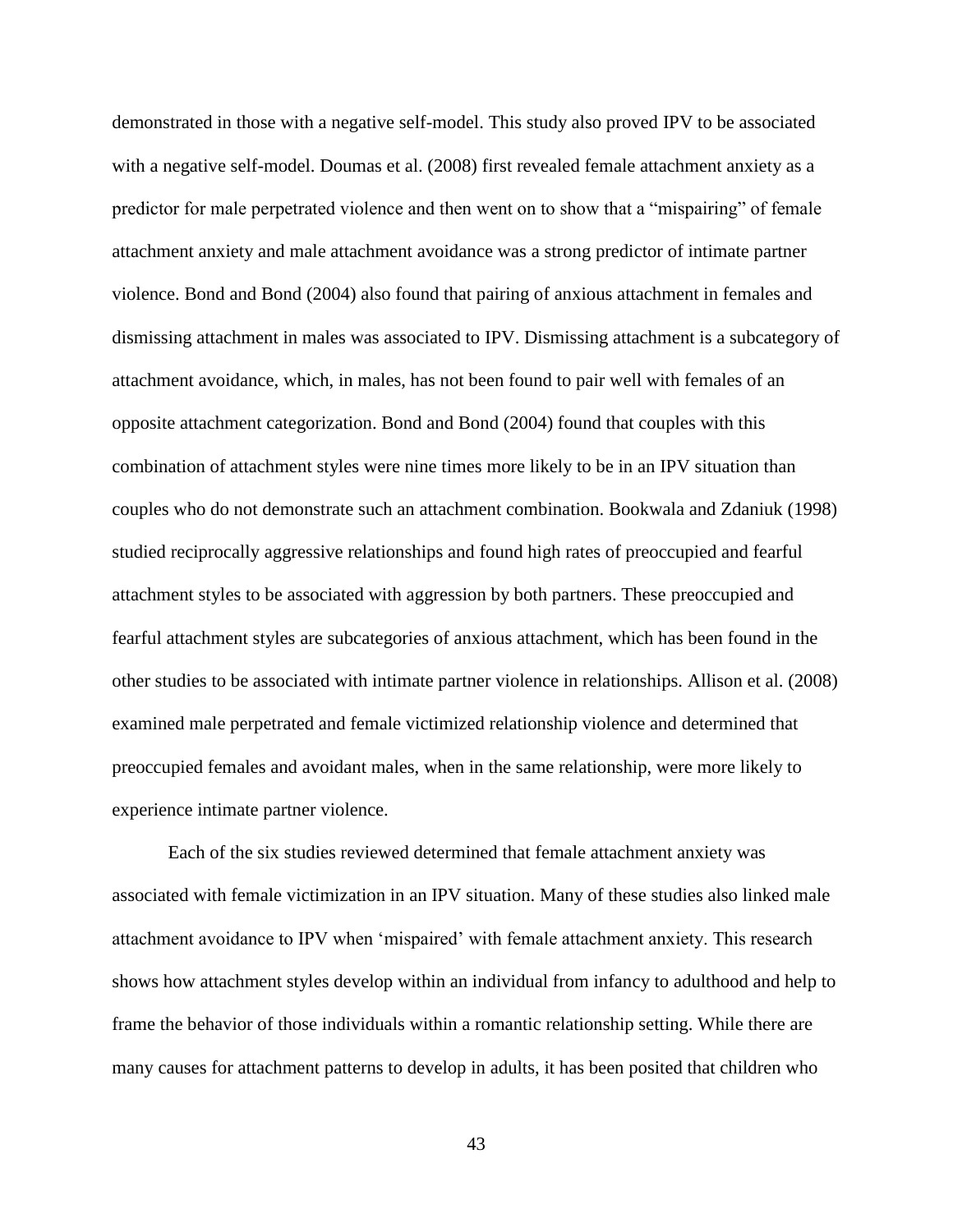witness intimate partner violence are more likely to experience negative self-models, insecure attachment styles, and enter into intimate partner violence situations. Therefore, the cycle is likely to continue to the next generation if couples' treatment is not given prior to a child being born or early enough in the infant's life that attachment patterns can be adjusted. If treatment is done later in the child's life, it is important to include the child in treatment through the use of individual counseling and play therapy in an effort to reform developing attachment patterns.

## **5.1 TREATMENT**

Attachment theory provides a useful model for understanding the co-occurrence of violence and intimacy in a relationship while analyzing the bonds of human interaction. Interactions between child and parent help to develop models of self through degrees of emotional dependence on others. This emotional dependence on others assists in providing assurance of self-validation and self-worth. These interactions, from an early age, shape expectations for adult relationships with friends and partners. They also explain the reactions of individuals to separation from important attachment figures in their lives. The results of the reviewed studies and additional background information suggest that adult attachment theory offers a useful and theoretical perspective for understanding intimate partner violence.

Results from each study show the relationship of female preoccupation or more generally female attachment anxiety to male perpetrated violence. Further research information includes the "mispairing" (Doumas et al., 2008) of intimate partner attachment styles. Males with high attachment avoidance and females with high attachment anxiety led to a gender-specific pattern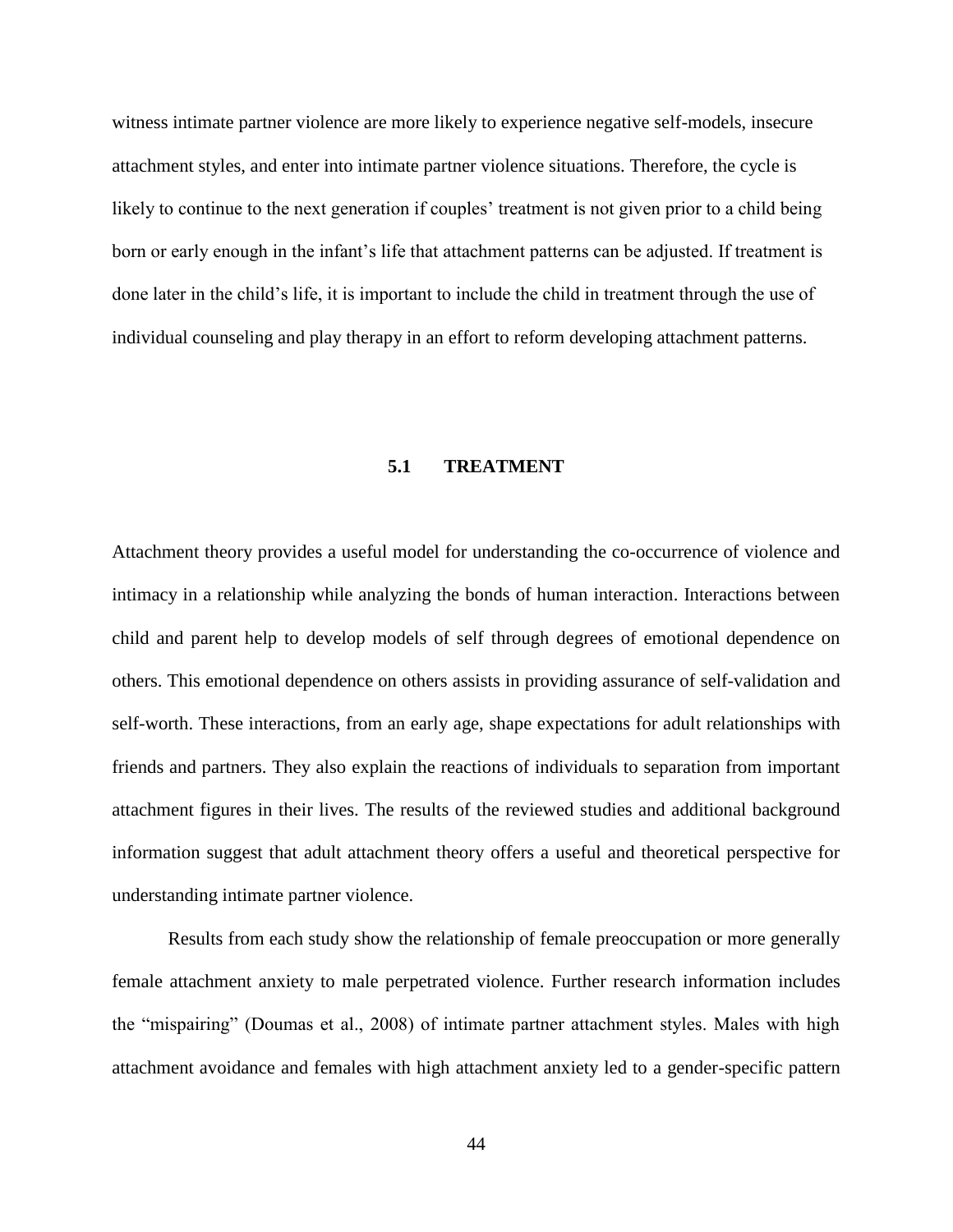related to intimate partner violence. Males with high attachment avoidance and females with high attachment anxiety have different needs for closeness and distance along with differences in perceptions of emotional distances (Dutton, 1988). This discrepancy may result in hostile communication, denial of or inability to provide for needs, and eventually angry behavior and even violence (Bond & Bond, 2004). Couples with this relationship pattern are nearly nine times more likely to experience partner violence than couples who do not have such an attachment combination (Bond & Bond, 2004).

In a relationship, anger can function as a tool to preserve the integrity of the relationship and overall homeostasis, which can be conceptualized as attempting to protect the viability of the relationship through the restoration of intimacy and security (Bond & Bond, 2004; Bowlby, 1988). Consistent with the prototype, the preoccupied individual has a greater propensity to want to discuss her problems and remain in close proximity to her partner both physically and emotionally, while her low self-esteem manifests as seeking approval of others and reassurance from attachment figures (Allison et al., 2008). Henderson et al. (1997) found that the more positive the self-model, the smaller the likelihood of involvement with abusive partners and the greater the likelihood of leaving abusive relationships with the first action of abuse.

Doumas et al. (2008) claims that the assessment of attachment variables may help to identify those victims and "mispaired" couples who are currently experiencing or may be at risk for IPV in the future. Addressing emotional and physical proximity and how insecurities can lead to misperceptions of certain behaviors can help to reestablish comfortable levels of closeness or distance (Doumas et al., 2008). While addressing these issues will certainly be useful, Bookwala and Zdaniuk (1998) argue that future research should focus on the aggression triggers for each attachment style. Assessment of attachment patterns in individuals and couples may also be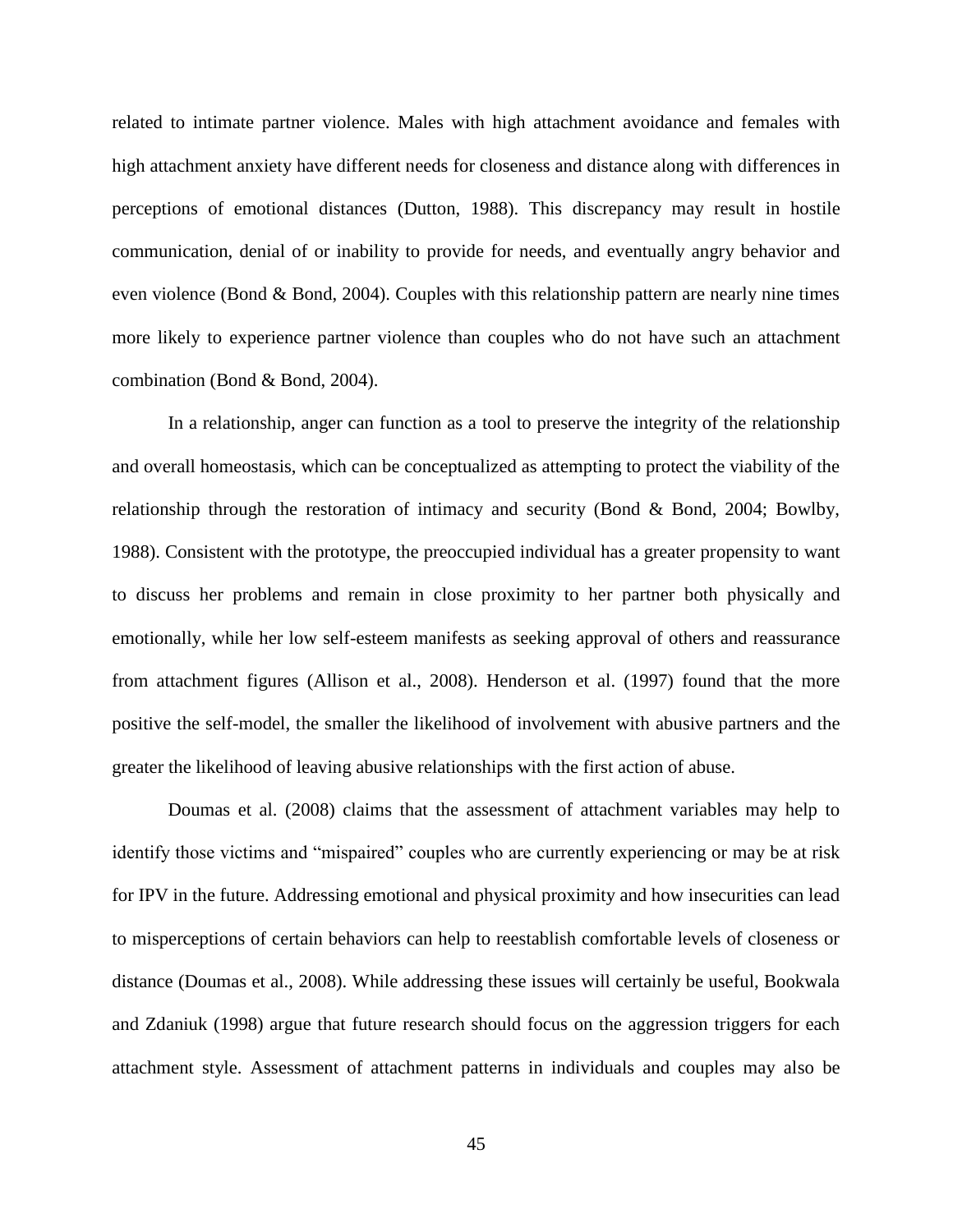problematic, according to Brennan et al. (1988), due to the number of self-reported responses that are analyzed from questionnaires. While methodology may come into question, it is still clear that many researchers support the relationship of early parent-infant attachment to the intergenerational transmission of IPV.

As IPV rates continue to grow, it is important that clinical applications and treatment initiatives remain rooted in research data to maintain evidence-based therapeutic management. Allison et al. (2008) suggest the use of a dyadic approach to IPV treatment as long as neither party is at risk for serious injury. Johnson (1995) holds that couples experiencing mild to moderate abuse (not consumed by fear) may be appropriate for couples' therapy as partner violence has often been found to be reciprocal in nature. Babcock et al. (2004) suggested integrative behavioral couples' therapy whereas Stith et al. (2004) advocated for a multi-couple group therapy approach to IPV. Allison and colleagues (2008) add that if neither group nor couples' therapy is chosen then therapists and counselors should at least follow an approach that addresses both partners in the couple with a program such as that provided by Hamel (2005), which details a non-gendered and intimacy based approach to IPV treatment.

Couples' therapy has been looked down upon in the field of social work after the publication of "The Case Against Couple Counseling in Domestic Abuse" in the 1994 issue of *Social Work*. This article concluded that arresting batterers was the most effective treatment intervention for IPV (Hamel, 2008; Golden & Frank, 1994), which is now completely discredited. The therapeutic technique of incarceration left many therapists reluctant to provide treatments to those in IPV situations (Hamel, 2008) and impacted state policy on therapeutic interventions. Couples' counseling is permissible as a U.S. court-mandated option in only 15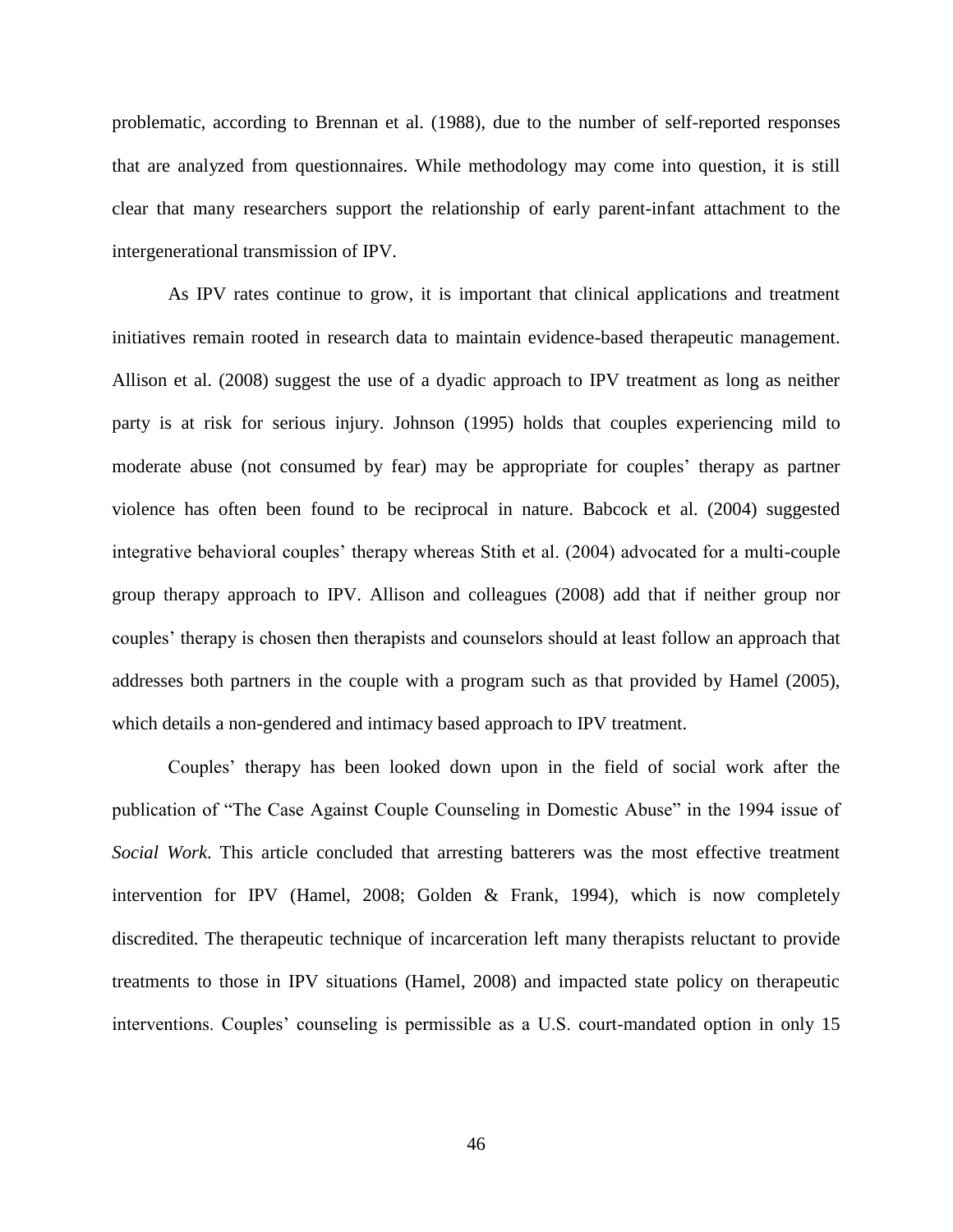states, permitted to be an adjunct treatment in 11 states, and allowed to be provided to batterer's post-group treatment in another 15 states (Hamel, 2008).

Early on, Deschner (1984) promoted a phased approach of couples' therapy in which partners would engage in same-sex groups before participating in a multi-couple group setting (Hamel, 2008). Neidig and Friedman (1984) suggested in the same year using a skills-building approach through a multi-couple format (Hamel, 2008). Deschner, Neidig, and Friedman all used theories of family therapy to examine systemic factors of IPV and its intergenerational transmission by maintaining a rigid perpetrator-victim division (Hamel, 2008). Hamel maintains that children who have witnessed IPV are at higher risk for experiencing emotional disturbance and dissociated attachment patterns, leading them into intimate partner abuse situations. Hamel concludes that clinicians should have a systemic perspective and practice flexible, multimodal, and comprehensive phased treatment approaches that address abuse first followed by further explorations of childhood attachment traumas (Hamel, 2008).

Individual therapy is most appropriate for clients suffering from severe psychopathology issues, where violence focus is more important than social skills acquisition (Hamel, 2008). Group therapy is a better mode of treatment for those perpetrators who are no longer with their partners and/or still remain violent in behavior with need for social skill development (Hamel, 2008). Using couple or family therapy modalities, clinicians can treat the couple as a dyad (Coleman, 2007), in a group (Geffner & Mantooth, 2000), or conduct treatment with select family members (Downey, 1997) if so desired (Hamel, 2008).

Couples' counseling for low to moderate level IPV has been found to be more effective for batterers who have a substance abuse problem than standard batterer intervention programs due to the inclusion of the partner and/or family component of rehabilitation (Hamel, 2008;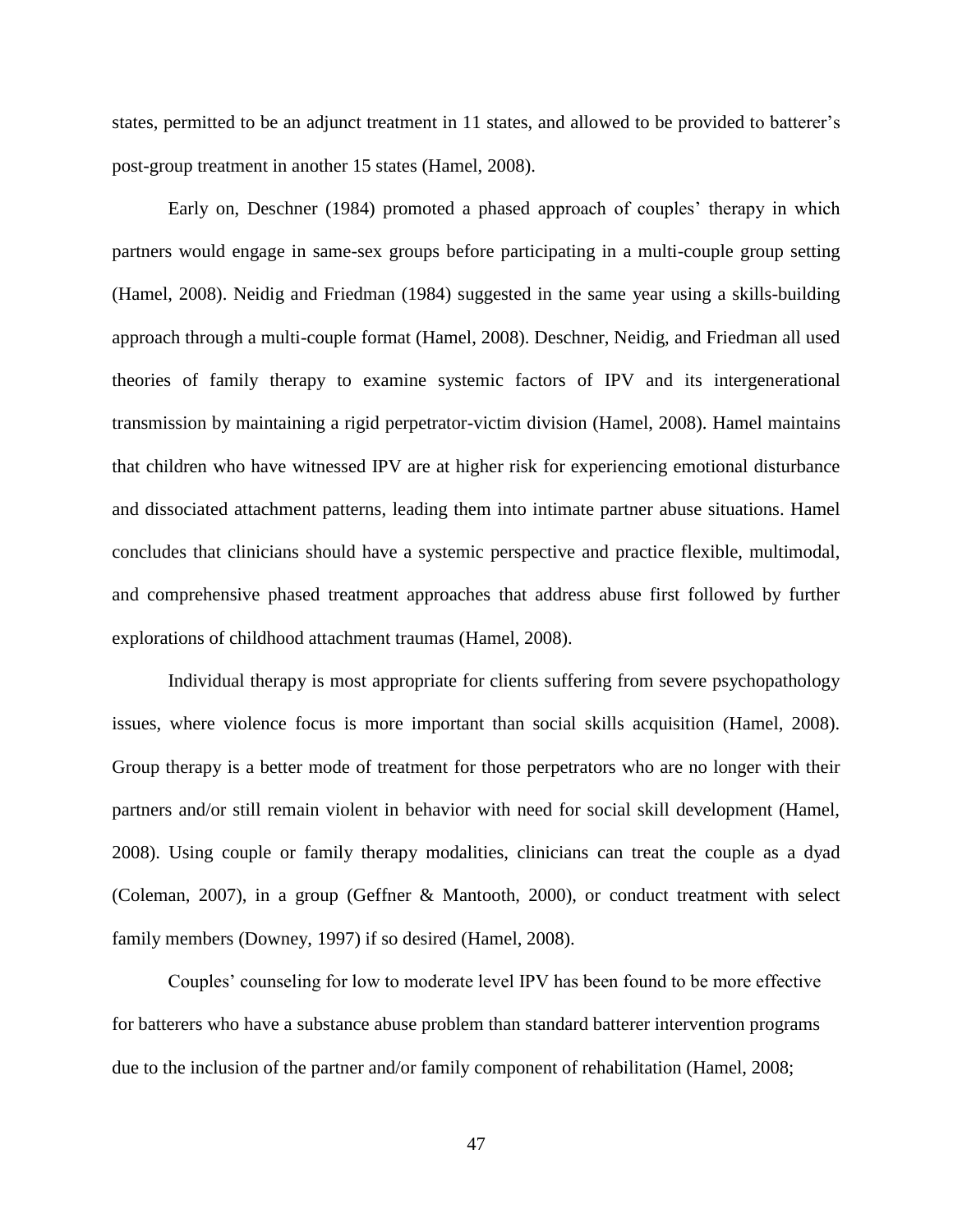Brannen & Rubin, 1996). Couples' counseling in a group format has been found to be more effective in reducing IPV recidivism and significantly more effective in changing behaviors and attitudes supportive of violence than a conjoint effort (Stith et al., 2004). No treatment program in practice has successfully reduced rates of intergenerational transmission of IPV in the U.S. Programs have fundamentally failed in this effort due to adherence to ideology and lack of evidence-based systematic programming.

## **5.2 POLICY**

In the United States, policies that address intimate partner violence federally fall under the title of domestic violence policy. Domestic violence policy covers both intimate partner violence and family violence through blood or marriage. In 1994, the U.S. Congress enacted legislation called the Violence Against Women Act (VAWA), which recognized that "violence against women is a crime with far-reaching, harmful consequences for families, children and society" (Reno, 1997). VAWA created federal domestic violence crimes to be prosecuted by the Department of Justice, which include interstate actions. The Gun Control Act was also amended to include domestic violence-related crimes.

There is limited capacity of the federal government in most IPV and domestic violence crimes, which fall under the jurisdiction of the state government. In most states' crimes code, there is no specific provision for intimate partner violence or domestic violence. In the state of Pennsylvania, along with many other states, domestic violence and IPV is not differentiated from crimes of simple assault, aggravated assault, harassment, or terroristic threats. Instead, there are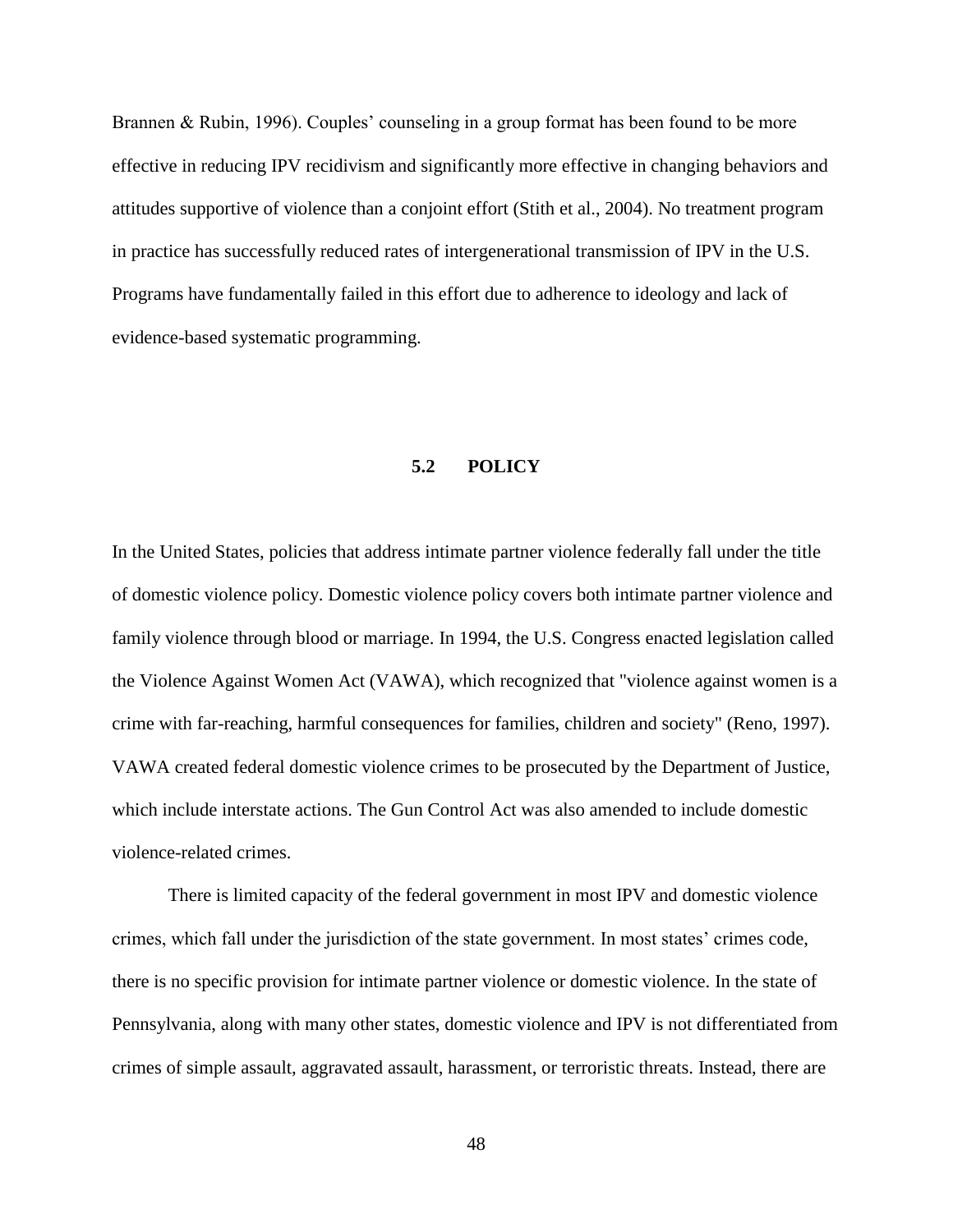merely additional considerations when the call is made regarding a domestic violence situation. In Pennsylvania, when police respond to domestic violence or IPV calls they are required to make an arrest. It is the decision of the prosecutor whether or not to prosecute with some influence from the victim on the circumstances surrounding the incident. IPV and domestic violence policies are not separate and specific at the state level, which is where most cases are held, unless state lines are crossed.

The criminalization of domestic violence and IPV has been used as a social control mechanism through harsher punishments for batterers and reprisal for offenders. The National Institute of Justice (2009) has reported that domestic violence calls are the single largest category of calls made to police nationally, which has caused the recommendation of arrest quotas based on national norms (Corvo & Johnson, 2012). Some states have combined minor offenses, such as summaries and misdemeanors, with more severe charges, such as felonies, under their domestic violence statutes (Corvo & Johnson, 2012; Clark, 2010). Combining these crime classifications has created a system of punishment which provides similar treatment mandates and courtordered sentencing for very different levels of crime. As far back as 1995, Fagan noted little conclusive evidence of "deterrent or protective affects of legal sanctions or treatment interventions for domestic violence" (pg. 25), and further warned of maintaining such a policy (Corvo & Johnson, 2012). Dutton (2007) found the same evidence over a decade later.

The widespread use of the Duluth model in treatment includes predictive rubrics, such as "the cycle of violence" and "power and control wheel," which have been proven to be ineffective in violence reduction (Corvo & Johnson, 2012; Corvo & Johnson, 2003). Corvo and Johnson (2012) suggest going beyond current policy explanations of behavior in domestic violence situations, as they are limited to power and control motives through dimensions of patriarchy.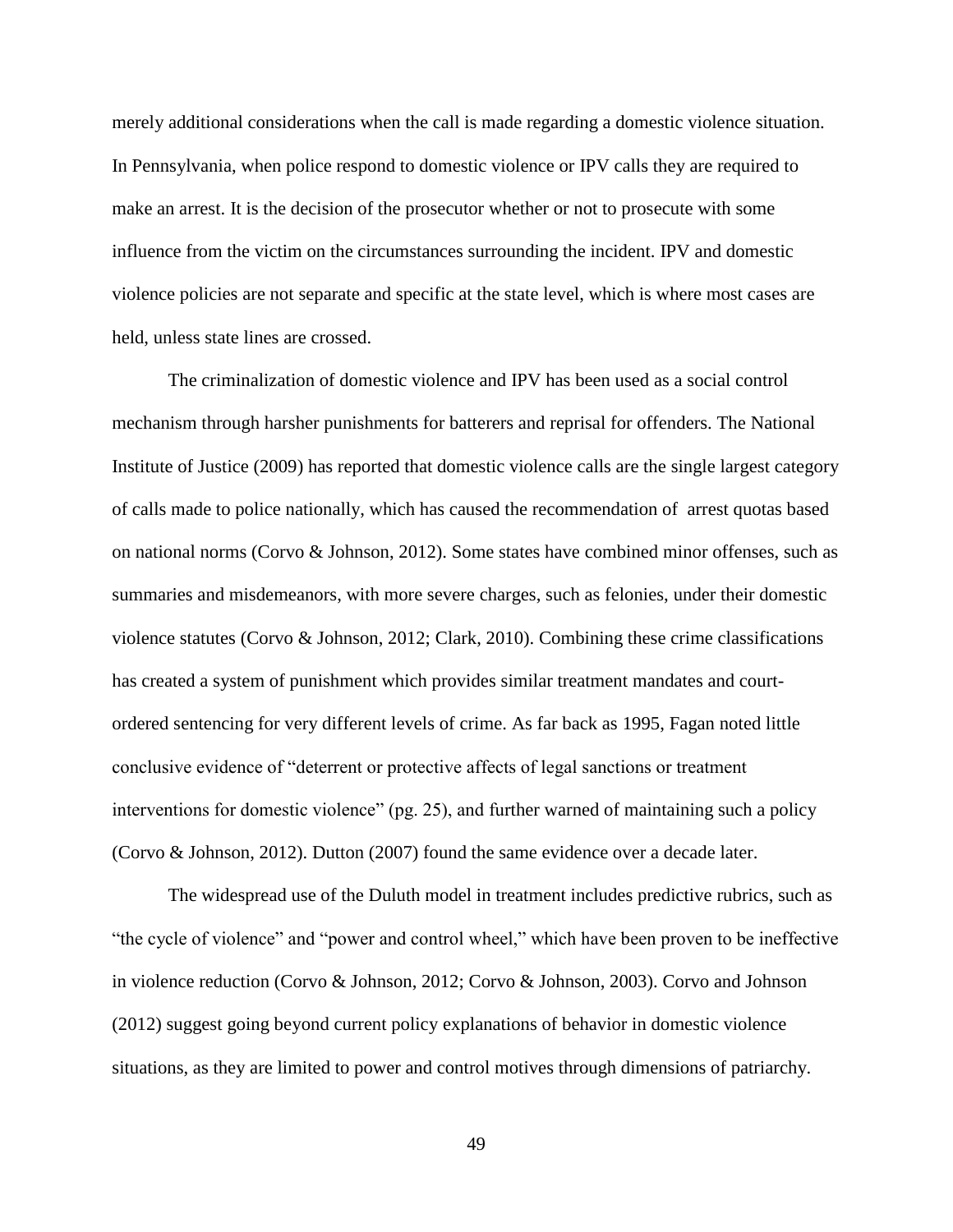Instead, Corvo and Johnson believe that domestic violence policies should be formed and informed using the contexts of attachment theory. They believe policies should be aimed at successfully establishing relational bonds, which provides a restorative and rehabilitative form of justice.

Greene and Cohen (2004) provide two theories of punishment, which include consequentialism and retributivism. Consequentialism provides justification for punishment through the social benefit of deterring future crime. Retributivism provides justification for punishment because deserving perpetrators should receive punishment in proportion to his/her offense. Corvo and Johnson (2012) justify the use of rehabilitative measures in punishment, which is a principle of the consequentialist view. With the dramatic increase in incarcerations, it is clear that society has shifted from a restorative system of justice in the 1950s to a retributive system of justice in the present day. Phelps (2011) has referred to this time as the punitive era focused on "law and order."

American society has labeled perpetrators as criminals and victims as both helpless and in need of vengeance. Little importance has been put on effective rehabilitation or useful treatment. Ignoring the role of attachment and its effect on the intimate partnership allows for retributive policies to continue and socio-political implications require the victim to leave the relationship, the perpetrator to be punished, and the relationship to end. Despite the ineffectiveness of such policies, they continue to be funded due to a sort of gender revenge, which is in place to right historical wrongs against women caused by men (Corvo and Johnson, 2012). Corvo and Johnson (2012) cite underlying political anxieties for the continuance of these types of policies, not evidence-based practice or outcome evaluation.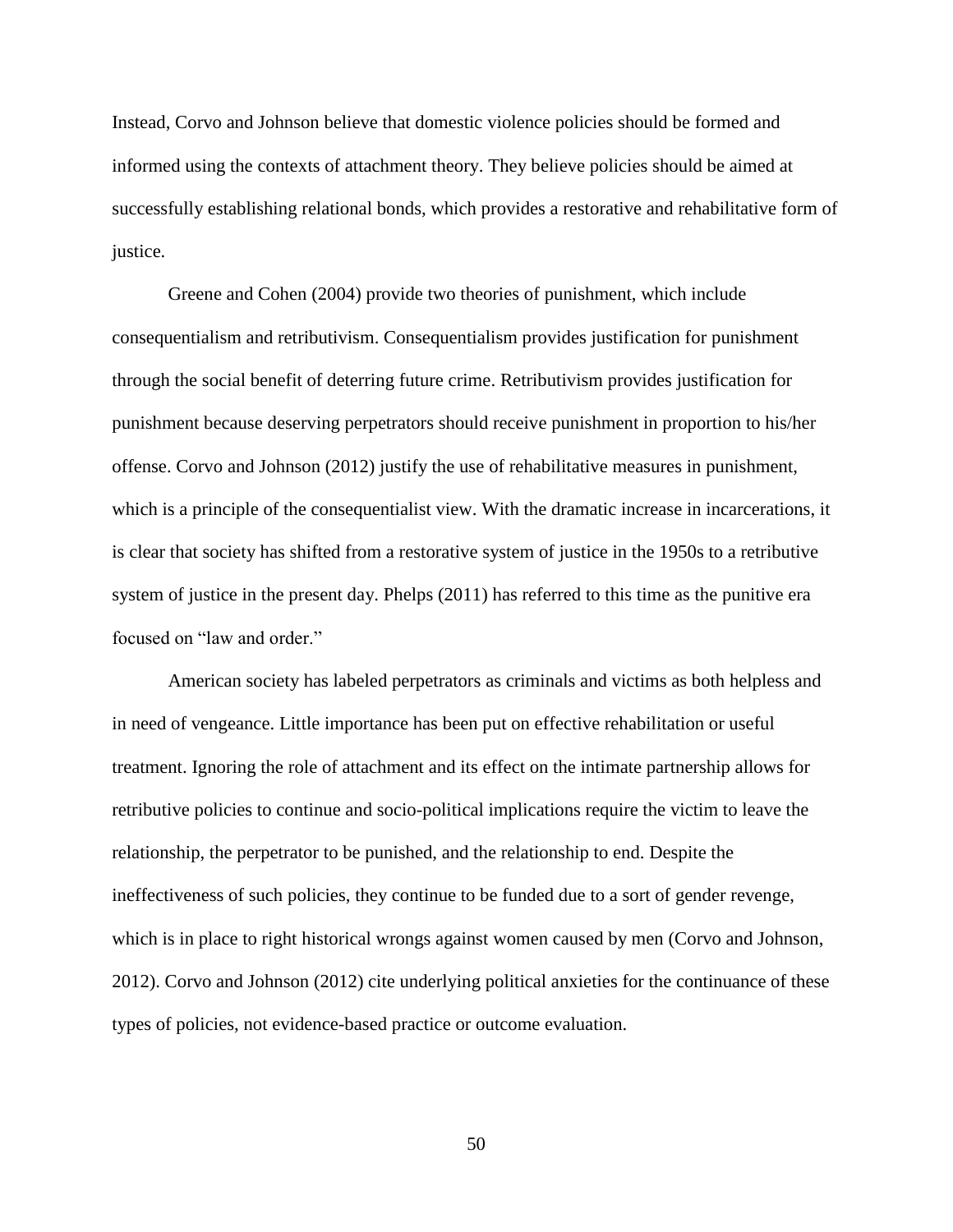A policy framework remains that is not based on evidence and prides itself on retributive punishments used for social control. Instead, a range of severity and complexity should be upheld to determine motivation and intention of behavior. Currently, interventions do not include a full range of supports and treatments that consider behavioral health and risk factors. Some specialty resources are available to couples with stable incomes, but those without such financial resources are limited to public services, which include shelters and batterer intervention programs. It is not that shelters are not beneficial, but they should be combined with a host of other available treatments and resources to address emotional attachment issues. Ignoring attachment and giving domestic violence a political and criminal construct, positive effects are non-existent and recidivism is not declining. The use of the Duluth model through the guise of feminist ideology together with retributive punishment has created a policy that the U.S. Department of Justices' 2006 Biennial report to Congress deemed to have no empirical evidence to reduce violence through the use of funded programs. Communities would do much better with healing and rehabilitative techniques of treatment that consider the attachment styles of both victim and perpetrator.

## **5.3 FUTURE RESEARCH**

It is clear that there is much need for revision of both treatment and policy within the field of intimate partner violence. Future research and work should focus on certain areas that leave questions and concerns. More studies are needed to show the effectiveness of treatment interventions in breaking the intergenerational cycle of intimate partner violence. Risk factors for and consequences of IPV perpetration have been determined, but less focus has been placed on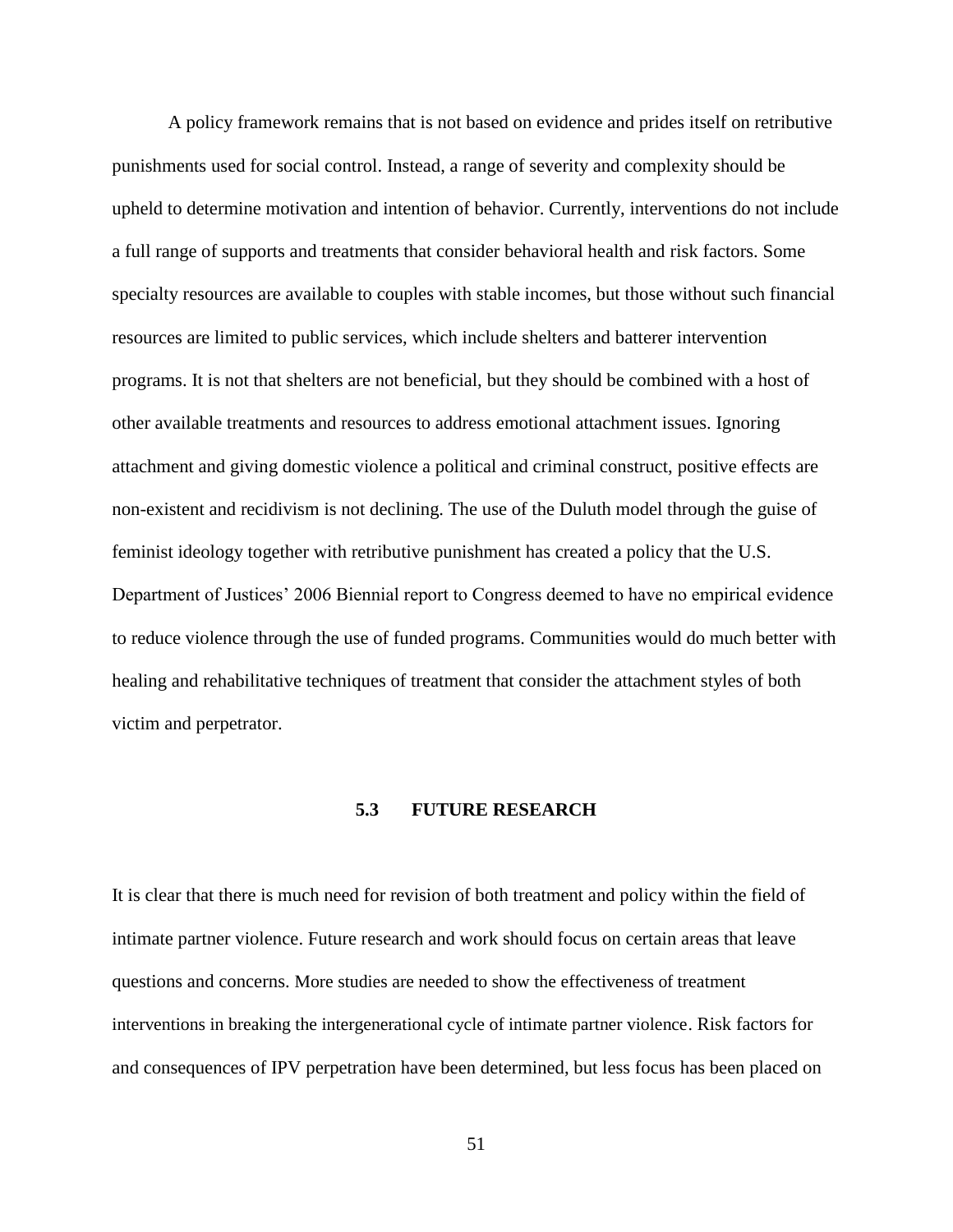the prevention and treatment of IPV. Prevention is a very difficult step to take in the elimination of IPV, but it was certainly advocated by Bowlby and alluded to in his work. Treatment has garnered more attention but few detailed descriptions exist on how that should exactly be provided and to whom.

It is true that witnessing IPV as a child is the greatest risk factor for experiencing an IPV relationship as an adult; however, there are many children who witness or are exposed to IPV and do not enter into an abusive romantic relationship later in life. Research has been conducted on the resilience of children who have been exposed to IPV. This research showed 37 percent of children who witnessed or experienced violence in the home fared as well or better than children who did not (Kitzmann et al., 2003). Resilience is the ability to demonstrate positive adaptation when exposed to significant adversity (Luthar, Cicchetti, & Becker, 2000), and in children it is the ability to function successfully in a high-risk setting or after exposure to great suffering (Masten, 2001). Hughes and colleagues (2001) have defined adaptational success as the mastery of significant developmental goals such as emotion regulation and pro-social skill development. More research needs to be conducted on why certain children show such high levels of resiliency and why others do not. This research could help guide the prevention and intervention mechanisms of eliminating the intergenerational transmission of IPV.

In addition to future resiliency studies, research should also be conducted on how children respond to IPV. Children often have ideas on what they see and how to respond to it. Children who have witnessed or have been exposed to IPV should be consulted on ideas they have for how to remedy the situation in their home. Children often see situations differently than adults and can provide thoughtful insight into their experiences and how their home life could be improved. In addition to discussing such issues with children, time in shelters should be utilized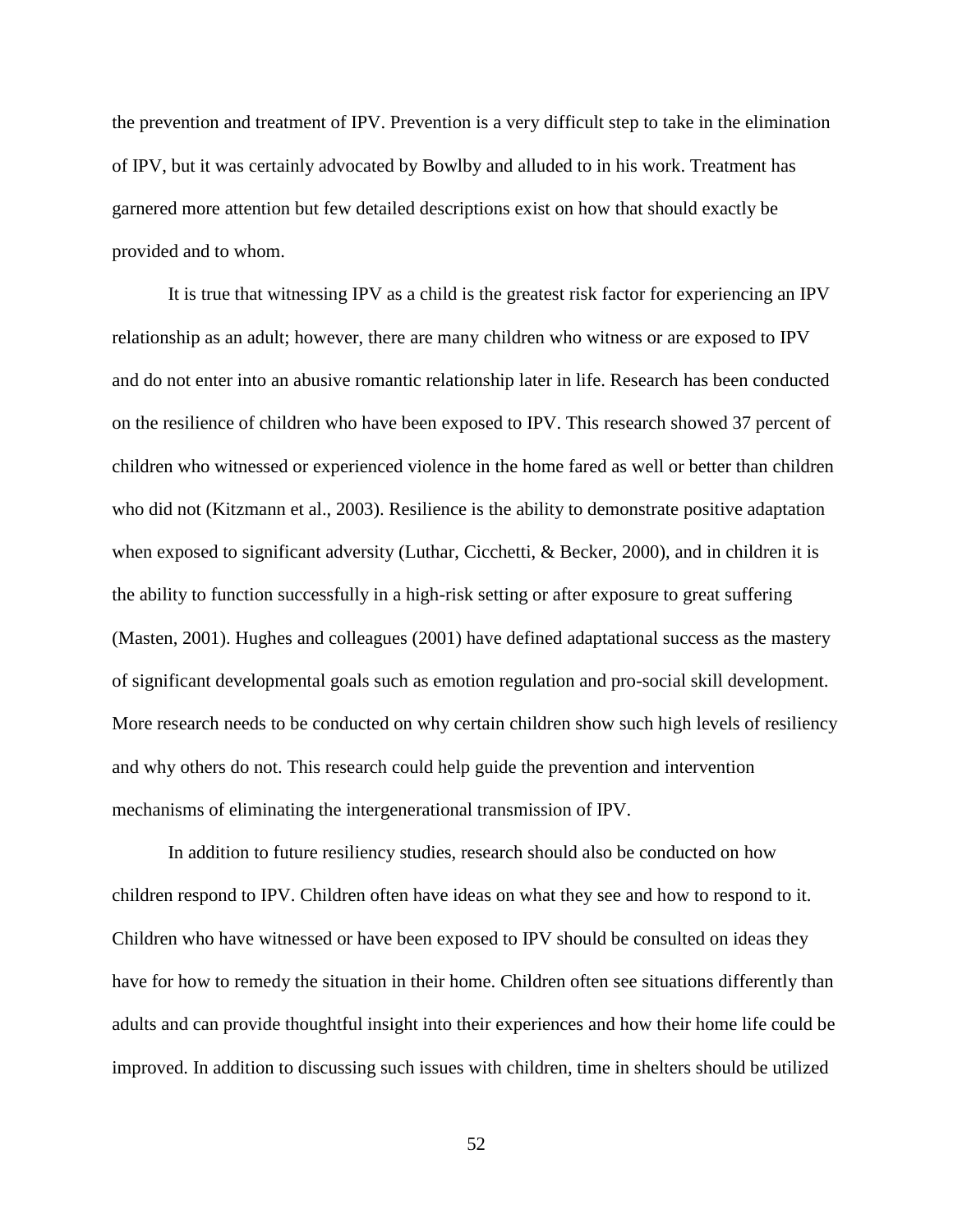to reach the children in a safe environment where they can feel comfortable sharing information. The time victims spend in shelters should also be utilized so that staff counselors can help to recommend proper treatment and therapy measures for different types of abuse.

Many women experience a combination of types of abuse; however, some women experience a continual cycle of only a single type of abuse. Future work should look into the possibility of different types of treatment for different types of abuse. Treatment measures should align on a continuum where multiple options are available, for which some victims will require different and varied treatment and therapy. Further work should be done in other countries as well to determine if IPV interventions or prevention programs have been successfully implemented or have shown a positive result in declining IPV rates internationally. In addition to expanding work internationally, further research and work needs to be conducted on gender differences that include female perpetrated violence on males and same-sex intimate partner violence. These issues may bring many additional cultural elements of IPV to consider along with gendered solutions. With many areas of IPV still under-researched and numerous questions circling regarding both prevention and treatment, it is important for future work to include all of these topics and for those with interest in the field to continue to advocate for the elimination of IPV.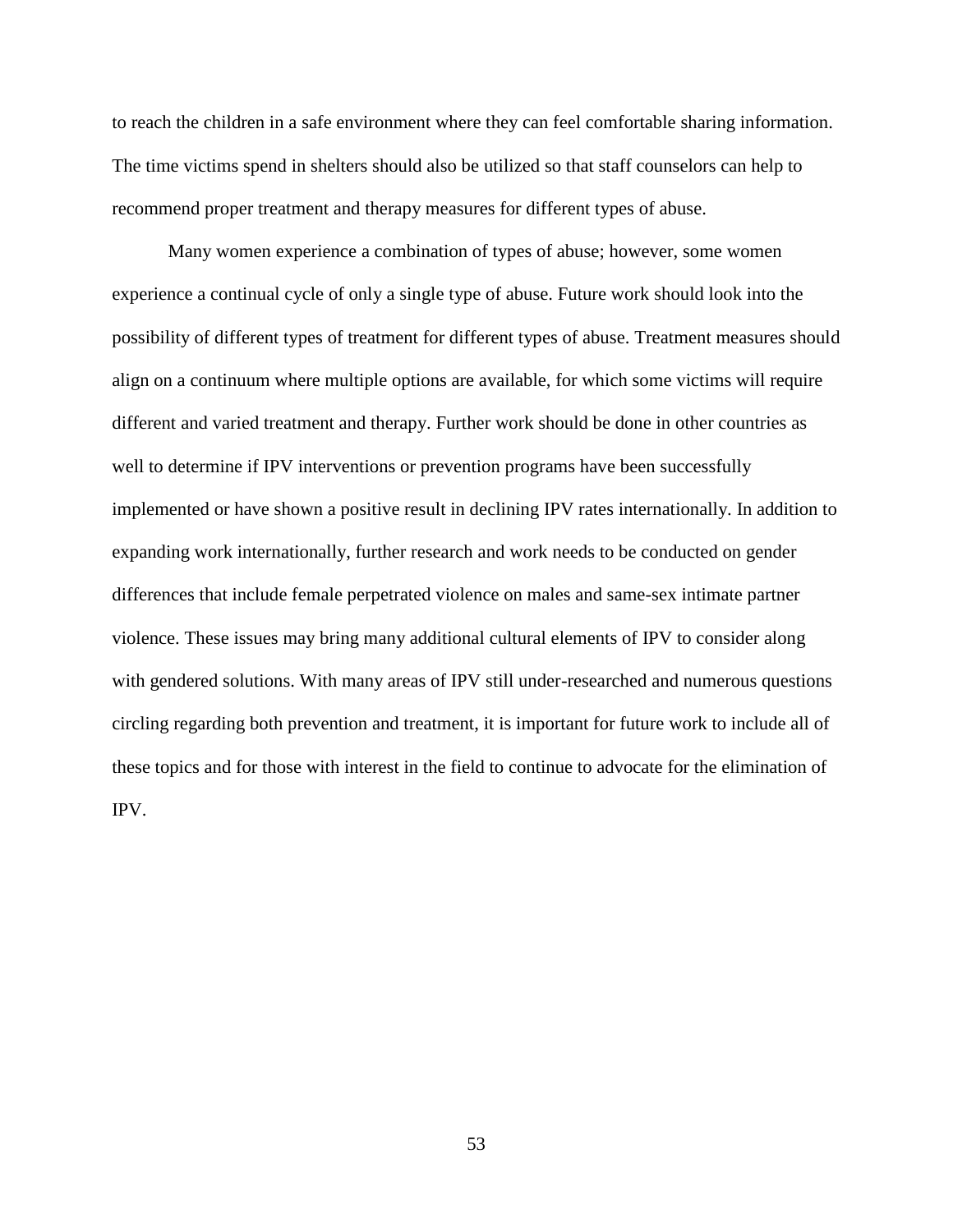### **6.0 CONCLUSION**

Intimate partner violence (IPV) is perpetrated or threatened physical, sexual, psychological, emotional, financial, or stalking violence, which includes willful intimidation perpetrated by a current or former intimate partner against another. IPV also affects people of all ages, races, ethnicities, socio-economic statuses, sexual orientations, and religious backgrounds; however, research shows that 85 percent of victims of IPV are women. Because statistics show that one in four women will experience IPV in her lifetime and 1.3 million women are physically assaulted by their intimate partners each year, treatment and policy should better address the intergenerational transmission of IPV and aim to substantially reduce the number of victims.

Not only is the problem vast and continuing to grow, the policies and treatments that surround IPV are dated and inefficient. Systems that incorporate the Duluth model and feminist theory include batterer intervention programs and therapy for victims, but few programs focus on some of the most fundamental reasons why people enter into violent intimate relationships. Linkages have been found between parent-infant attachment patterns and adult romantic attachment styles later in life. There are two attachment styles, secure and insecure. Those with secure attachment styles are unlikely to enter into an IPV situation and most likely to have a healthy relationship. Those in the insecure category are comprised of three types, which include preoccupied, dismissing, and fearful styles. Attachment styles in men and women can be secure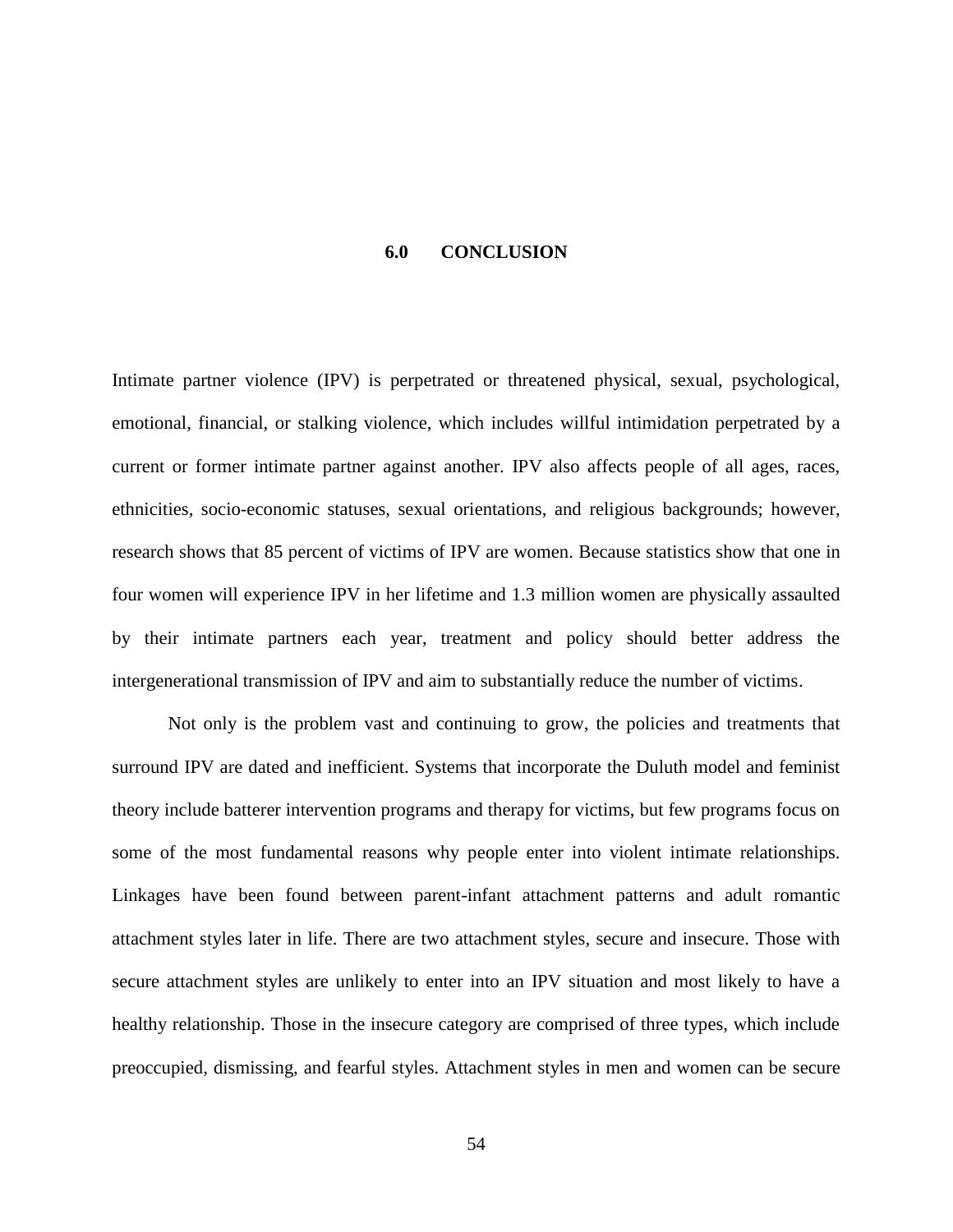or insecure, but women with insecure attachment patterns are more likely to exhibit preoccupied attachment styles, whereas men with insecure attachment patterns are more likely to exhibit dismissing attachment styles. A couple with such an attachment combination is said to be "mispaired" and suffers the highest risk of having a violent relationship. Six studies were presented that show the correlation between attachment styles developed in infancy, attachment styles demonstrated in adult romantic partnerships, and the likelihood of the intergenerational transmission of such attachment styles and violence.

Because attachment patterns show such a strong association to male-perpetrated and reciprocally violent intimate relationships, treatment involving informative and gender inclusive information is necessary for reaching both male perpetrators and female victims. Attachment theory provides a basis of understanding for how parent-infant relationships go on to affect individuals into adulthood. The implications for treatment include the use of this theory to better educate couples on their individual attachment style and how it aligns with their partner's attachment style.

An attachment theory based treatment program should follow a phased approach with a specific effort to make both victims and perpetrators aware of their own attachment styles and how it affects their personal relationships. This should begin with individual counseling that resolves any underlying issues that the individual may have. Following these individual sessions, same-sex groups should be conducted to allow for gendered issues of romantic partnerships to be discussed that are mutually shared by many women and men across the country. After some time in these same-sex groups, a multi-couple setting should be utilized by couples experiencing intimate partner violence, only if it is safe to do so and levels of violence have been low to moderate. In not all circumstances is this recommended; however, if possible, this could provide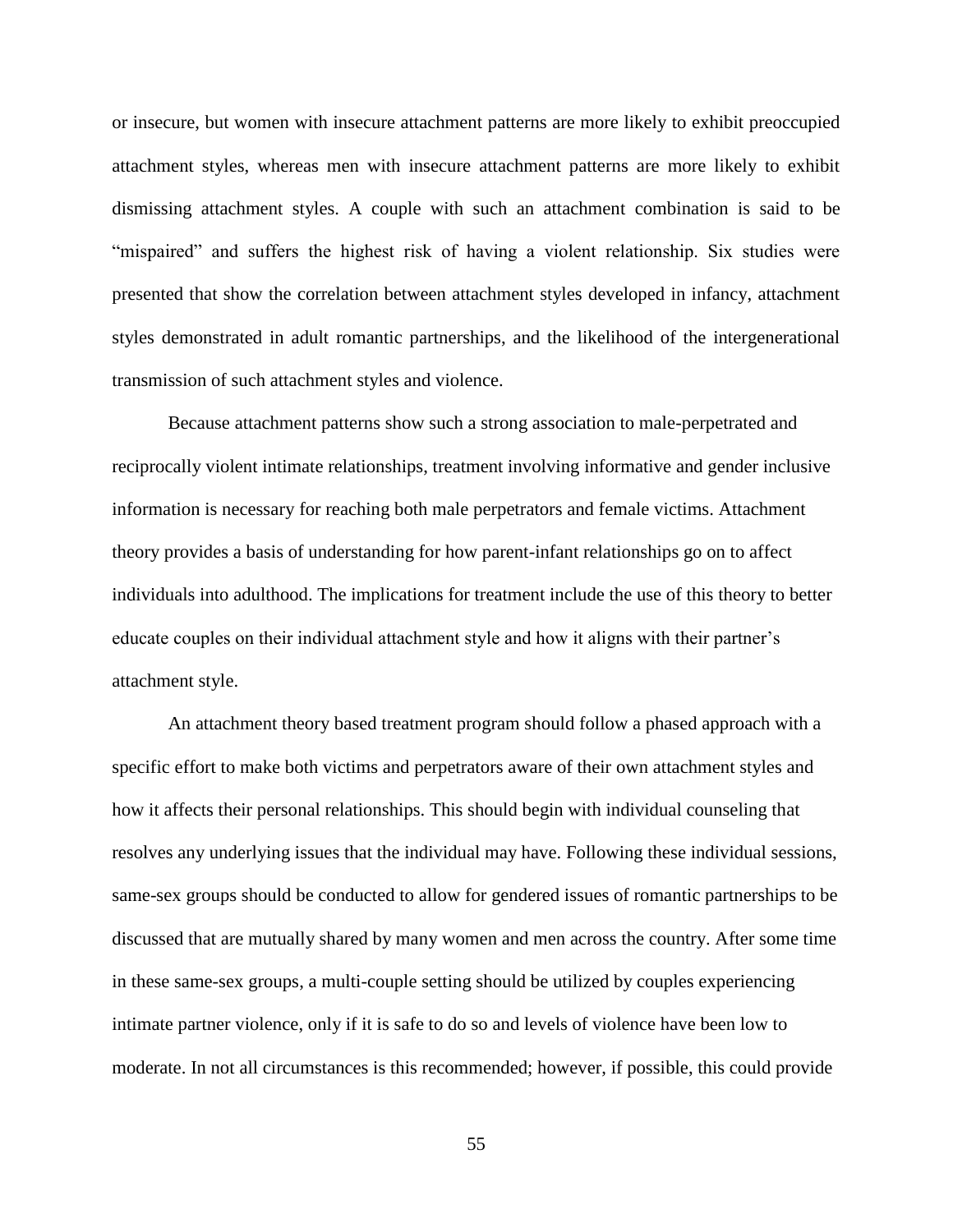a means to understanding a partner's attachment issues and how to jointly overcome any "mispairings." This treatment structure should be used on a continuum that allows for change and flexibility depending on the needs of both the individuals and the couples. Multimodal, systemic, gender-inclusive programs with a focus on IPV attachment styles will help to shift the dominant paradigm to support the evidence-supported findings of the attachment-based intergenerational transmission of intimate partner violence while beginning to provide necessary and effective treatment measures.

Once individuals can begin to understand their own attachment style, can they go on to understand the attachment style of their intimate partner in a couple setting. When the couple can open up about their issues of anxiety and avoidance, it has been proven that multi-couple group therapy is quite effective in lowering IPV rates. This phased approach to treatment takes time and dedication from therapists and couples alike. To reduce or eliminate the intergenerational transmission of violence, children who have been witnesses to parental violence in the home would also benefit from phased treatment that begins on an individual level and gradually joins the parents to complete family treatment. Many additional factors need to be considered such as co-occurrence of violent behaviors with addiction or psychological issues. The treatment of these individuals needs to be flexible and multi-modal in order to allow for simultaneous rehabilitation and recovery to occur. In addition, supportive policy measures to supplement these treatment programs are necessary to help reduce the retributive means, when necessary, and focus on the restorative principles.

This literature review has several limitations. Only three databases were searched due to the limited timeframe for the study and the practicality of one researcher obtaining the information. Only English-language articles were found in the searched databases and only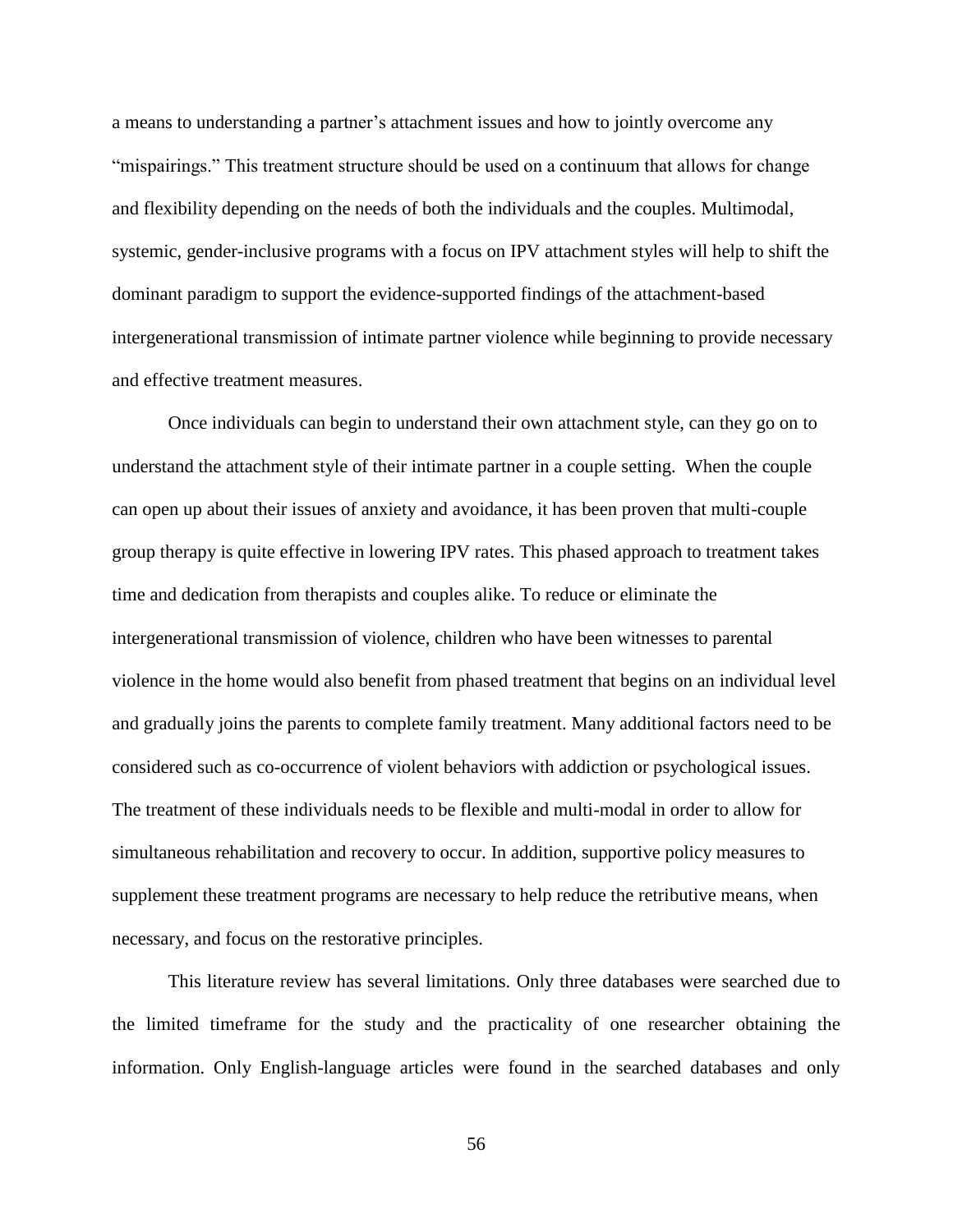articles published within a certain time frame were able to be accessed. Further, only one reviewer was involved in the selection, classification, and analysis of the interventions chosen. Many critical interventions were found on batterers, with limited focus on victims. Without the help of conducting a critical intervention study in this review, the assessor was reliant on previously conducted literature, which limits the scope of possible inclusions of interventions and feasibility through this analysis.

The different terminology in many of the reviewed interventions and literature made it difficult to distinguish between domestic violence and IPV in certain works. For those in which this clarification was not clear, only specific mentions of IPV were used in analysis. A critical limitation of the interventions was the lack of reporting of or use of culturally sensitive components for the implementation of the intervention. Finally, no interventions targeted the couple as a dyad, as policy and tradition have defined IPV treatment and therapy as only effective in an individual setting. IPV treatment and therapy have also failed to use the aspects of attachment styles within intervention, and therefore few if any analyses could be assessed for such efficacy and efficiency in actual practice.

Further research is needed on this co-occurrence of behaviors, as group treatment has been found effective for those experiencing each issue individually but not in a co-occurring fashion. Now that the linkage has been successfully identified, researchers and professionals must sufficiently research clinical application of both individual and couples' therapy treatments focusing on attachment issues to reduce transmission of intimate partner violence. This application of attachment-centered treatment and implementation of broad policies with alternative rehabilitative options are crucial for effectively addressing the intergenerational transmission of IPV. Without the expansion of past models of treatment and inclusion of new models of treatment, IPV will continue to plague men and women both within the United States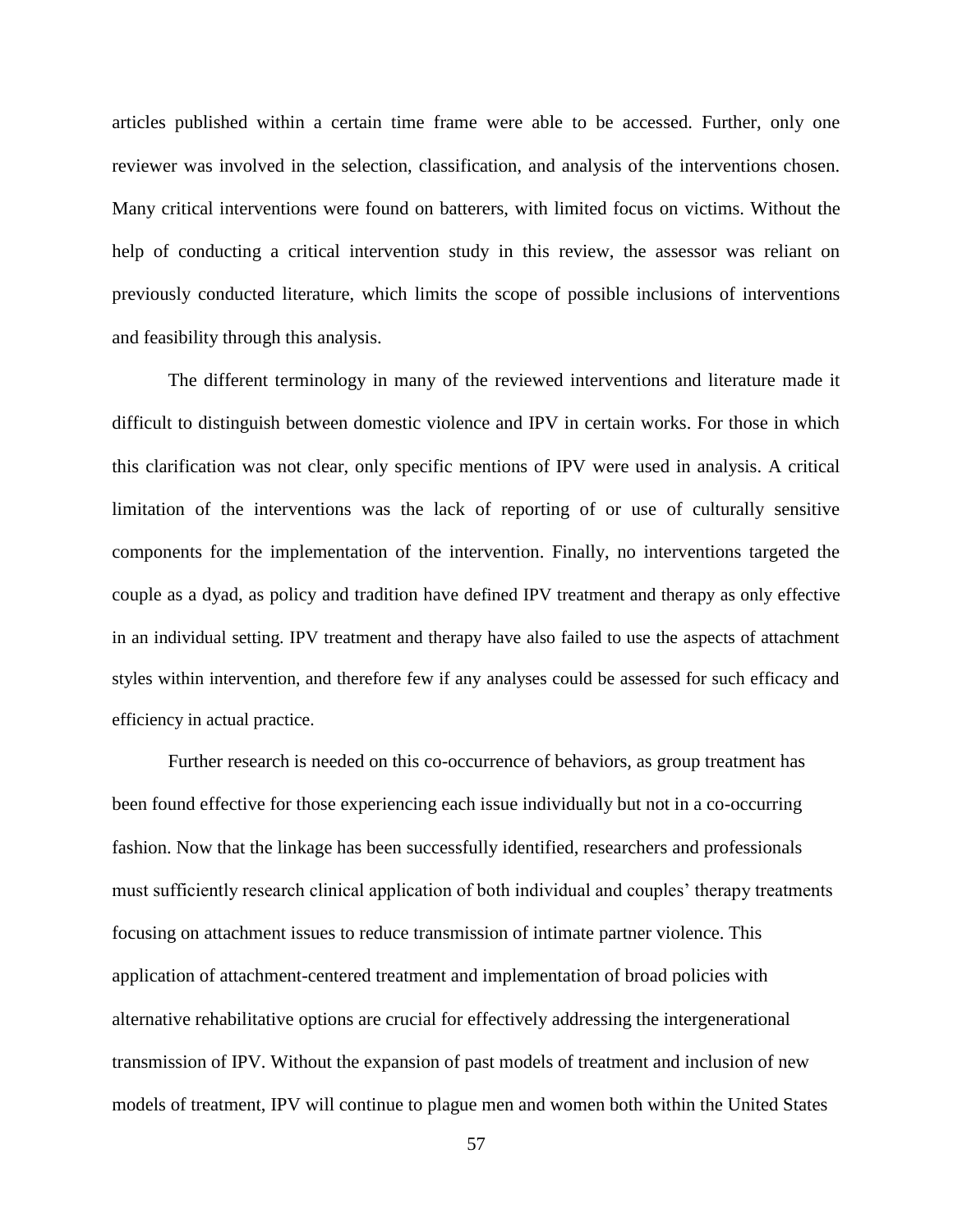and all across the globe. Immediate action involving treatment of victims and perpetrators alike, along with reformation of each state's crimes code, will allow for healthier relationships and a more productive society in which the intergenerational transmission of intimate partner violence will be eliminated.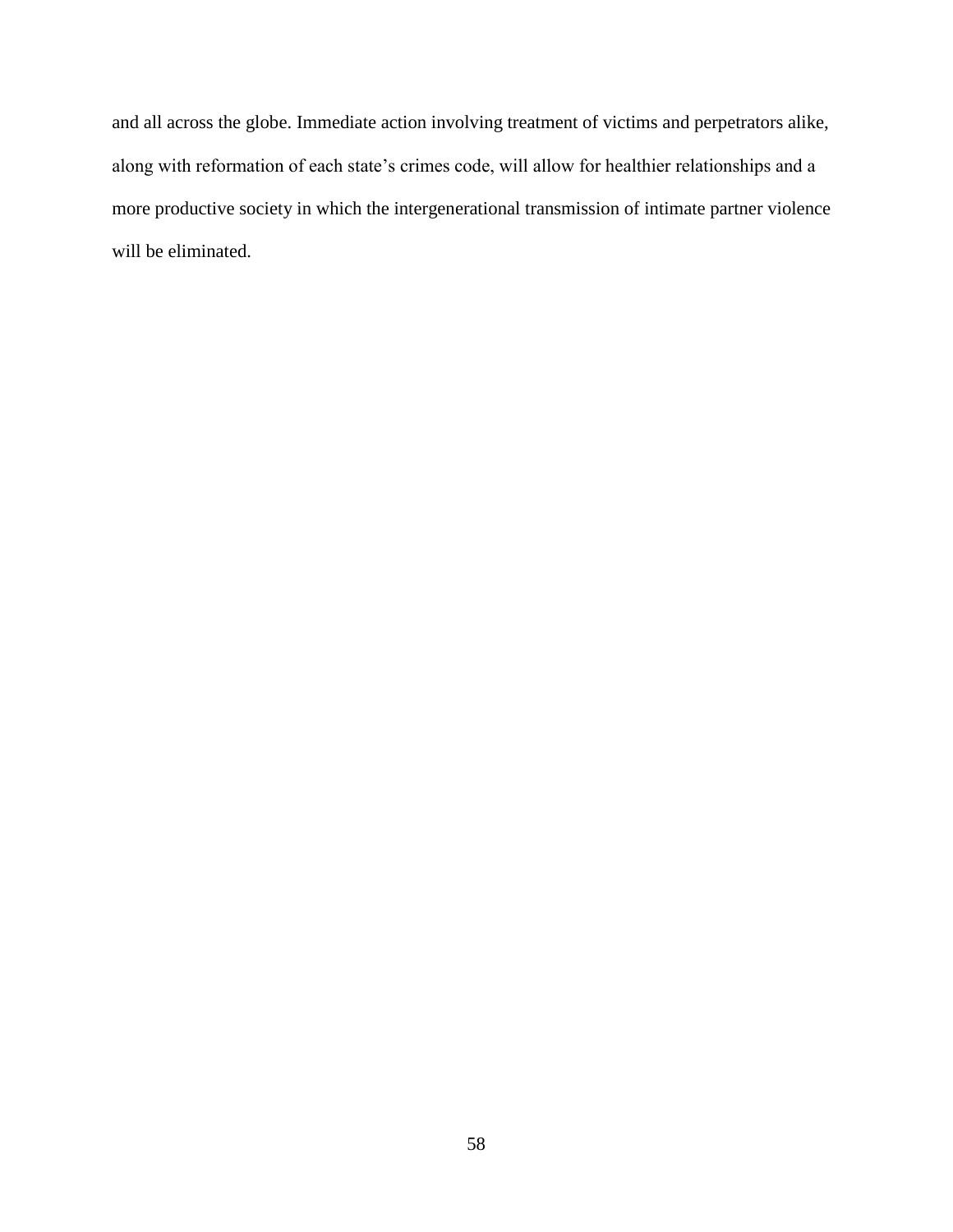## **BIBLIOGRAPHY**

- Ainsworth, M. D. S., Blehar, M. C., Waters, E., & Wall, S. (1978). *Patterns of attachment: A psychological study of the strange situation*. Hillsdale, NJ: Erlbaum.
- Ainsworth, M. D. S. (1989). Attachments beyond infancy. *American Psychologist, 44*, 709-716.
- Alexander, P.C. (1993). The differential effects of abuse characteristics and attachment in the prediction of long-term effects of sexual abuse. *Journal of Interpersonal violence*, 5(3), 346-362.
- Allen, J., Coyne, L., & Huntoon, J. (1998). Complex posttraumatic stress disorder in women from a psychometric perspective. *Journal of Personality Assessment*, 70, 277-298.
- Allison, Colleen J., Kim Bartholomew, Ofra Mayseless, and Donald G. Dutton. "Love as a Battlefield Attachment and Relationship Dynamics in Couples Identified for Male Partner Violence." *Journal of Family Issues* 29.1 (2008): 125-50.
- American Psychological Association (1996). *Violence and the family: Report of the American Psychological Association presidential task force on violence and the family*. Washington: American Psychological Association.
- Anderson, C.L., & Alexander, P.C. (1996). The relationship between attachment and dissociation in adult survivors of incest. *Psychiatry*, 59, 240-254.
- Arend, R., Gove, F. L., & Sroufe, L. A. (1979). Continuity of individual adaptation from infancy to kindergarten: A predictive study of ego-resiliency and curiosity in preschoolers. *Child Development, 50*, 950-959.
- Babcock, J.C., Green, C.E., & Robie, C. (2004). Does batterers' treatment work? A metaanalytic review of domestic violence treatment. *Clinical Psychology Review*, 23, 1023- 1053.
- Babcock, J. C., Jacobson, N. S., Gottman, J. M., & Yerington, T. P. (2000). Attachment, emotional regulation, and the function of marital violence: Differences between secure, preoccupied, and dismissing violent and non-violent husbands. *Journal of Family Violence*, 15, 4.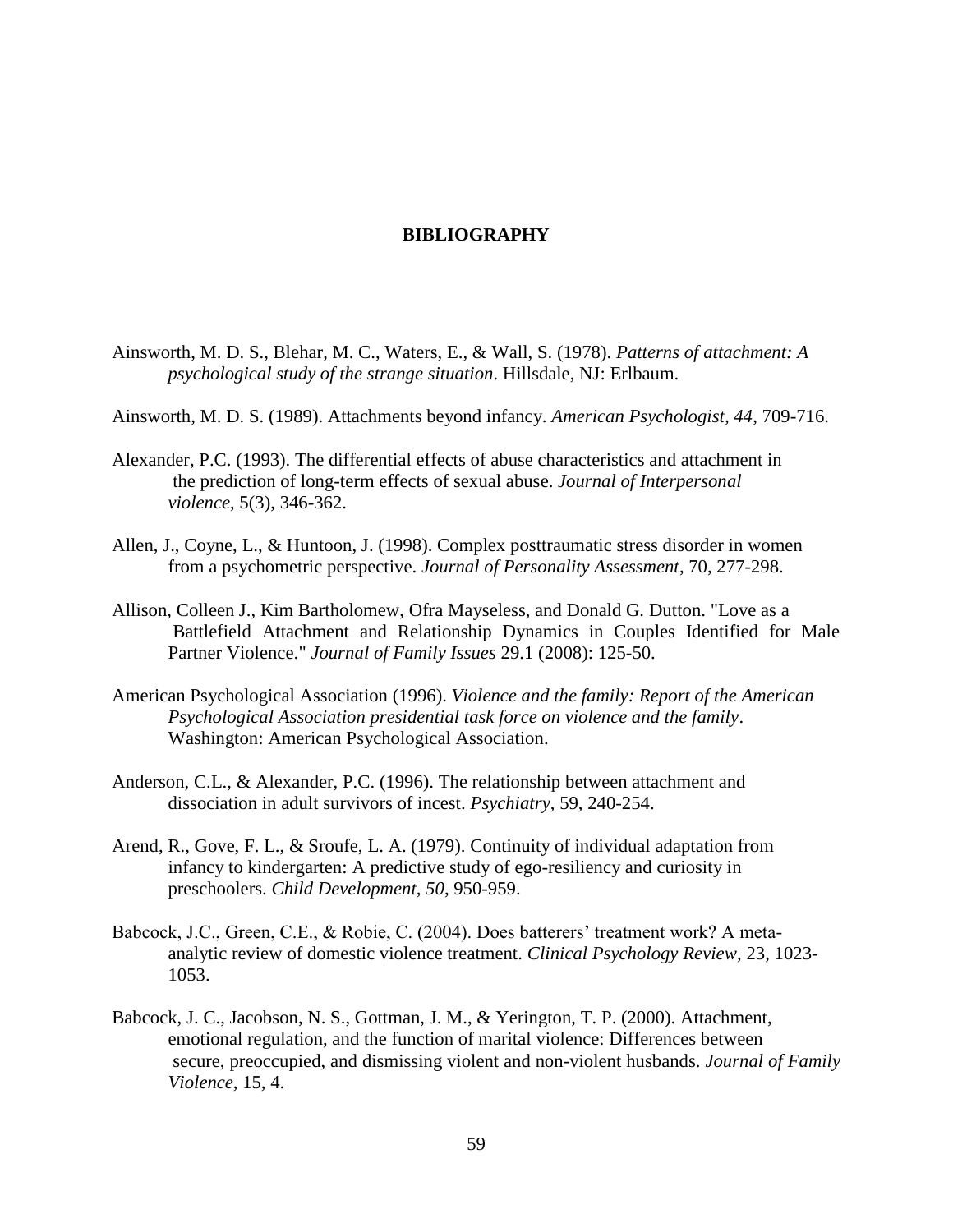- Bachman, R., & Salzman, L.E. (1995). *Violence against women: Estimates from the redesigned survey, Bureau of Justice Statistics, Special Report*. Washington, D.C., U.S. Department of Justice.
- Barnett, O., Martinez, T., & Keyson, M. (1996). The relationship between violence, social support and self-blame in battered women. *Journal of Interpersonal Violence,* 77,221- 233.
- Bartholomew, K. (1990). Avoidance of intimacy: An attachment perspective. Journal of Social and Personal Relationships, 7, 147-178.
- Bartholomew, K. & Horowitz, L.M. (1991). Attachment styles among young adults: A test of a four-category model. *Journal of Personality and Social Psychology*, 61, 226-244.
- Bell, M.P., Moe, A., & Schweinle, W. (2002). Partner violence and work: Not just a domestic issue. *Academy of Management Best Papers Proceedings.*
- Belsky, J. (1993). Etiology of child maltreatment: A developmental-ecological analysis. *Psychological Bulletin, 114*, 413-434.
- Bond, S. B., & Bond, M. (2004). Attachment styles and violence within couples. *Journal of Nervous & Mental Disease*, *192*, 857-863.
- Bookwala, J. (2002). The role of own and perceived partner attachment in relationship aggression. *Journal of Interpersonal Violence*, 17, 84-100.
- Bookwala, J., & Zdaniuk, B. (1998). Adult attachment styles and aggressive behavior within dating relationships. *Journal of Social and Personal Relationships*, 75(2), 175-190.
- Bowlby, J. (1969). *Attachment and loss: Vol 1: Attachment*. London: The Hogarth Press.
- Bowlby, J. (1973). *Attachment and loss: Vol 2: Separation: Anxiety and anger*. New York: Basic Books (reissued in 1999).
- Bowlby, J. (1979). *The making and breaking of affectional bonds.* London: Tavistock.
- Bowlby, J. (1980). *Attachment and loss: Vol. 3. Loss: Sadness and depression*. New York: Basic Books.
- Bowlby, J. (1984). Violence in the family as a disorder of the attachment and care-giving systems. *American Journal of Psychoanalysis*, 44, 9-27.
- Bowlby, J. (1988). *A secure base: Parent-child attachment and healthy human development*. New York: Basic Books.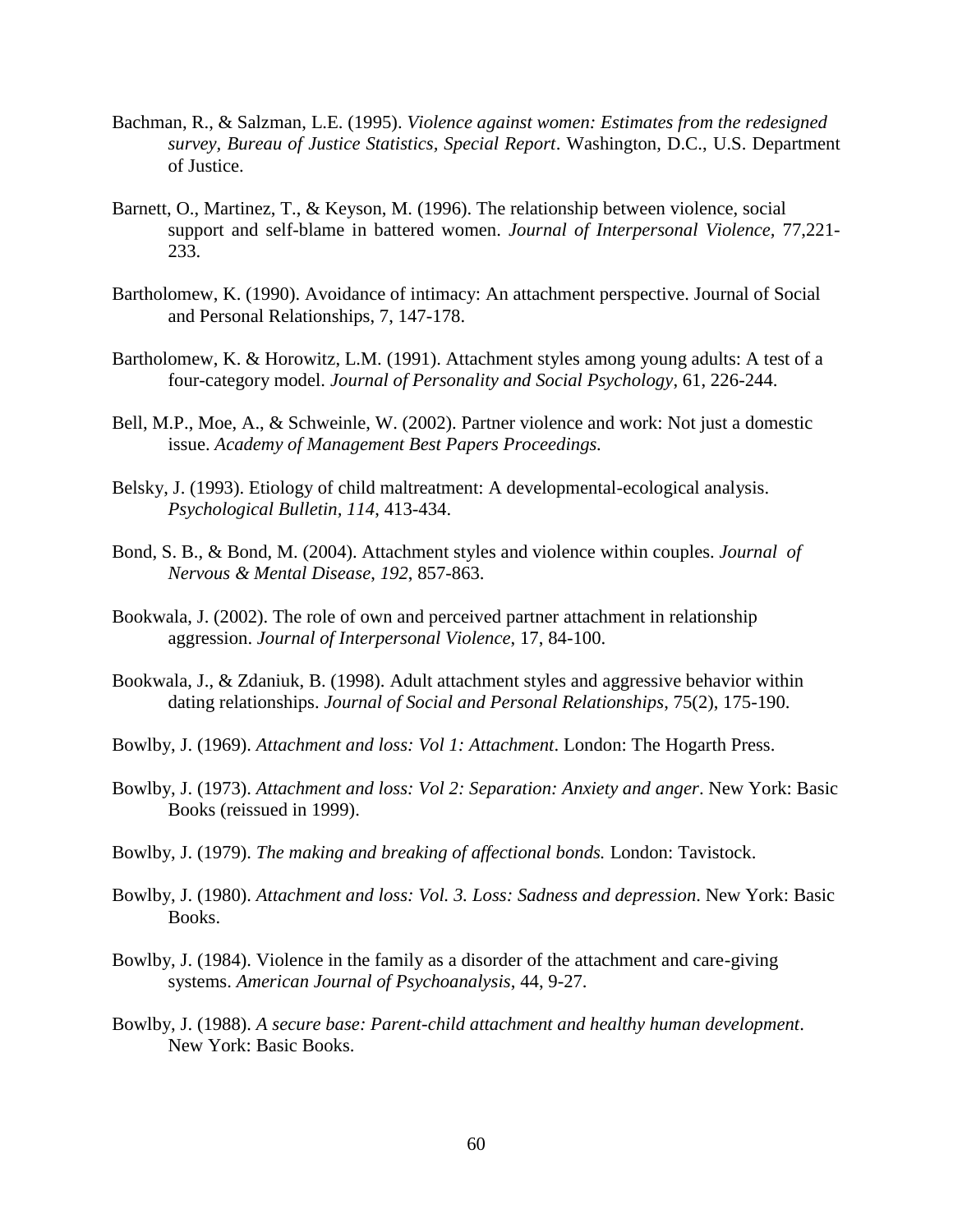- Brandwein, R.A. (2000). Toward real welfare reform: The voices of battered women. *Affilia: Journal of Women & Social Work, 15(2),* 224.
- Brannen, S., & Rubin, A. (1996). Comparing the effectiveness of gender-specific and couples groups in a court-mandated spouse abuse treatment program. *Research on Social Work Practice*, 6(4), 405-424.
- Brennan, K.A., Clark, C.L., & Shaver, P.R. (1998). Self-report measurement of adult romantic attachment: An integrative overview. In J.A. Simpson & W.S. Rholes (Eds.), *Attachment theory and close relationships* (pp. 46-76). New York: Guilford Press.
- Bretherton, I (1990). Communication patterns, internal working models, and the intergenerational transmission of attachment relationships. *Infant Mental Health Journal, 11*, 237-252.
- Browne, A., Salomon, A., & Bassuk, S.S. (1999). The impact of recent partner violence on poor women's capacity to maintain work. *Violence Against Women, 5(4),* 393.
- Bunch, C. (1997). *The progress of nations 1997: The intolerable status quo: Violence against women and girls.* Washington, D.C., UNICEF: 41-45.
- Bureau of National Affairs (1990). *Violence and stress: The work/family connection* (Special Rep. No. 32). Washington, D.C.
- Campbell, Jacquelyn C. (2002). Health consequences of intimate partner violence. *The Lancet*, 359, 1331-1336.
- Centers for Disease Control and Prevention (2010). Intimate Partner Violence, <http://www.cdc.gov/ViolencePrevention/intimatepartnerviolence/index.html>.
- Clark, P.A. (2010). Mandatory arrest for misdemeanor domestic violence: Is Alaska's arrest statute constitutional? *Alaska Law Review*, 27(2), 155-194.
- Coker, Ann L., Keith E. Davis, Ileana Arias, Sujata Desai, Maureen Sanderson, Heather M. Brandt, and Paige H. Smith. (2002). Physical and Mental Health Effects of Intimate Partner Violence for Men and Women. *American Journal of Preventative Medicine,* 23, 4: 260-68.
- Coleman, V. (2007). Dangerous dances: Treatment of domestic violence in same-sex couples. In J. Hamel & T. Nicholls (Eds.), *Family interventions in domestic violence: A handbook of gender-inclusive theory and treatment*. New York: Springer, 397-416.
- Collins, N.L., & Read, S.J. (1990). Adult attachment, working models, and relationship quality in dating couples. *Journal of Personality and Social Psychology*, 58, 644-663.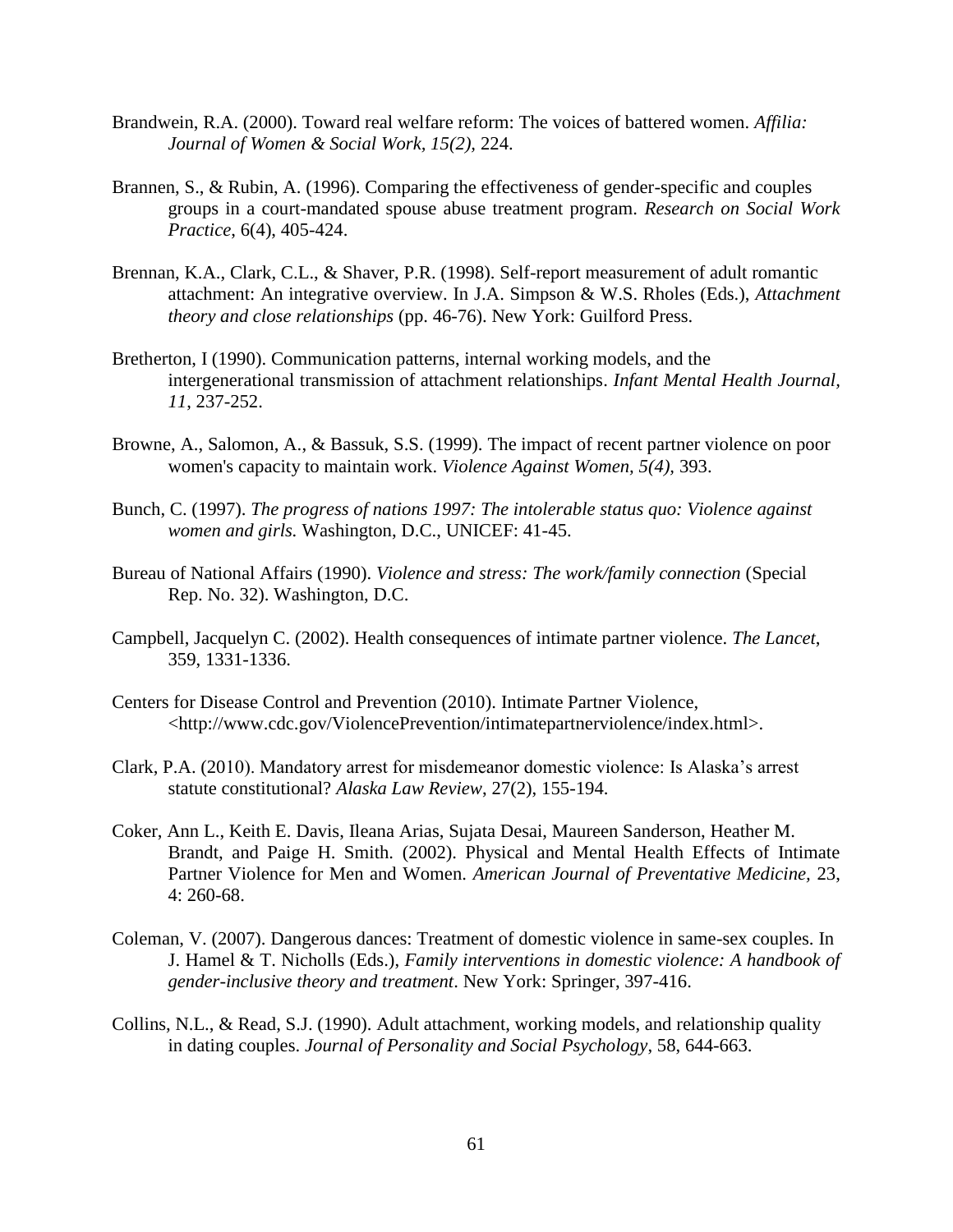- Corvo, K., & Johnson, P. (2003). The vilification of the "batterer": How blame shapes domestic violence policy and interventions. *Aggression and Violent Behavior*, 8(3), 259-281.
- Corvo, K., & Johnson, P. (2012). An Eye for an Eye: Gender Revanchisme and the Negation of Attachment in Domestic Violence Policy. *Partner Abuse*, 3(1), 89-106.
- Cross, S., Morris, M., & Gore, J. (2002). Thinking about oneself and others: The relationalinterdependent self-construal and social cognition. *Journal of Personality and Social Psychology, 82*, 399-418.
- DeLozier, P.P. (1982). Attachment theory and child abuse. In C.M. Parkes and J. Stevenson-Hinde (Eds.) *The place of attachment in human behavior* (pp. 95-117). New York: Basic Books.
- Deschner, F. (1984). *The hitting habit: Anger control for battering couples*. New York: Taylor Francis CRC Press.
- Dickstein, S., Seifer, R., Hayden, L., Schiller, M., Sameroff, A., Keitner, G., Miller, I., Rasmussen, S., Matzko, M., & Magee, K. (1998). Levels of family assessment: II. Impact of maternal psychopathology on family functioning. *Journal of Family Psychology,* 12, 23-40.
- Doumas, M.D., Pearson, C.L., Elgin, J.E. & McKinley, L.L. (2008). Adult attachment as a risk factor for intimate partner violence: The "mispairing" of partners' attachment styles. *Journal of Interpersonal Violence*, 23, 616-634.
- Downey, L. (1997). Adolescent violence: A systemic and feminist perspective. *Australian & New Zealand Journal of Family Therapy*, 18(2), 70-79.
- Dutton, D.G. (2007). *Rethinking domestic violence* (1<sup>st</sup> ed.). Vancouver, Canada: UBC Press.
- Dutton, D.G., and Painter, S.L. (1993). Emotional attachments in abusive relationships: A test of traumatic bonding theory. *Viol. Vict.* 8: 105-120.
- Ehrensaft, M. K., Cohen, P., Brown, J., Smailes, E., Chen, H., & Johnson, J. G. (2003). Intergenerational transmission of partner violence: A 20-year prospective study. *Journal of Consulting and Clinical Psychology,* 71, 741-753.
- Eron, L.D. (1997). The development of antisocial behavior from a learning perspective. In D.M. Stoff, J. Breiling, & J.D. Maser (Eds.), *Handbook of antisocial behavior*. New York: John Wiley. 140-147.
- Fagan, J. (1995). *The criminalization of domestic violence: Promises and limits*. https://www.ncjrs.gov/pdffiles/crindom.pdf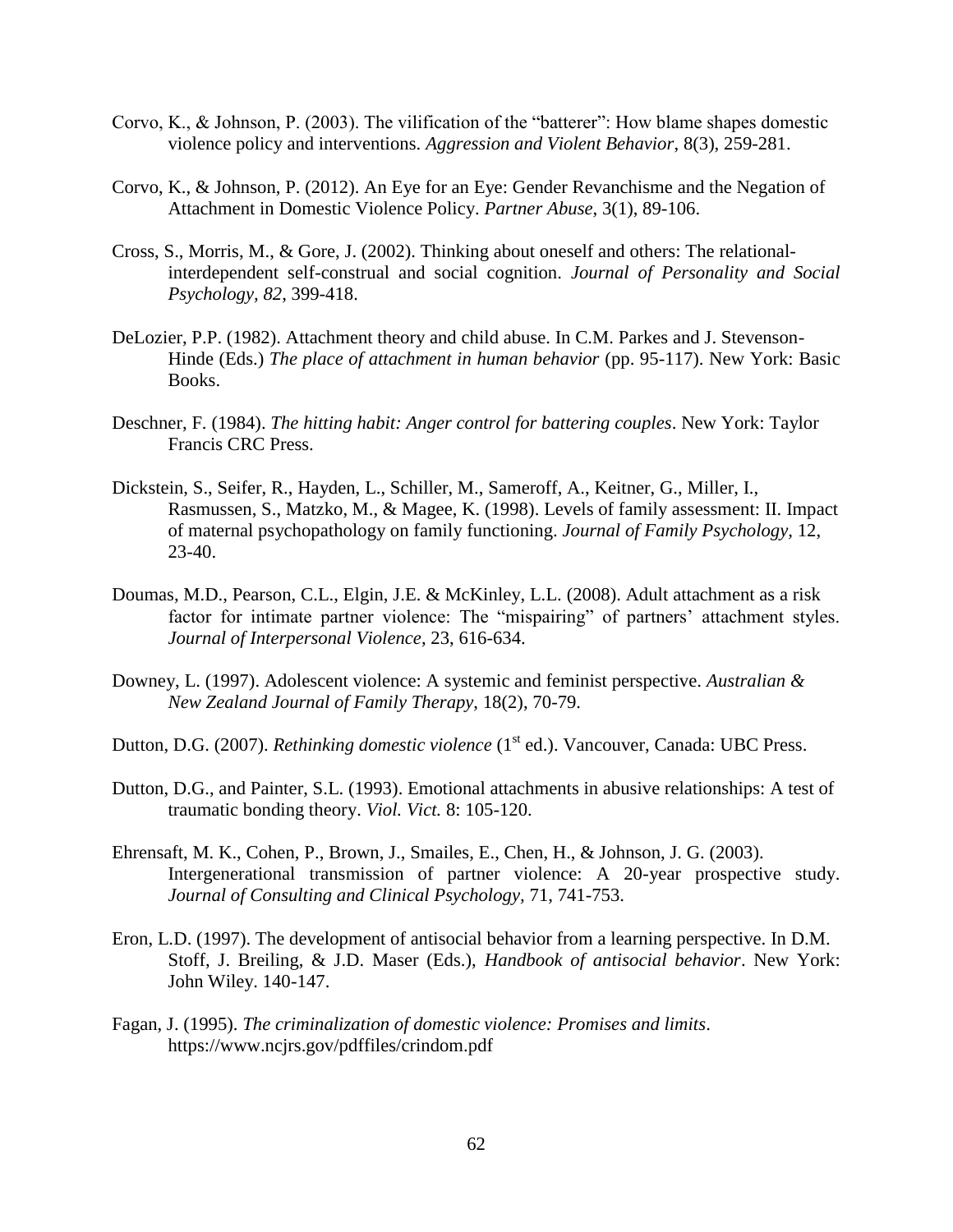- Feeney, J. A. (1999). Adult romantic attachment and couple relationships. In J. Cassidy & P. R. Shaver (Eds.), *Handbook of attachment: Theory, research, and clinical applications* (pp. 335-377). New York: Guilford Press.
- Fonagy, P., Steele, M., Steele, H., Leigh, T., Kennedy, R., Mattoon, G., Target, M., & Gerber, A. (1996) Attachment, the reflective self, and borderline states. In Goldberg, S., Muir, R., & Kerr, J. (Eds.), *Attachment theory: Social, developmental, and clinical perspectives* (pp. 233-273). Hillsdale: The Analytic Press.
- Geffner, R. & Mantooth, C. (2000). *Ending spouse/partner abuse: A psychoeducational approach for individuals and couples*. New York: Springer.
- George, C., Kaplan, N., & Main, M. (1985). The Berkeley Adult Attachment Interview. Unpublished protocol, University of California, Berkeley.
- Golden, G. & Frank, P. (1994). When 50-50 isn't fair: The case against couple counseling in domestic abuse. *Social Work*, 39(6), 636-637.
- Greene, J., & Cohen, J. (2004). For the law, neuroscience changes nothing and everything. *Philosophical Transactions of the Royal Society of London. Series B, Biological Sciences*, 359(1451), 1775-1785.
- Greenfeld, L.A., Rand, M.R., Craven, D., Klaus, P.A., Perkins, C.A., & Ringel, C. (1998). *Violence by intimates: Analysis of data on crimes by current or former spouses, boyfriends, and girlfriends.* Washington, D.C.: U.S. Department of Justice.
- Hamel, J. (2005). *Gender inclusive treatment of intimate partner abuse: A comprehensive approach*. New York: Springer.
- Hamel, J. (2008). *Intimate Partner and Family Abuse: A Casebook of Gender Inclusive Therapy*. New York: Springer.
- Hattery, Angela J. (2009). *Intimate Partner Violence*. United Kingdom: Rowman & Littlefield.
- Hazan, C., & Shaver, P.R. (1987) Romantic love conceptualized as an attachment process. *Journal of Personality and Social Psychology*, 52 (3), 511-524.
- Hazan, C., & Shaver, P.R. (1994). Deeper into attachment theory: Authors' response. *Psychological Inquiry*, 5, 68-79.
- Hazan, C. & Zeifman, D. (1994). Sex and the psychological tether. In K. Bartholomew & D. Perlman (Eds.), *Attachment processes in adulthood: Advances in personal relationships: Vol 5* (pp. 151-177). London: Jessica Kingsley.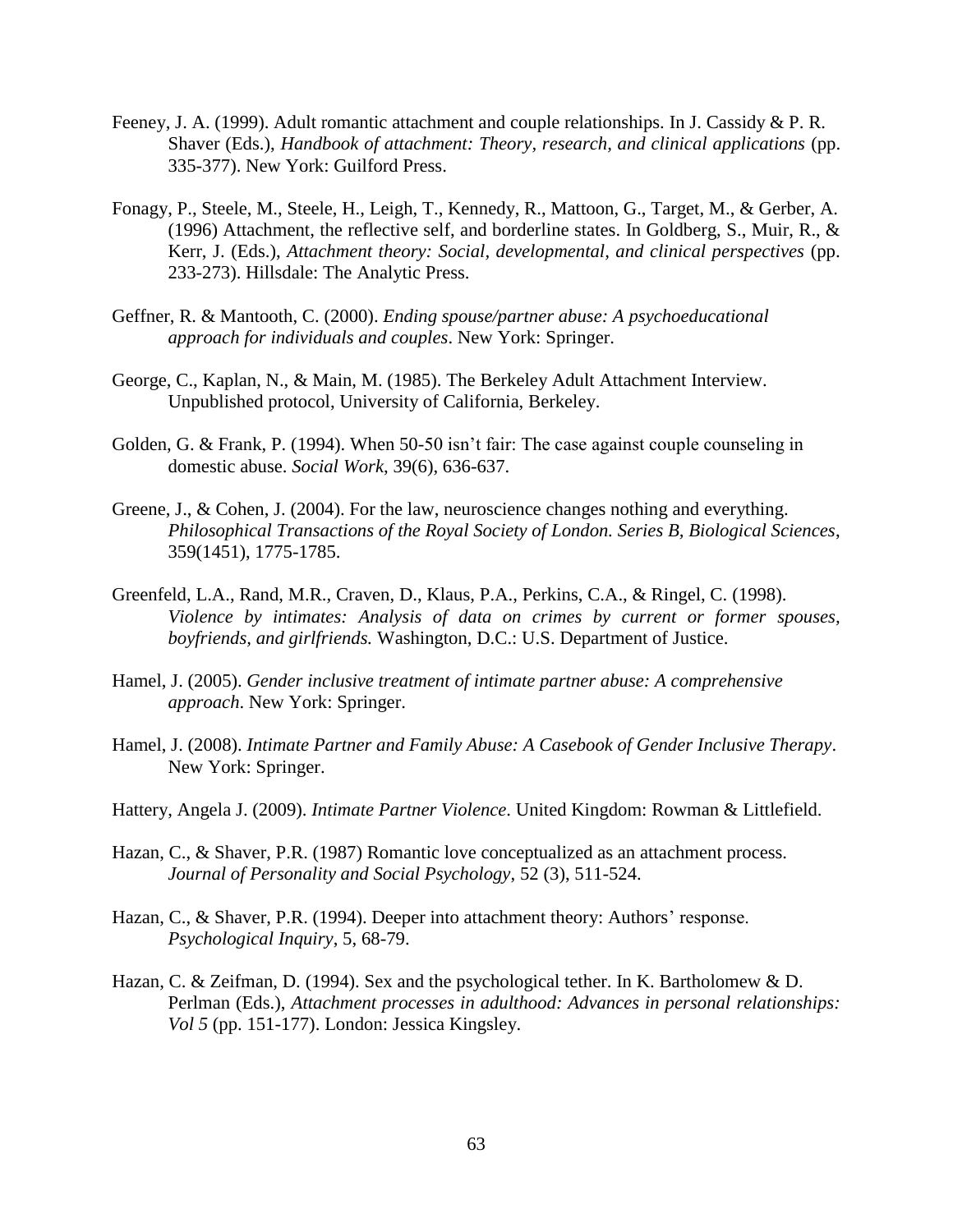- Henderson, A. J. Z., Bartholomew, K., & Dutton, D. G. (1997). He Loves Me; He Loves Me Not: Attachment and Separation Resolution of Abused Women. *Journal of Family Violence,* 72(2), 169-191.
- Herzberger, S.D. (1983). Social cognition and the transmission of abuse. In D. Finkelhor, R.J. Gelles, G.T. Hotaling, & M.A. Straus (Eds.), *The dark side of families: Current family violence research*. Beverly Hills, CA: Sage. 317-329.
- Hesse, E. (1996). Discourse, memory, and the Adult Attachment Interview: A note with emphasis on the emerging cannot classify category. *Infant Mental Health Journal, 27,* 4- 11.
- Hesse, E. (1999). The Adult Attachment Interview: Historical and current perspectives. In J. Cassidy & P. R. Shaver (Eds.), *The handbook of attachment: Theory research, and clinical applications* (pp. 395-433). New York: The Guilford Press.
- Hines, Denise A., & Saudino, Kimberly J. (2002) Intergenerational Transmission of Intimate Partner Violence: A Behavioral Genetic Perspective. *Trauma, Violence, & Abuse*, 3, 210-225.
- Holden, G.W., & Ritchie, K.L. (1991). Linking extreme marital discord, child rearing, and child behavior problems: Evidence from battered women. *Child Development*, 62, 311-327.
- Horowitz, L.M., Rosenberg, S.E., Baer, B.A., Ureno, G., & Villasenor, V.S. (1988). Inventory of Interpersonal Problems: Psychometric Properties and Clinical Applications, *Journal of Consulting and Clinical Psychology*, 56, 885-892.
- Hudson, W. (1997). *Walmyr Assessment Scales Scoring Manual*. Tallahassee (FL): Walmyr Publishing Co.
- Hughes, H. M., Graham-Bermann, S. A., & Gruber, G. (2001). Resilience in children exposed to domestic violence. In S. A. Graham-Bermann (Ed.), *Domestic violence in the lives of children* (pp. 67–90). Washington, DC: American Psychological Association.
- Johnson, M.P. (1995). Patriarchal terrorism and common couple violence: Two forms of violence against women. *Journal of Marriage and Family*, 57, 283-294.
- Kalmuss, D. (1984). The intergenerational transmission of marital aggression. *Journal of Marriage and the Family*, 46, 11-19.
- Katz, J., Arias, I., Beach, S., Brody, G., & Roman, P. (1995). Excuses, excuses: Accounting for the effects of partner violence on marital satisfaction and stability. *Violence & Victims, 10*, 315-326.
- Kirkpatrick, L. A., & Davis, K. E. (1994). Attachment style, gender, and relationship stability: A longitudinal analysis. *Journal of Personality and Social Psychology, 66*, 502-512.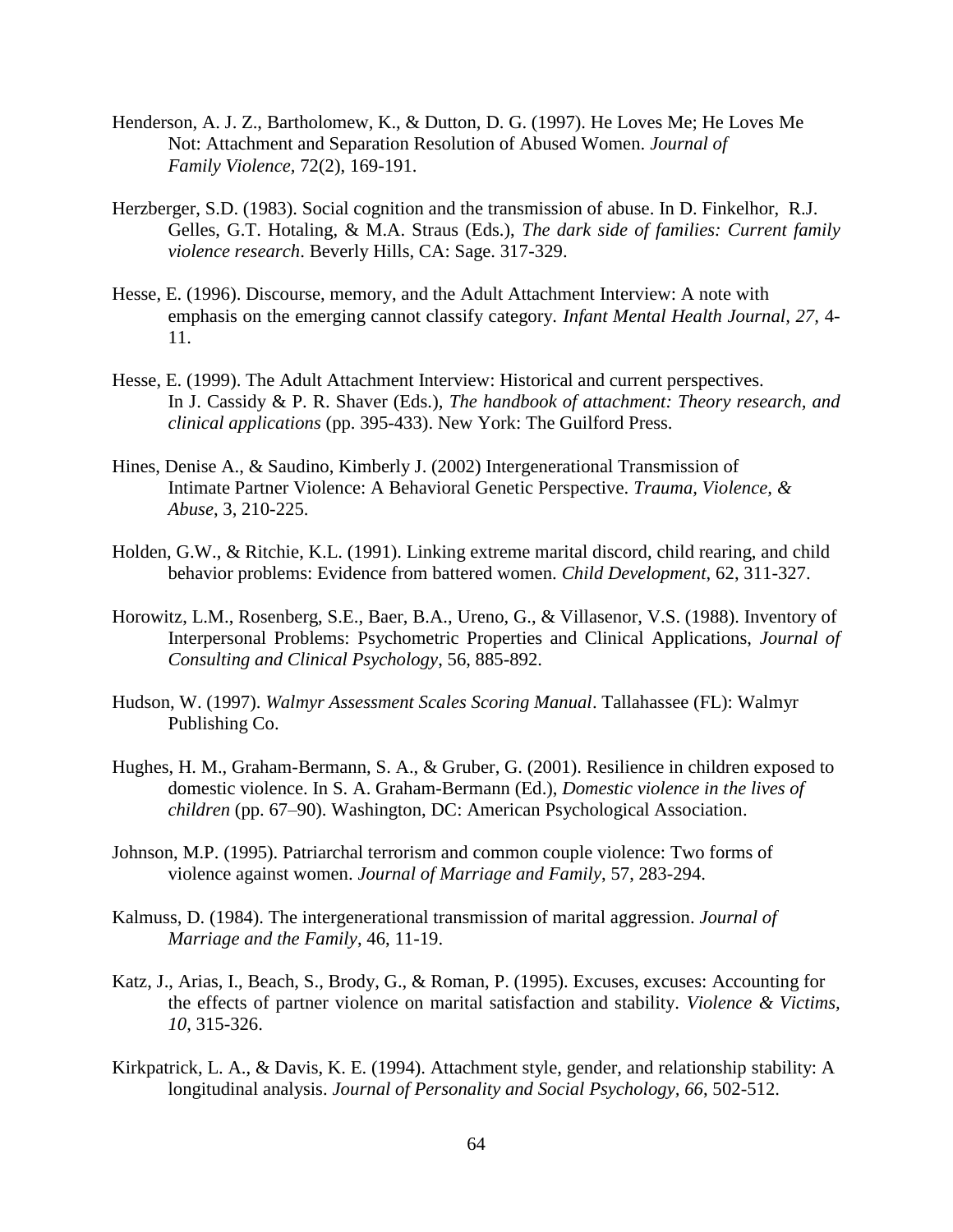- Kitzmann , K. M ., Gaylord , N. K ., Holt , A. R ., & Kenny , E. D. (2003). Child witnesses to domestic violence: A meta-analytic review. *Journal of Consulting and Clinical Psychology, 71* (2), 339–352.
- Kuczynski, K. (1981). New tensions in rural families. *Human Services in the Rural Environment*, 6(3), 54-56.
- Lazarus, R., & Folkman, S. (1984). Stress, appraisal, and coping. New York: Springer Publishing Company.
- Lloyd, S. (1997). The effects of domestic violence on women's employment. *Law & Policy, 19(2),* 139-167.
- Logan, T. K., Walker, R., Jordan, C. E., & Leukefeld, C. G. (2006). *Women and victimization: Contributing factors, interventions, and implications.* Washington, DC: American Psychological Association.
- Luthar, S. S., Cicchetti , D., & Becker , B. (2000). The construct of resilience: A critical evaluation and guidelines for future work. *Child Development, 71*, 543-562.
- Main, M., & Hesse, E. (1990). Parents' unresolved traumatic experiences are related to infant disorganized attachment status: Is frightened and/or frightening parental behavior the linking mechanism? In M. T. Greenberg, D. Cicchetti, & E. M. Cummings (Eds.) *Attachment in the preschool years* (pp. 161-182). Chicago: University of Chicago Press.
- Main, M., Kaplan, N., & Cassidy, J. (1985). Security in infancy, childhood, and adulthood: A move to the level of representation. In Bretherton  $\&$  E. Waters (Eds.), Growing points of attachment theory and research. *Monographs of the Society for Research in Child Development* (Serial No. 209), 50, 66-104.
- Marvin, R.S. & Britner, P.A. (1999). Normative development: The ontogeny of attachment. In J. Cassiday & P.R. Shaver (Eds.), *Handbook of attachment: Theory, research, and clinical applications* (pp. 44-67). New York: Guilford Press.
- Masten, A. S. (2001). Ordinary magic: Resilience processes in development. *American Psychologist, 56*, 227–238.
- Mikulincer, M. (1998). Attachment working models and the sense of trust: An exploration of interaction goals and affect regulation. *Journal of Personality and Social Psychology*, 74, 1209-1224.
- Muris, P., Mayer, B., & Meesters, C. (2000). Self-reported attachment style, anxiety, and depression in children. *Social Behavior and Personality, 28*, 157-162.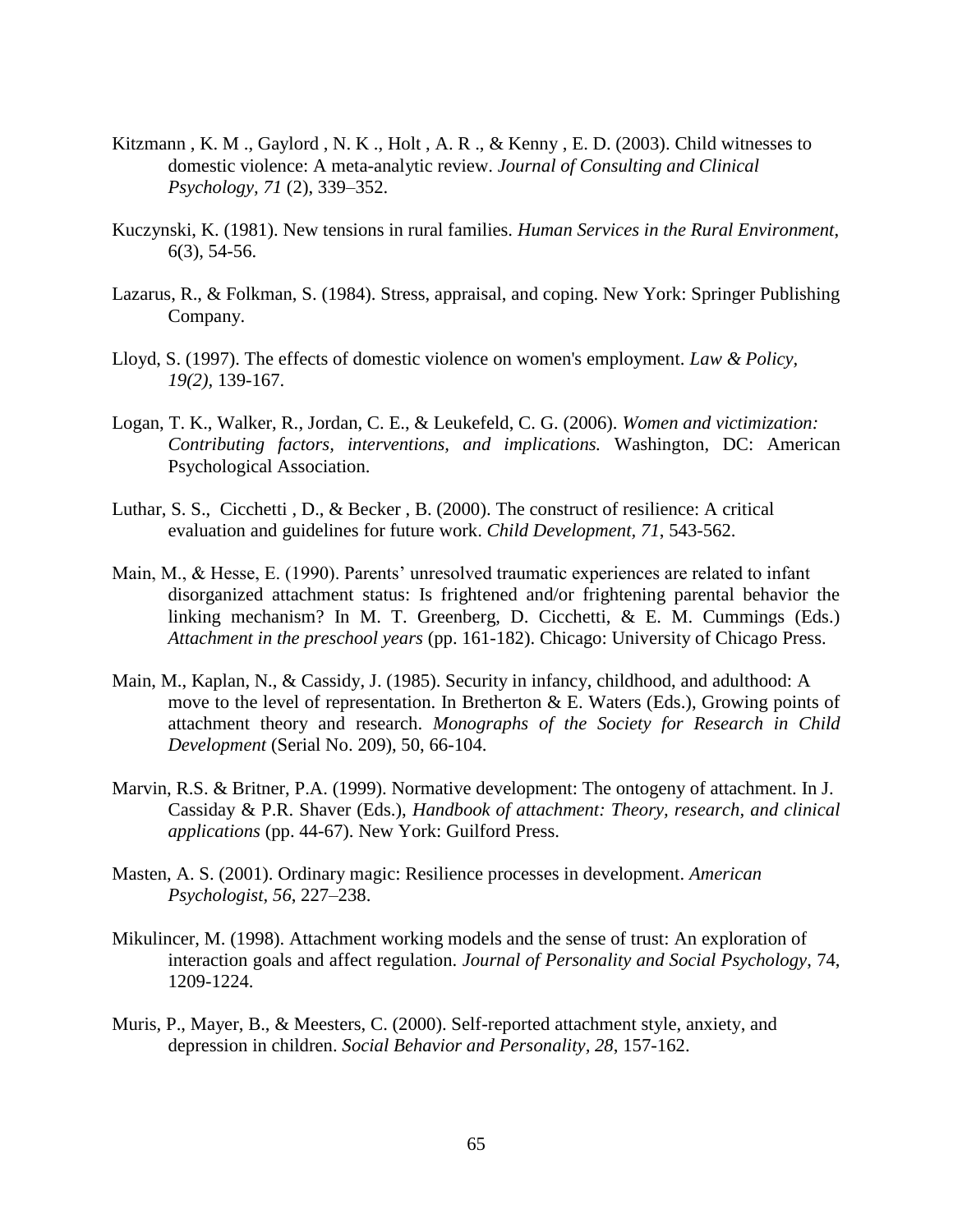- National Center for Injury Prevention and Control (2003). *Costs of intimate partner violence against women in the United States.* Atlanta, GA: Centers for Disease Control and Prevention.
- National Coalition Against Domestic Violence. (2011). Domestic Violence Facts. NCADV-Public Policy Office, <http://www.ncadv.org/files/DomesticViolenceFactSheet%28National%29.pdf>.
- National Institute of Justice, U.S. Department of Justice. (2009). *Practical implications of current domestic violence research*. https://www.ncjrs.gov/pdffiles1/nij/225722.pdf
- Navin, S., Stockum, R., & Campbell-Ruggaard, J. (1993). Battered women in rural America. *Journal of Humanistic Education and Development*, 32, 9-16.
- Neidig, P., & Friedman, D. (1984). *Spouse abuse: A treatment program for couples*. Champaign, IL: Research Press.
- Nurius, P., Norris, J., Young, D., Graham, T., & Gaylord, J. (2000). Interpreting and defensively responding to threat: Examining appraisals and coping with acquaintance sexual aggression. *Violence and Victims,* 75, 187-208.
- Pearson, Christine L. (2006) "Adult Attachment as a Risk Factor for Intimate Partner Violence," *McNair Scholars Research Journal*: Vol. 2: Iss. 1, Article 8.
- Phelps, M.S. (2011). Rehabilitation in the punitive era: The gap between rhetoric and reality in U.S. prison programs, *Law & Society Review*, 45(1), 33-68.
- Pierrehumbert, B., Miljkovitch, R., Plancherel, B., Halfon, O., & Ansermet, F. (2000). Attachment and temperament in early childhood: Implications for later behavior problems. *Infant and Child Development*, 9, 17-32.
- Pietromonaco, P. R., Greenwood, D., & Feldman-Barrett, L. (2004). Conflict in adult close relationships: An attachment perspective. In W.S. Rholes & J.A. Simpson (Eds.), *Adult attachment* (pp. 267-299). New York: Guilford Press.
- Pistole, M. C. (1994). Adult attachment styles: Some thoughts on closeness-distance struggles. *Family Process, 33,* 147-159.
- Rennison, C.M. (2003). Intimate Partner Violence, 1993-2001. Bureau of Justice Statistics: Crime Data Brief, U.S. Department of Justice.
- Rennison, C.M., & Welchans, S. (2000). *Special report: Intimate partner violence*. Washington, D.C.. U.S. Department of Justice.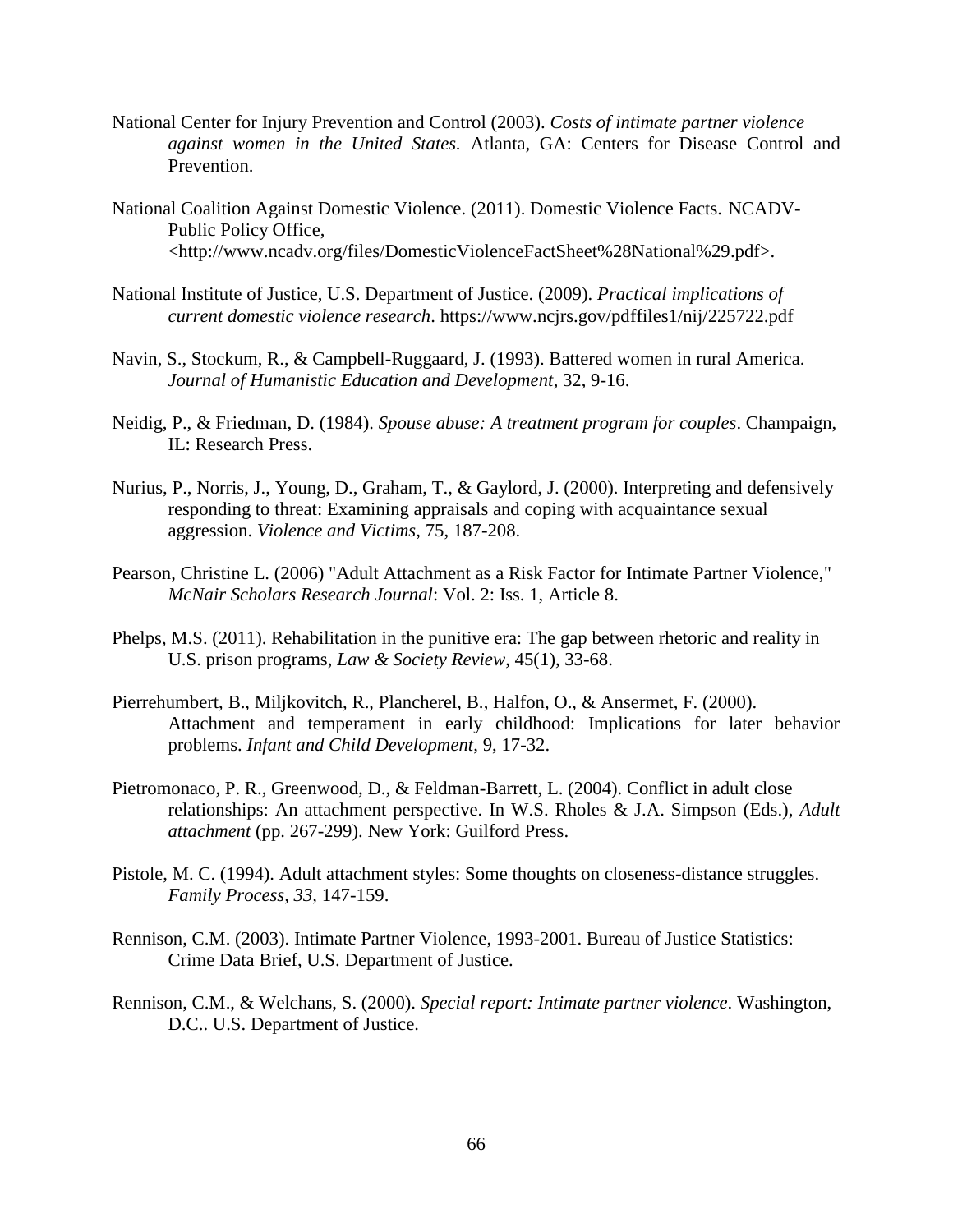- Reno, Janet, John C. Dwyer, Laurie Robinson, and Jeremy Travis. (1997). Annual Report to Congress 1996." *National Institutes of Justice*. U.S. Department of Justice. <https://www.ncjrs.gov/pdffiles/166585.pdf>.
- Resnick, H. S., Acierno, R., and Kilpatrick, D. G. (1997). Health impact of interpersonal violence II: Medical and mental health outcomes. *Behavioral Medicine*, 23:65–78.
- Riggs, S. A., Paulson, A., Tunnell, E., Sahl, G., Atkison, H., & Ross, C. (2007). Attachment, personality, and psychopathology among adult inpatients: Self-reported romantic attachment style versus Adult Attachment Interview states of mind. *Development and Psychopathology, 19,* 263-291.
- Roberts, N., & Noller, P. (1998). The associations between adult attachment and couple violence: The role of communication patterns and relationship satisfaction. In J.A. Simpson & W.S. Rholes (Eds.), *Attachment theory and close relationships* (pp.317-350). New York: Guilford Press.
- Rutter, M., Quinton, D., & Liddle, C. (1983). Parenting in two generations: Looking backward and looking forwards. In N. Madge (Ed.), *Families at risk* (pp. 60-98). London: Heinemann Educational.
- Sameroff, A., Seifer, R., Baldwin, A., & Baldwin, C. (1993). Stability of intelligence from preschool to adolescence: The influence of social and family risk factors. *Child Development, 64,* 80-97.
- Sandberg, D.A. (2010). Attachment anxiety as a mediator of the relationship between interpersonal trauma and posttraumatic symptomatology among college women. *Journal of Interpersonal Violence*, 25, 33-49.
- Scherer, K. (2001). Appraisal considered as a process of multilevel sequential checking. In K. Scherer, A. Schorr, & T. Johnstone (Eds.), *Appraisal processes in emotion: Theory, methods, research* (pp. 92-120). New York: Oxford University Press.
- Shaver, P.A. & Fraley, R.C. (2004). Self-report measures of adult attachment. http://www.psych.uiuc.edu/~rcfraley/measures/measures.html
- Silvern, L., Karyl, J., Waelde, L., Hodges, W.F., Starek, J., Heidt, E., & Min, K. (1995). Retrospective reports of parental partner abuse: Relationships to depression, trauma symptoms and self-esteem among college students. *Journal of Family Violence*, 10(2), 177-203.
- Simpson, J.A. (1987). The Dissolution of Romantic Relationships: Factors Involved in Relationship Stability and Emotional Distress. *Journal of Personality and Social Psychology*, 53, 683-692.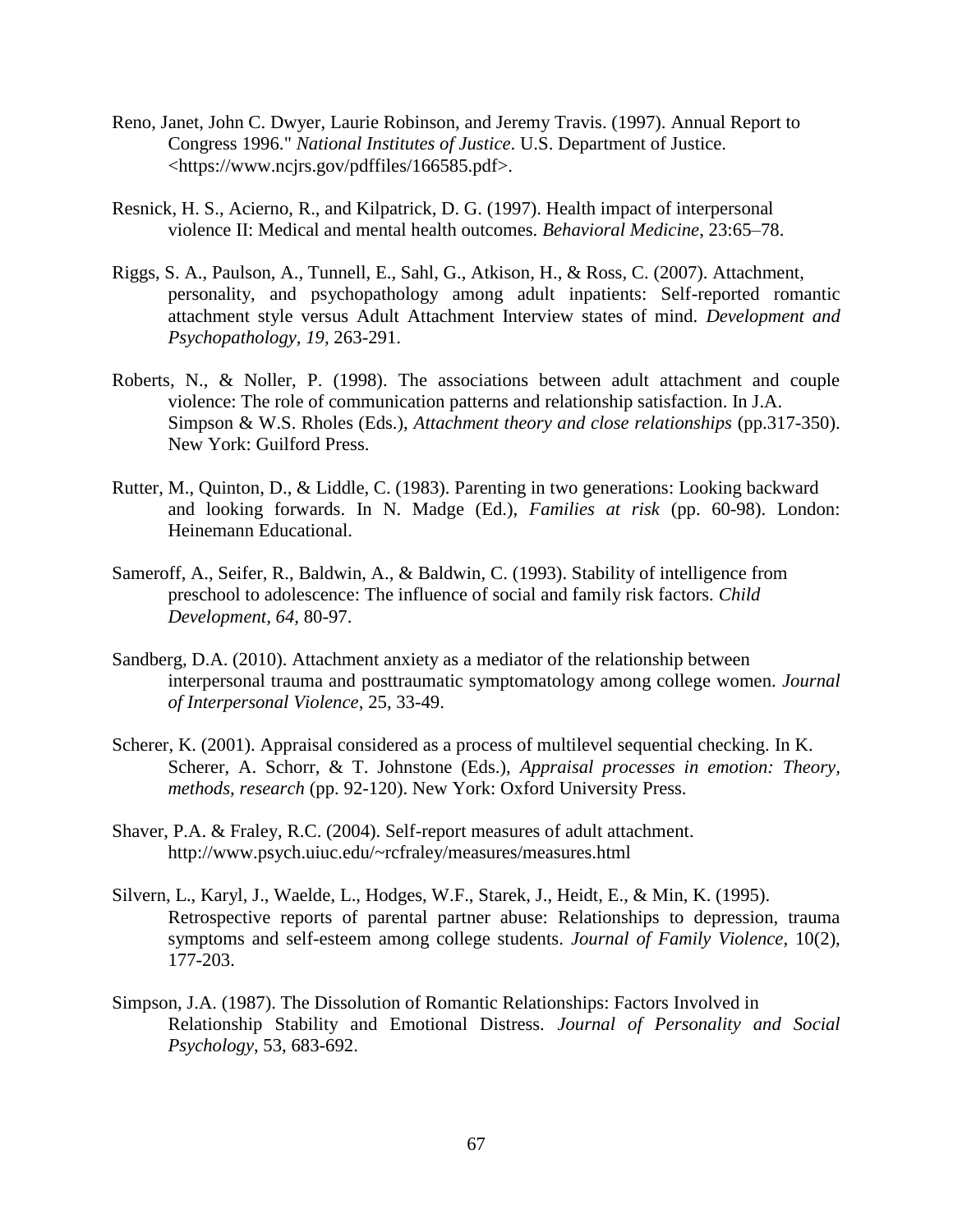- Smith, C., & Kirby, L. (2001). Affect and cognitive appraisal processes. In J. Forgas (Ed.), Handbook of affect and social cognition (pp. 75-92). Mahwah, NJ: Erlbaum.
- Snyder DK (1997) *Marital Satisfaction Inventory, Revised (MSI-R) Manual.* Los Angeles (CA): Western Psychological Services.
- Solomon, J. & George, C. (1999). The measurement of attachment security in infancy and childhood. In J. Cassidy & P. R. Shaver (Eds.), *Handbook of attachment: Theory, research, and clinical applications* (pp. 287-316). New York: Guilford Press.
- Stanton, M., & Shadish, W. (1997). Outcome, attrition, and family-couples treatment for drug abuse: A meta-analysis and review of the controlled, comparative studies. *Psychological Bulletin*, 122(2), 170-191.
- Stith, S., Rosen, K., & McCollum, E. (2004). Treating intimate partner violence within intact couple relationships: Outcomes of multi-couple versus individual couple therapy. *Journal of Marital and Family Therapy*. 30(3), 305-318.
- Straus, M.A. (1979). Measuring intrafamily conflict and violence: The Conflict Tactics (CT) scales. *Journal of Marriage and the Family*, 41(1), 75-88.
- Straus, M.A., & Gelles, R.J. (Eds.). (1990). Physical violence in American families risk factors and adaptations to violence in 8145 families. New Brunswick, NJ: Transaction Books.
- Stith, S., Rosen, K., McCollum, E., & Thomsen, C. (2004). Treating intimate partner violence within intact couple relationships: Outcomes of multi-couple versus individual couple therapy. *Journal of Marital and Family Therapy*, 30, 305-318.
- Thompson, R. A. (1999). Early attachment and later development. In J. Cassidy & P. R. Shaver (Eds.), *Handbook of attachment: Theory, research, and clinical applications* (pp. 265- 286). New York: Guilford Press.
- Tjaden, P., & Thoennes, N. (2000). *Extent, Nature,* am/ *Consequences of Intimate Partner Violence* (NCJ 181867). Washington, D.C., U.S. Department of Justice, National Institute of Justice.
- Tolman, R.M. (1989). The development of a measure of psychological maltreatment of women by their male partners. *Viol. Vict.* 4: 159-177.
- Truman, Jennifer L. (2011). *National Crime Victimization Survey: Criminal Victimization, 2010*. Bulletin. United States Department of Justice. <http://bjs.ojp.usdoj.gov/content/pub/pdf/cv10.pdf>.
- U.S. Department of Justice. (2006). *Biennial report to Congress on the effectiveness of grant programs under the violence against women act*. https://www.ovw.usdoj.gov/docs/ovwmeasuring-effectiveness-report.pdf